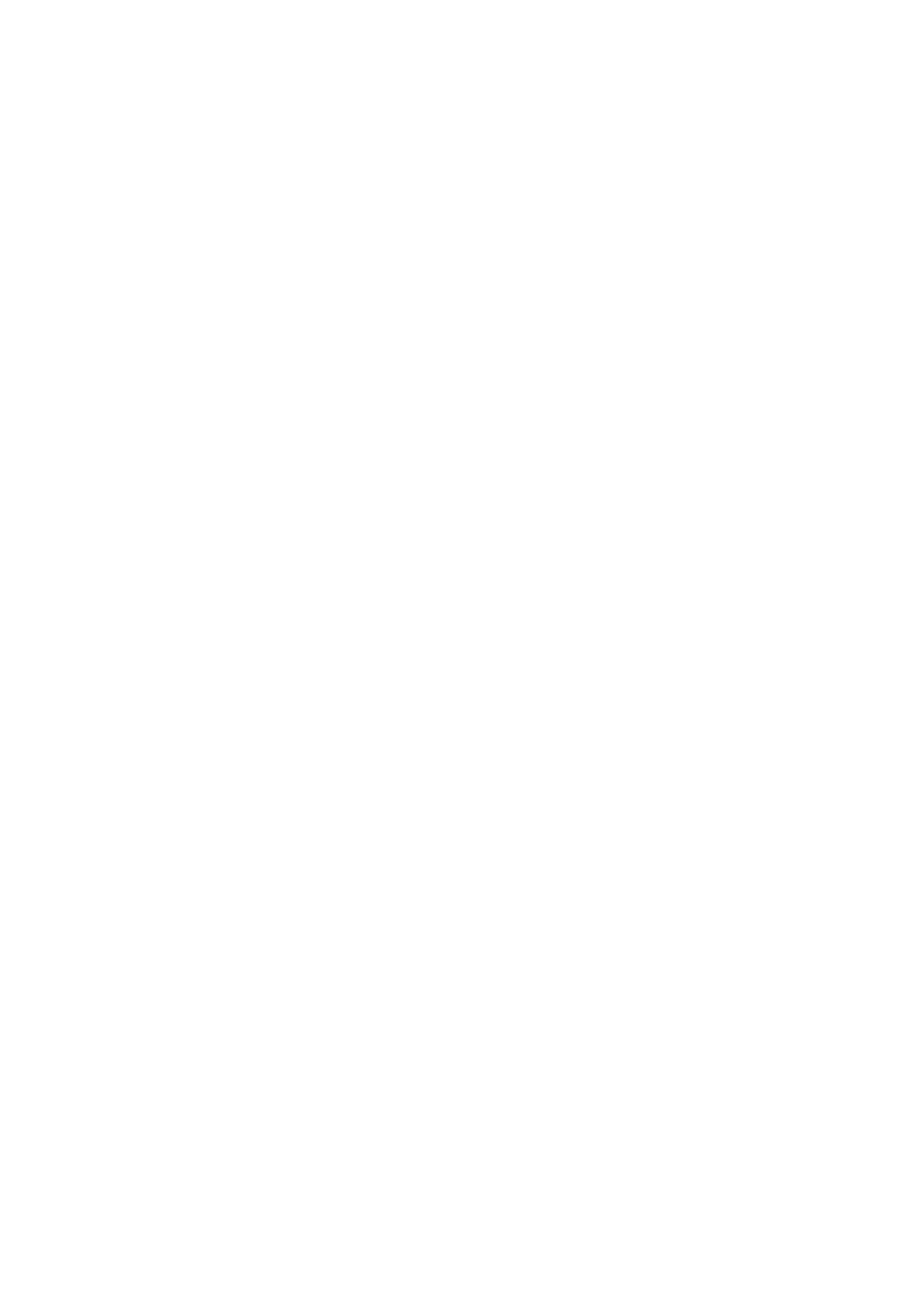#### **LIST OF RESOLUTIONS**

[No. 1](#page-4-0) Approval of the Annual Report of the Director General on the Activities of the OIE in 2019 and 2020 [No. 2](#page-5-0) Approval of the Report of the Director General on the Management, Activities and Administrative Work of the OIE in 2020 [No. 3](#page-6-0) Approval of the Financial Report for the 94th Financial Year of the OIE (1 January – 31 December 2020) [No. 4](#page-7-0) Acknowledgements to the Members and Partners that made Voluntary Contributions or Subsidies to the OIE, or contributed in the Organisation of OIE Meetings and for the Provision of Personnel [No. 5](#page-8-0) Modification of the 2021 Budget [No. 6](#page-10-0) OIE Budgetary Income and Expenses for the 96th Financial Year (1 January to 31 December 2022) [No. 7](#page-12-0) Financial Contributions from OIE Members for 2022 [No. 8](#page-13-0) Planned Work Programme for 2021-2022 [No. 9](#page-14-0) Renewal of the Appointment of the External Auditor [No. 10](#page-15-0) Modalities of holding General Sessions [No. 11](#page-17-0) Seventh Strategic Plan of the OIE for the 2021-2025 period [No. 12](#page-18-0) Appointment of the Director General No. 13 Recognition of the Foot and Mouth Disease Status of Members No. 14 Endorsement of Official Control Programmes for Foot and Mouth Disease of Members No. 15 Recognition of the Contagious Bovine Pleuropneumonia Status of Members [No. 16](#page-27-0) Endorsement of Official Control Programmes for Contagious Bovine Pleuropneumonia of Members [No. 17](#page-28-0) Recognition of the Bovine Spongiform Encephalopathy Risk Status of Members [No. 18](#page-30-0) Recognition of the African Horse Sickness Status of Members [No. 19](#page-32-0) Recognition of the Peste des Petits Ruminants Status of Members [No. 20](#page-34-0) Recognition of the Classical Swine Fever Status of Members [No. 21](#page-36-0) Endorsement of Official Control Programmes for dog-mediated rabies of Members [No. 22](#page-37-0) First addendum to Resolution No. 15 of 29 May 2020 on the "Procedures for Members for the official recognition and maintenance of animal health status of certain animal diseases or risk status of bovine spongiform encephalopathy and for the endorsement of official control programmes." [No. 2](#page-38-0)3 First addendum to Resolution No. 16 of 29 May 2020 on the "Costs to be covered by Members applying for the official recognition of animal health status of certain animal diseases or risk status of bovine spongiform encephalopathy and the endorsement of

official control programmes."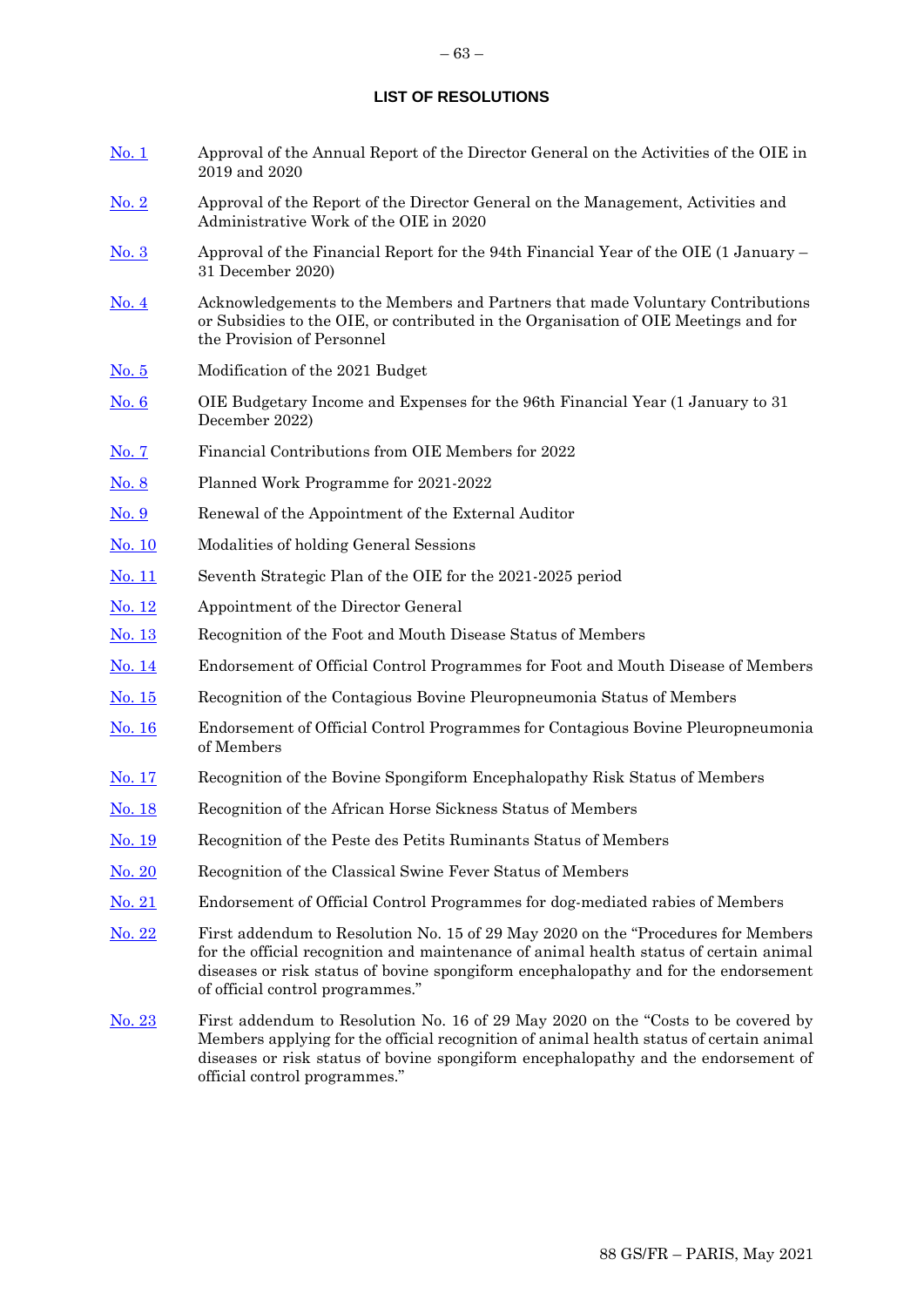– 64 –

- [No. 2](#page-39-0)4 Amendments to the OIE *Aquatic Animal Health Code*
- [No. 25](#page-40-0) Amendments to the *Manual of Diagnostic Tests for Aquatic Animals*
- [No. 26](#page-41-0) Amendments to the OIE *Terrestrial Animal Health Code*
- [No. 27](#page-45-0) Amendments to the *Manual of Diagnostic Tests and Vaccines for Terrestrial Animals*

 $\overline{\phantom{a}}$  , where  $\overline{\phantom{a}}$ 

- [No. 28](#page-47-0) Designation of OIE Reference Laboratories for terrestrial animal diseases
- [No. 29](#page-49-0) Designation of OIE Collaborating Centres
- [No. 30](#page-51-0) Register of diagnostic kits validated and certified by the OIE
- [No. 3](#page-52-0)1 How OIE can support Veterinary Services to achieve One Health Resilience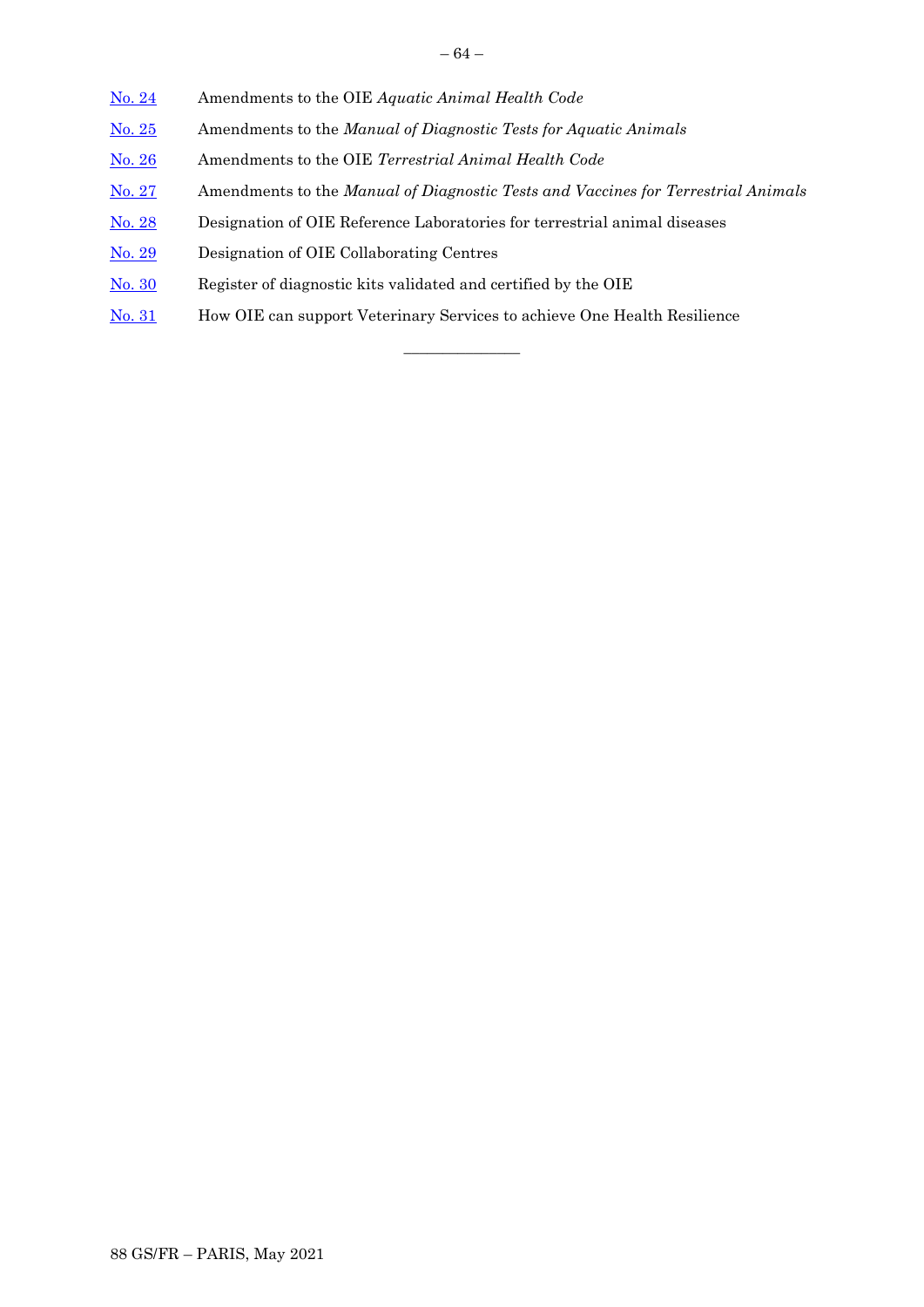# <span id="page-4-0"></span>**Approval of the Annual Report of the Director General on the Activities of the OIE in 2019 and 2020**

In accordance with Article 6 of the Organic Rules of the OIE,

THE ASSEMBLY

RESOLVES

To approve the Annual Report of the Director General on the Activities of the OIE in 2019 and 2020 (88 SG/1).

 $\overline{\phantom{a}}$  , where  $\overline{\phantom{a}}$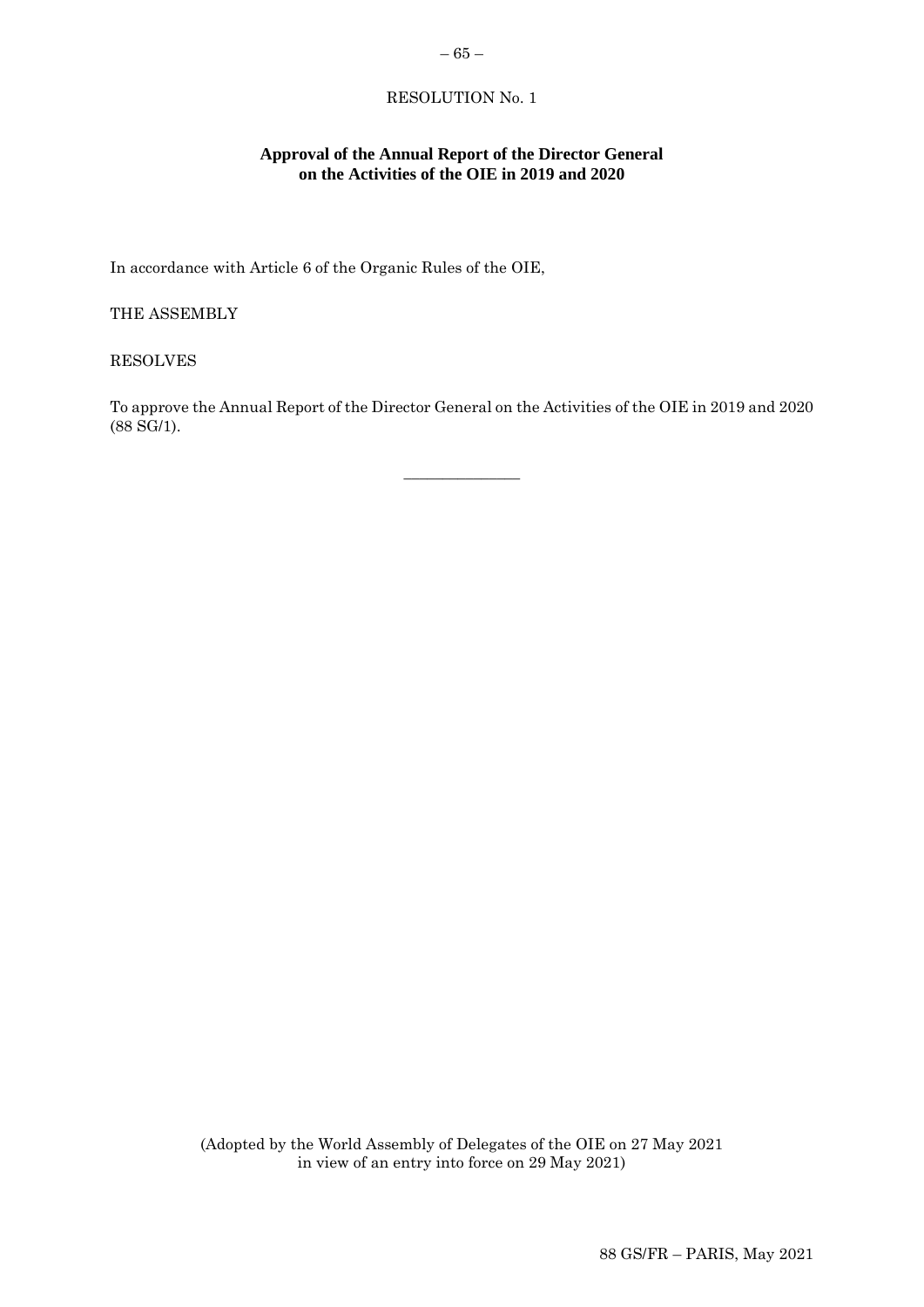# <span id="page-5-0"></span>**Approval of the Report of the Director General on the Management, Activities and Administrative Work of the OIE in 2020**

In accordance with Article 6 of the Organic Rules,

THE ASSEMBLY

RESOLVES

To approve the Report of the Director General on the Management, Activities and Administrative Work of the OIE in 2020 (88 SG/3).

 $\overline{\phantom{a}}$  , where  $\overline{\phantom{a}}$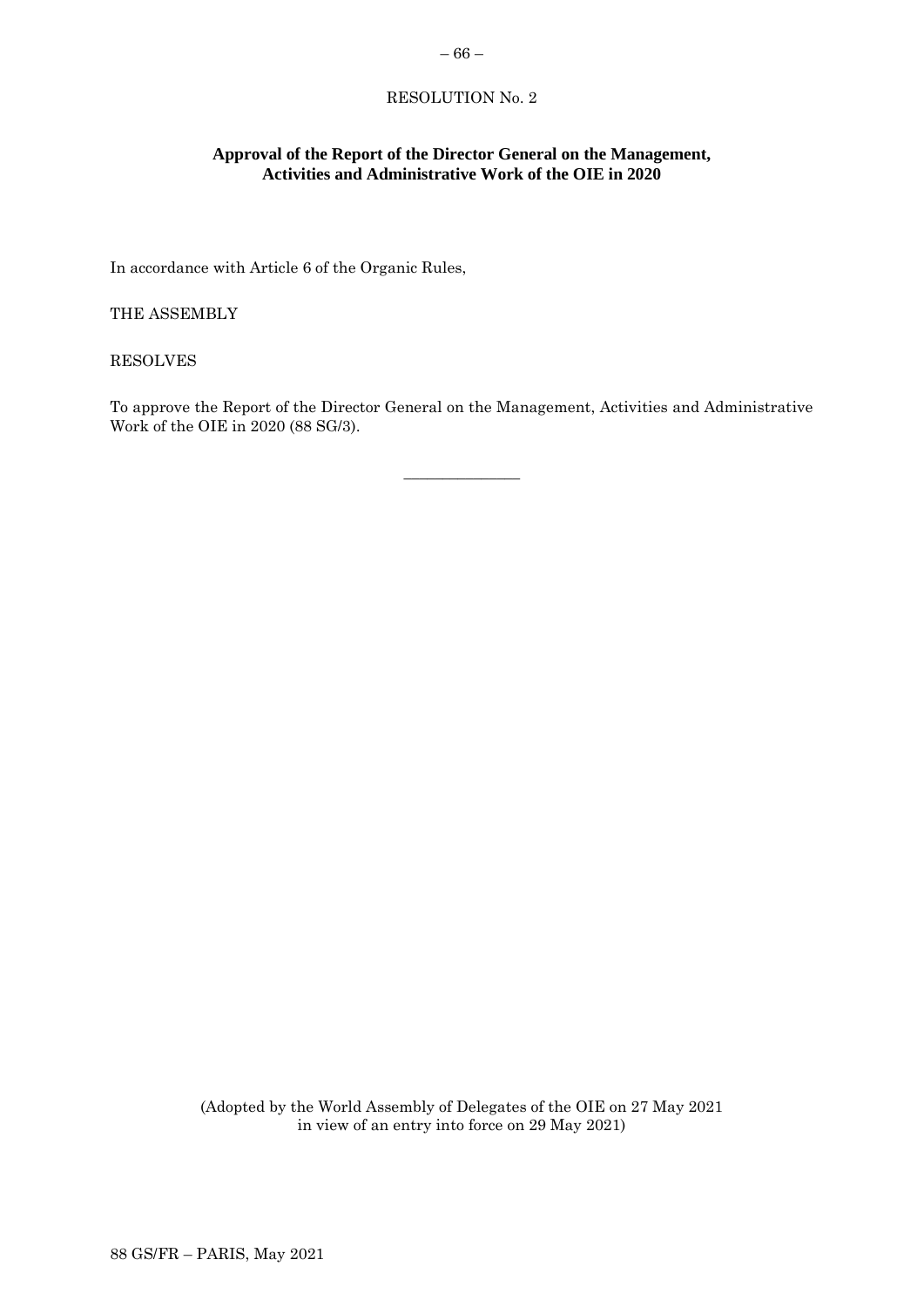# <span id="page-6-0"></span>**Approval of the Financial Report for the 94th Financial Year of the OIE (1 January – 31 December 2020)**

In application of Article 15 of the Organic Statutes and Article 6 of the Organic Rules of the OIE,

# THE ASSEMBLY

#### RESOLVES

To approve the Financial Report for the 94th Financial Year of the OIE (1 January – 31 December 2020) (88 SG/4).

 $\overline{\phantom{a}}$  , where  $\overline{\phantom{a}}$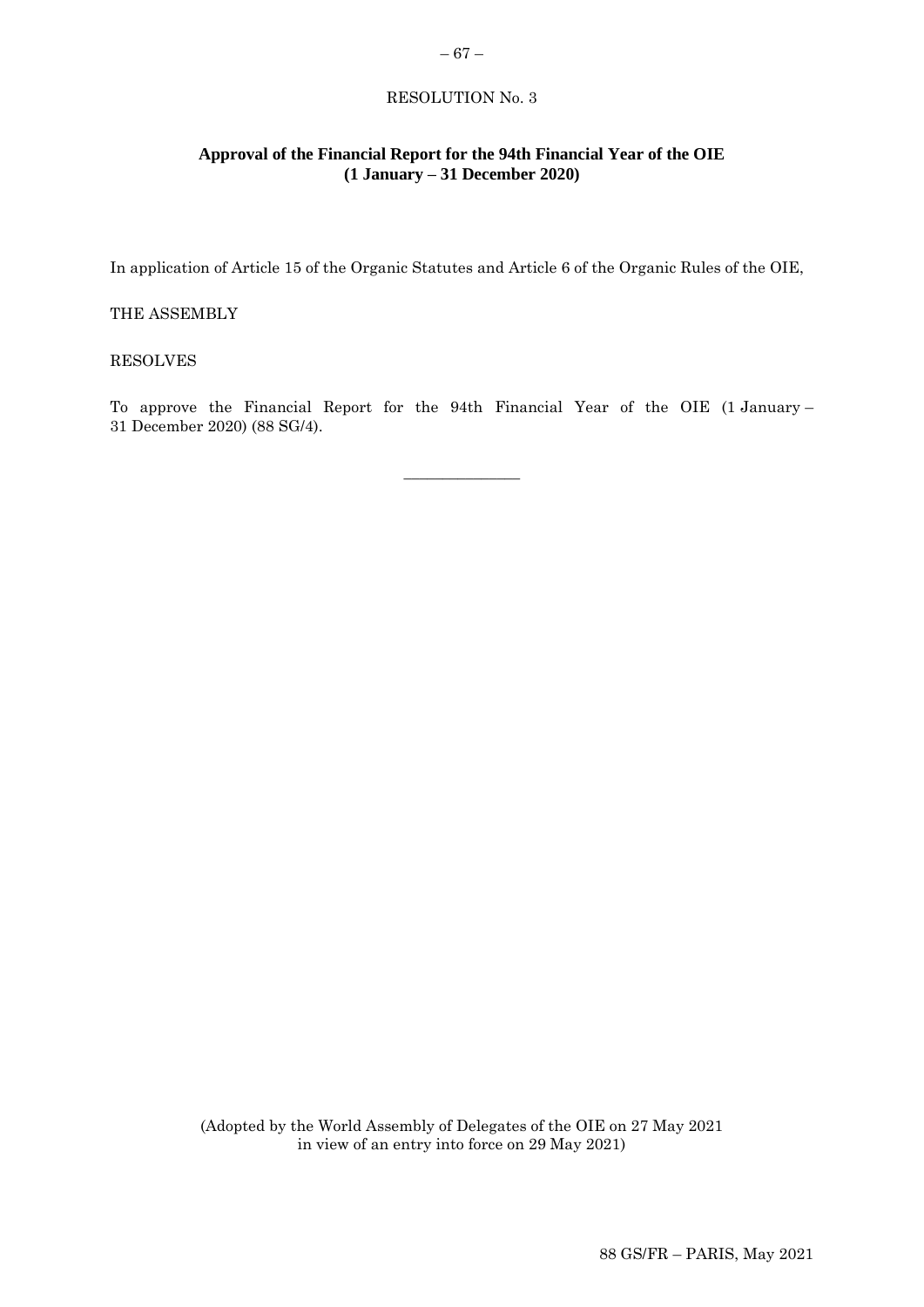# <span id="page-7-0"></span>**Acknowledgements to the Members and Partners that made Voluntary Contributions or Subsidies to the OIE, or contributed in the Organisation of OIE Meetings and for the Provision of Personnel**

Having noted the voluntary contributions or subsidies received by the OIE in 2019 and 2020 and the meetings organised by the OIE in 2019 and 2020,

# THE ASSEMBLY

# REQUESTS

The Director General to sincerely thank:

1. Argentina, Australia, Bahrain, Canada, China (People's Rep. of), Colombia, Cyprus, Djibouti, Egypt, France, Germany, Ireland, Italy, Japan, Jordan, Kazakhstan, Kenya, Kuwait, Lebanon, Libya, the Netherlands, New Zealand, Norway, Oman, Panama, Qatar, Russia, Saudi Arabia, Spain, Sweden, Switzerland, the United Arab Emirates, the United Kingdom, the United States of America and Uzbekistan;

The European Union, the World Bank and the World Health Organization;

The Bill and Melinda Gates Foundation, Donkey Sanctuary, Four PAWS, the International Coalition for Working Equids, the International Fund for Agricultural Development, the International Fund for Animal Welfare, the International Horse Sports Confederation, the PEW Charitable Trusts, and the Royal Society for the Prevention of Cruelty to Animals;

for their voluntary contributions or subsidies to support the execution of the programmes of the OIE in 2019 and 2020.

2. Argentina, Azerbaijan, Bangladesh, Benin, Bhutan, Bosnia y Herzegovina, Brazil, Cameroon, Canada, Chile, China (People's Rep. of), Colombia, Congo (Rep of), Cote d'Ivoire, Egypt, Ethiopia, France, Georgia, Greece, Indonesia, Iran, Jamaica, Japan, Jordan, Kazakhstan, Kenya, Kyrgyzstan, Lebanon, Malaysia, Mexico, Mongolia, Montenegro, Myanmar, Nepal, Oman, Pakistan, Panama, Philippines, Russia, Senegal, Singapore, South Africa, Spain, Sri Lanka, Thailand, the Netherlands, Togo, Tunisia, Ukraine, the United Arab Emirates, the United Kingdom, Uzbekistan, Vietnam and Zambia;

for their contribution to the organisation of OIE Regional Conferences, seminars and workshops that were held during 2019 and 2020.

3. Argentina, Brazil, Canada, France, Italy, Kenya, Korea (Rep. of), Norway, Panama, Turkey, the United Arab Emirates, the United Kingdom and the United States of America;

for the provision of personnel paid directly by their country to support the implementation of the programmes of the OIE in 2019 and 2020.

(Adopted by the World Assembly of Delegates of the OIE on 27 May 2021 in view of an entry into force on 29 May 2021)

 $\overline{\phantom{a}}$  , where  $\overline{\phantom{a}}$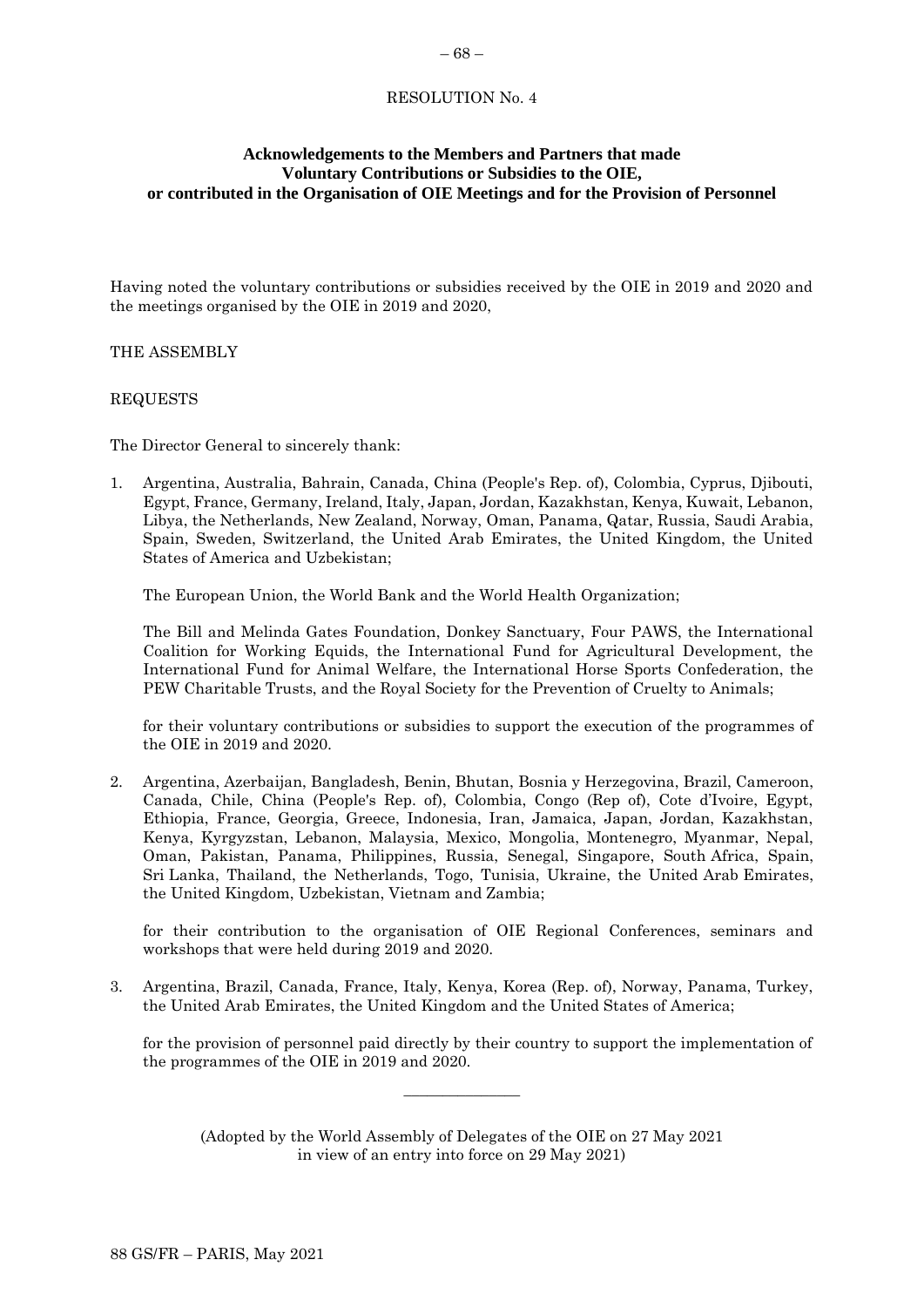# <span id="page-8-0"></span>**Modification of the 2021 Budget**

In accordance with Article 15 of the Organic Statutes and Article 6.h of the Organic Rules of the OIE,

Considering the positive result achieved at 31 December 2020 (94th Financial Year), providing an accumulated surplus of EUR 585 000 for the year 2021,

Considering the variation in expenses and income for the 95th Financial Year (1 January to 31 December 2021),

# THE ASSEMBLY

# RESOLVES

To modify Resolution No. 3 of 29 May 2020 and replace paragraphs 1 and 2 of the said Resolution with the following paragraphs:

1. The budget of the 95th Financial Year, corresponding to the period from 1 January to 31 December 2021, is set in terms of income at an amount of EUR 15 790 000, supplemented by the accumulated surplus of EUR 585 000, and expenses at an amount of EUR 16 375 000:

| <b>Sections</b>          | Description                                                                                                                                                                                             | <b>Amount EUR</b> |
|--------------------------|---------------------------------------------------------------------------------------------------------------------------------------------------------------------------------------------------------|-------------------|
| Section 1                | OIE Members' contributions established according to the<br>categories provided in Article 11 of the Organic Statutes<br>of the OIE and in accordance with Article 14 of the<br>Organic Rules of the OIE | 11 114 000        |
|                          | Extraordinary contributions                                                                                                                                                                             | 884 000           |
|                          | <b>Sub-total Section 1</b>                                                                                                                                                                              | 11 998 000        |
|                          | Registration fees (General Session, conferences)                                                                                                                                                        |                   |
|                          | Publication sales                                                                                                                                                                                       | 20 000            |
|                          | Fees for evaluation of sanitary status applications                                                                                                                                                     | 100 000           |
| Section 2                | World Fund overheads                                                                                                                                                                                    | 800 000           |
|                          | Internal contributions                                                                                                                                                                                  | 710 000           |
|                          | Other operating revenue                                                                                                                                                                                 | 1719 000          |
|                          | <b>Sub-total Section 2</b>                                                                                                                                                                              | 3 349 000         |
|                          | Investment income                                                                                                                                                                                       | 20 000            |
|                          | Extraordinary income                                                                                                                                                                                    |                   |
| Section 3                | Recovery of subsidies                                                                                                                                                                                   | 33 000            |
|                          | Cancellation of provisions                                                                                                                                                                              | 390 000           |
|                          | <b>Sub-total Section 3</b>                                                                                                                                                                              | 443 000           |
| Total of Sections 1 to 3 |                                                                                                                                                                                                         | 15 790 000        |
|                          | Accumulated surplus - allocation of the 2020 result                                                                                                                                                     | 585 000           |
| <b>TOTAL</b>             |                                                                                                                                                                                                         | 16 375 000        |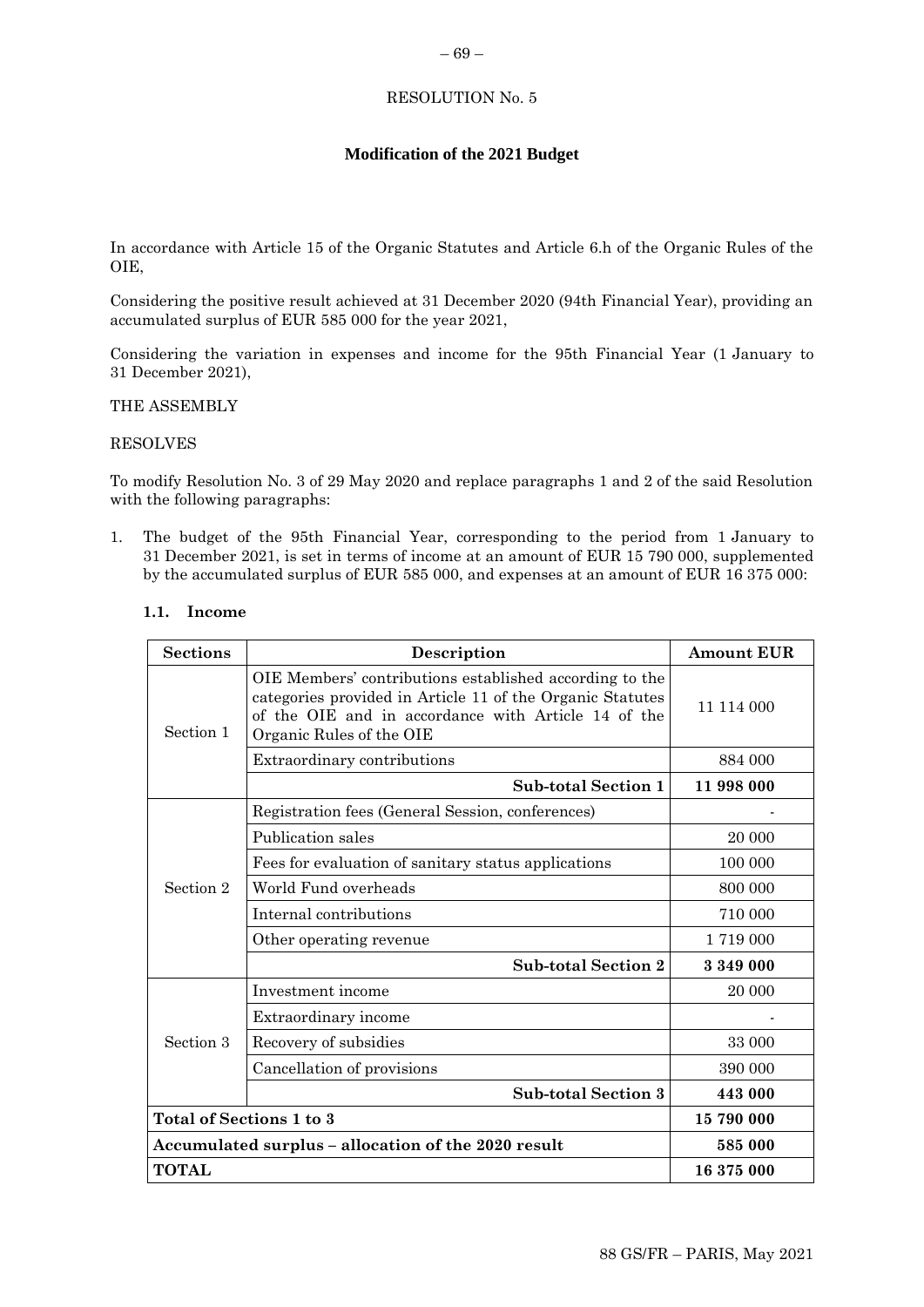# **1.2. Expenses**

1.2.1 Expenses by budgetary section

| <b>Budgetary sections</b> |                                               | <b>Amount EUR</b> |
|---------------------------|-----------------------------------------------|-------------------|
|                           | Purchases                                     | 529 900           |
| 2.                        | Outside services                              | 3875700           |
| 3.                        | Taxes                                         | 25 000            |
| 4.                        | Staff costs                                   | 9 590 900         |
| 5.                        | Administrative expenses and financial charges | 1 160 000         |
| 6.                        | Extraordinary expenses                        |                   |
| 7.                        | Depreciation and amortisation expenses        | 1 193 500         |
|                           | <b>TOTAL</b>                                  | 16 375 000        |

1.2.2 Expenses by field of activity

| <b>Field of Activity</b> |                                               | <b>Amount EUR</b> |
|--------------------------|-----------------------------------------------|-------------------|
| 1.                       | Assembly and Council                          | 460 000           |
| 2.                       | General Directorate and Administration        | 3 200 000         |
| 3.                       | Communication                                 | 795 500           |
| 4.                       | <b>Information Systems</b>                    | 1 880 500         |
| 5.                       | Animal Health Information                     | 1 808 000         |
| 6.                       | Publications                                  | 460 700           |
| 7.                       | International Standards and Science           | 3 170 000         |
| 8.                       | Regional Activities                           | 754 000           |
| 9.                       | Missions and organisation of various meetings | 478 000           |
| 10.                      | General expenses                              | 1 077 800         |
| 11.                      | Regional and Sub-Regional Representations     | 1 097 000         |
|                          | 12. Depreciation and amortisation expenses    | 1 193 500         |
|                          | TOTAL                                         | 16375000          |

(Adopted by the World Assembly of Delegates of the OIE on 27 May 2021 in view of an entry into force on 29 May 2021)

 $\overline{\phantom{a}}$  , where  $\overline{\phantom{a}}$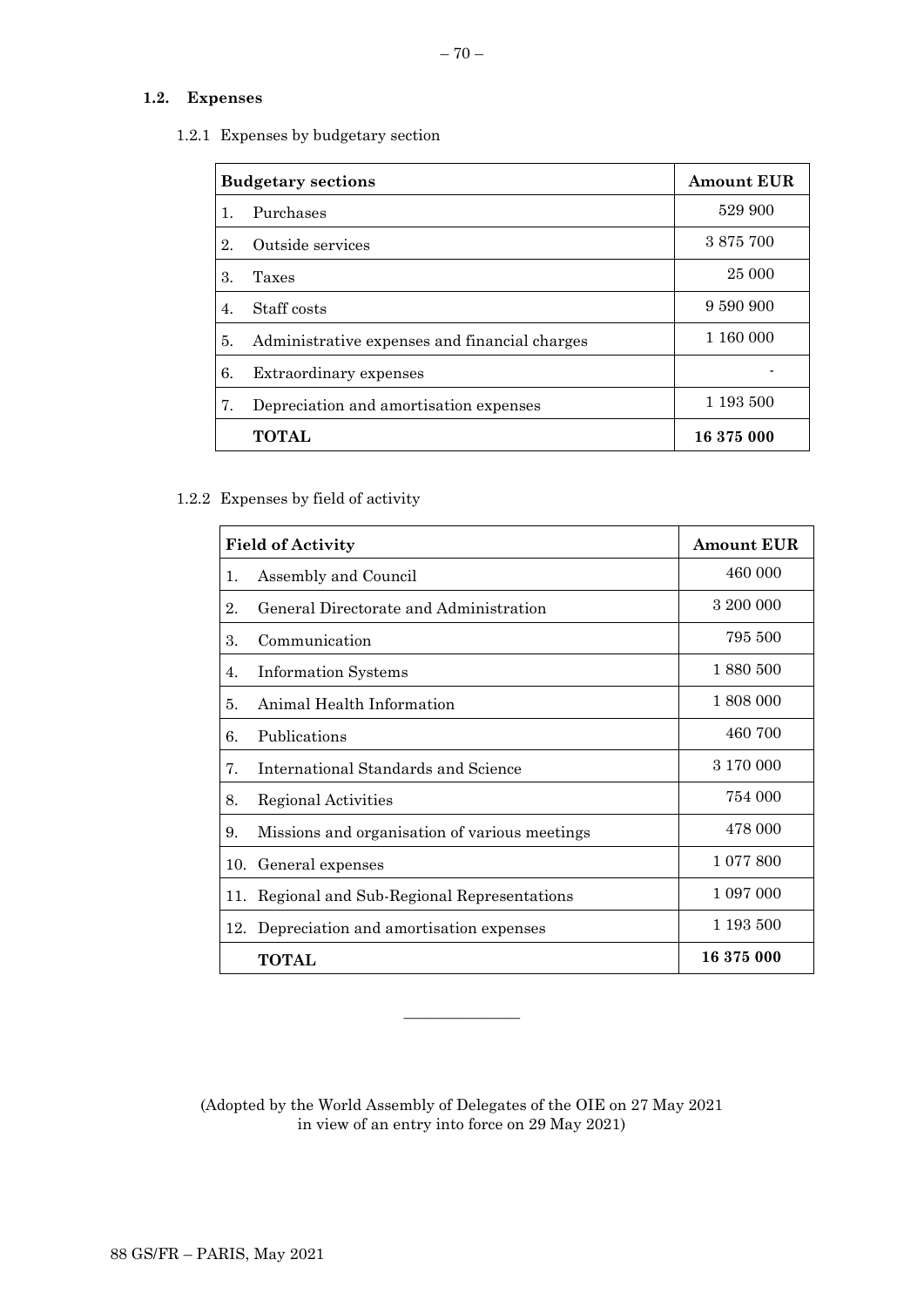# <span id="page-10-0"></span>**OIE Budgetary Income and Expenses for the 96th Financial Year (1 January to 31 December 2022)**

In accordance with Article 15 of the Organic Statutes and Article 6.h of the Organic Rules of the OIE,

# THE ASSEMBLY

# DECIDES

That the budget for the 96th Financial Year, corresponding to the period from 1 January to 31 December 2022, shall be set in terms of income and expenses at an amount of EUR 16 310 000, established as follows:

# **1. Income**

| <b>Sections</b> | Description                                                                                                                                                                                             | <b>Amount EUR</b> |
|-----------------|---------------------------------------------------------------------------------------------------------------------------------------------------------------------------------------------------------|-------------------|
| Section 1       | OIE Members' contributions established<br>according to the categories provided in Article 11<br>of the Organic Statutes of the OIE and in accordance with<br>Article 14 of the Organic Rules of the OIE | 11 269 750        |
|                 | Extraordinary contributions                                                                                                                                                                             | 875 390           |
|                 | <b>Sub-total Section 1</b>                                                                                                                                                                              | 12 145 140        |
|                 | Registration fees (General Session, conferences)                                                                                                                                                        | 120 000           |
|                 | Publication sales                                                                                                                                                                                       | 20 000            |
|                 | Fees for evaluating disease status dossiers                                                                                                                                                             | 100 000           |
| Section 2       | World Fund overheads                                                                                                                                                                                    | 1 000 000         |
|                 | Internal contributions                                                                                                                                                                                  | 694 860           |
|                 | Other operating revenue                                                                                                                                                                                 | 1767000           |
|                 | <b>Sub-total Section 2</b>                                                                                                                                                                              | 3701860           |
|                 | Investment income                                                                                                                                                                                       | 20 000            |
|                 | Extraordinary income                                                                                                                                                                                    |                   |
| Section 3       | Recovery of subsidies                                                                                                                                                                                   | 33 000            |
|                 | Cancellation of provisions                                                                                                                                                                              | 410 000           |
|                 | <b>Sub-total Section 3</b>                                                                                                                                                                              | 463 000           |
|                 | <b>TOTAL</b>                                                                                                                                                                                            | 16 310 000        |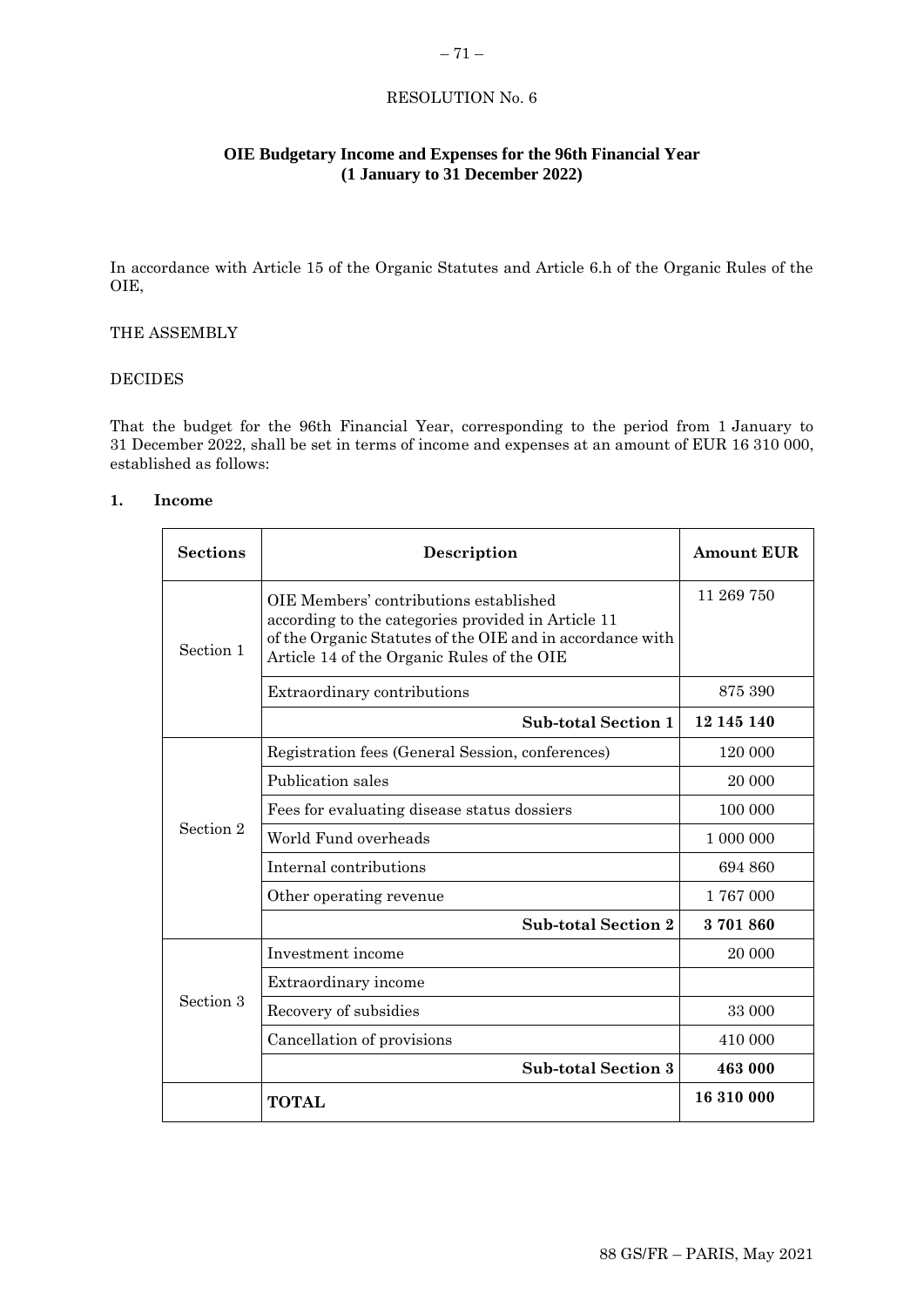# **2. Expenses**

2.1. Expenses by budgetary section

| <b>Budgetary section</b>                         | <b>Amount EUR</b> |
|--------------------------------------------------|-------------------|
| 1. Purchases                                     | 541 000           |
| 2. Outside services                              | 3 910 100         |
| 3. Taxes                                         | 25 000            |
| 4. Staff costs                                   | 9 588 500         |
| 5. Administrative expenses and financial charges | 1 049 000         |
| 6. Extraordinary expenses                        |                   |
| 7. Depreciation and amortisation expenses        | 1 196 400         |
| <b>TOTAL</b>                                     | 16 310 000        |

# 2.2. Expenses by field of activity

| <b>Field of Activity</b> |                                               | <b>Amount EUR</b> |
|--------------------------|-----------------------------------------------|-------------------|
| $\mathbf{1}$ .           | Assembly and Council                          | 726 100           |
| 2.                       | General Directorate and Administration        | 2 901 000         |
| 3.                       | Communication                                 | 673 500           |
| 4.                       | <b>Information Systems</b>                    | 2 256 400         |
| 5.                       | Animal Health Information                     | 1743 000          |
| 6.                       | Publications                                  | 405 100           |
| 7.                       | International Standards and Science           | 3 0 70 500        |
| 8.                       | Regional Activities                           | 801 500           |
| 9.                       | Missions and organisation of various meetings | 534 000           |
| 10.                      | General expenses                              | 1 010 500         |
| 11.                      | Regional and Sub-Regional Representations     | 992 000           |
| 12.                      | Depreciation and amortisation expenses        | 1 196 400         |
|                          | <b>TOTAL</b>                                  | 16 310 000        |

(Adopted by the World Assembly of Delegates of the OIE on 27 May 2021 in view of an entry into force on 29 May 2021)

\_\_\_\_\_\_\_\_\_\_\_\_\_\_\_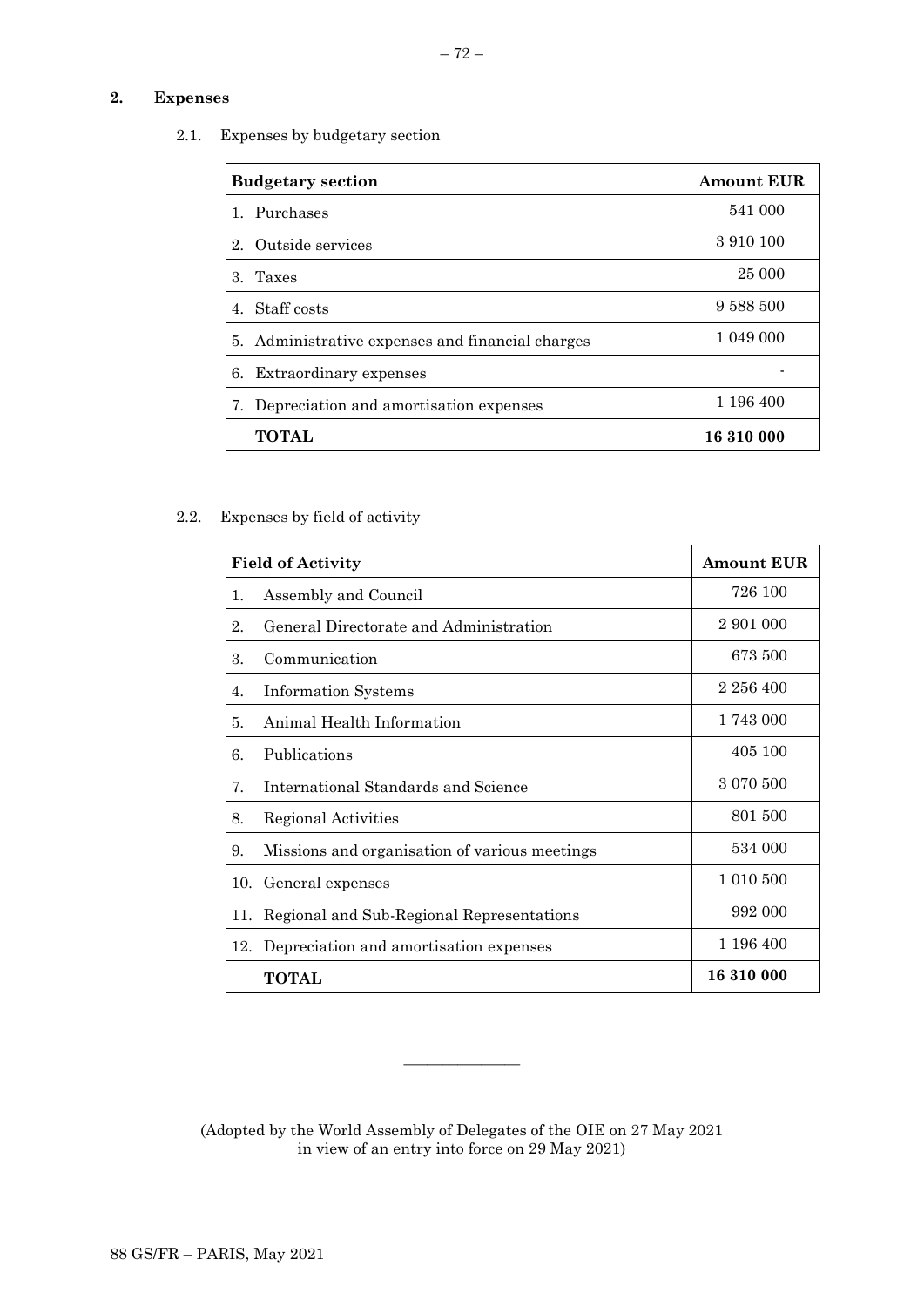# <span id="page-12-0"></span>**Financial contributions from OIE Members for 2022**

In accordance with Article 11 of the Organic Statutes and Article 14 of the Organic Rules,

#### CONSIDERING

The need to meet the budgetary expenses of the OIE for 2022,

Resolution No. 8 dated 1 June 2001 related to contributions by the Least Developed Countries (LDC),

Resolution No. 11 of 30 May 2014 creating two categories of extraordinary contributions,

Resolution No. 15 of 24 May 2018 related to taking an annual price index into account when calculating the annual contributions of OIE Members,

#### THE ASSEMBLY

#### **DECIDES**

1) that the annual contributions from Members of the OIE be established for the 2022 Financial Year as follows:

| Category                 | Annual total contribution |
|--------------------------|---------------------------|
| 1 <sup>st</sup> category | 223 075 EUR               |
| 2 <sup>nd</sup> category | 178 460 EUR               |
| 3 <sup>rd</sup> category | 133 845 EUR               |
| 4 <sup>th</sup> category | 89 230 EUR                |
| 5 <sup>th</sup> category | 44 615 EUR                |
| 6 <sup>th</sup> category | 26 769 EUR                |

that the OIE will call for only 50% of the total contributions due, in accordance with the sixcategory scale, from the Members classified as LDCs (Least Developed Countries) by the Economic and Social Council of the United Nations.

2) that Members, while retaining the choice of category in which they are registered, may if they wish opt for one of the two extraordinary categories for 2022, in which case, the Members concerned shall be exempt from their statutory contribution for the year in question.

The two extraordinary categories of contribution of a lump sum are as follows:

Category A: EUR 500 000 minimum Category B: EUR 300 000 minimum

 $\overline{\phantom{a}}$  , where  $\overline{\phantom{a}}$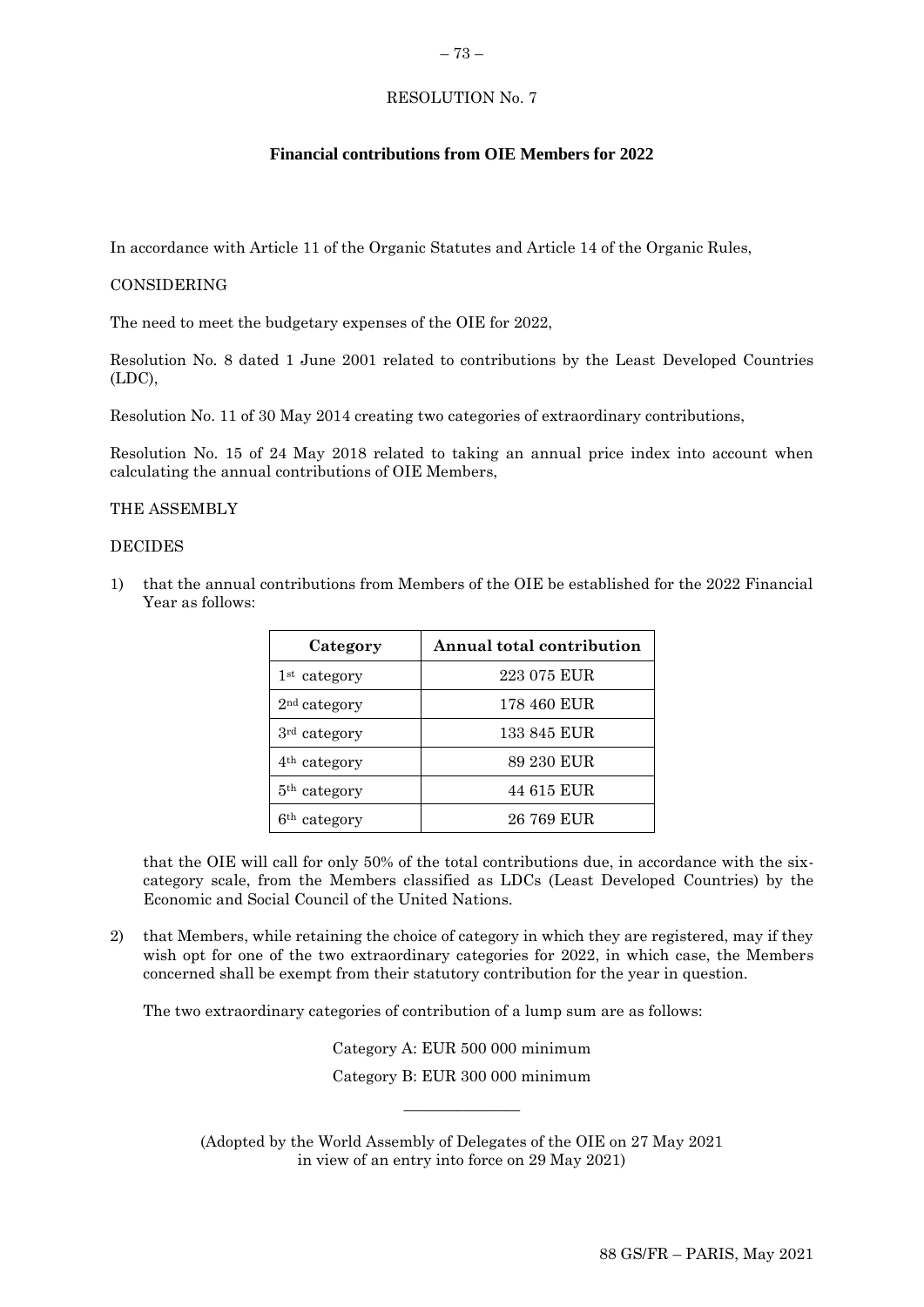# <span id="page-13-0"></span>**Planned Work Programme for 2022**

Considering the Seventh Strategic Plan of the OIE, established for the 2021-2025 period,

THE ASSEMBLY, ON THE PROPOSAL OF THE COUNCIL

#### 1) DECIDES

To approve the Planned Work Programme for 2022 (88 SG/6-A), subject to prioritisation by the Council to ensure that expenditure remains within the allotted budget.

# 2) RECOMMENDS THAT

Members provide the necessary support to allow the Planned Work Programme to be carried out, in the form of payment of both regular contributions and, when possible, voluntary contributions to the Regular Budget and/or to the World Animal Health and Welfare Fund, or any other form of support to OIE activities.

 $\overline{\phantom{a}}$  , where  $\overline{\phantom{a}}$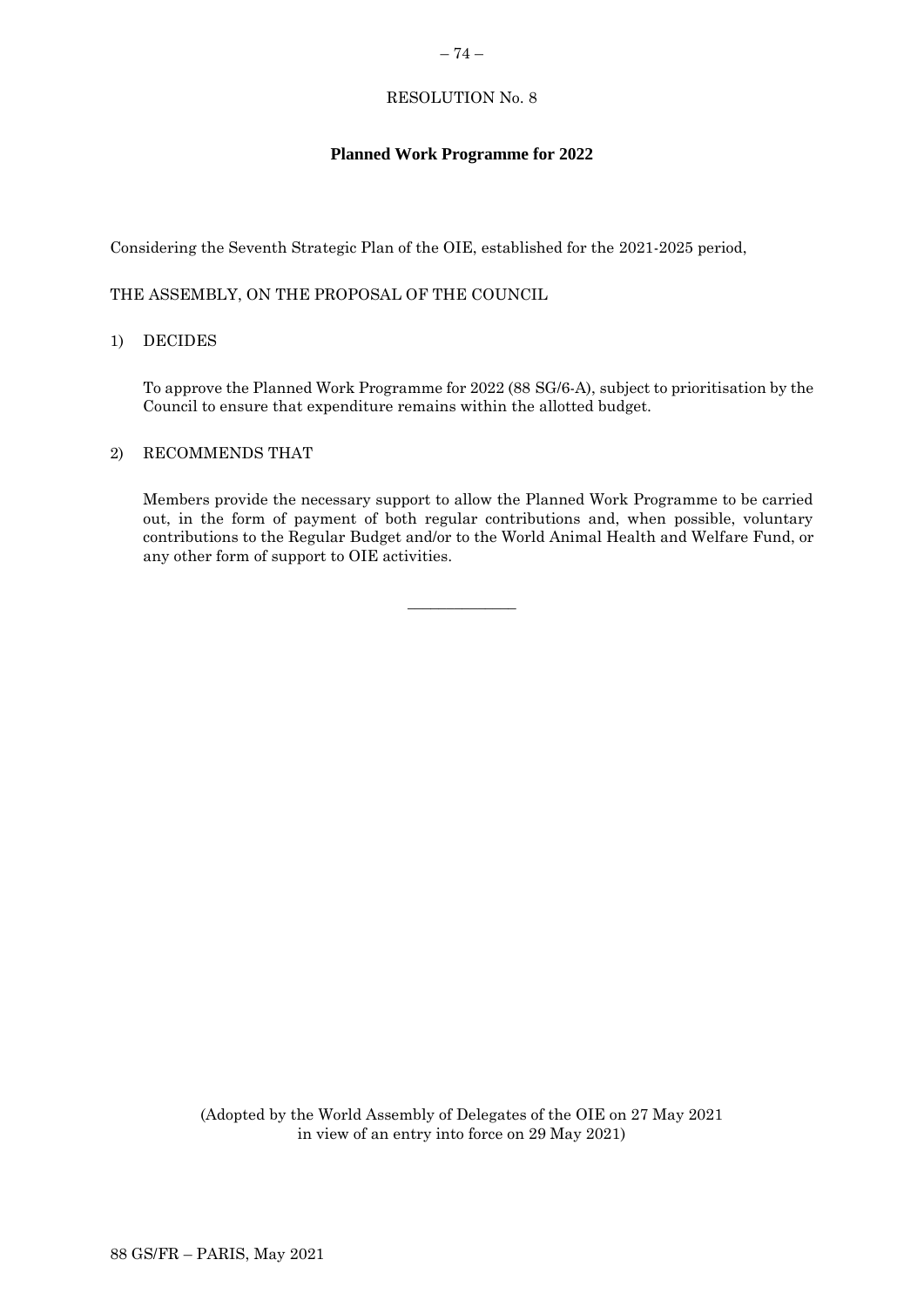# <span id="page-14-0"></span> $-75-$

# RESOLUTION No. 9

# **Renewal of the Appointment of the External Auditor**

In accordance with Article 12.1. of the Financial Regulations concerning the appointment of the External Auditor and the renewal of his mandate,

THE ASSEMBLY

RESOLVES

To renew for a period of 1 year (2021) the appointment of Mr Didier Selles as External Auditor of OIE Accounts.

 $\overline{\phantom{a}}$  , where  $\overline{\phantom{a}}$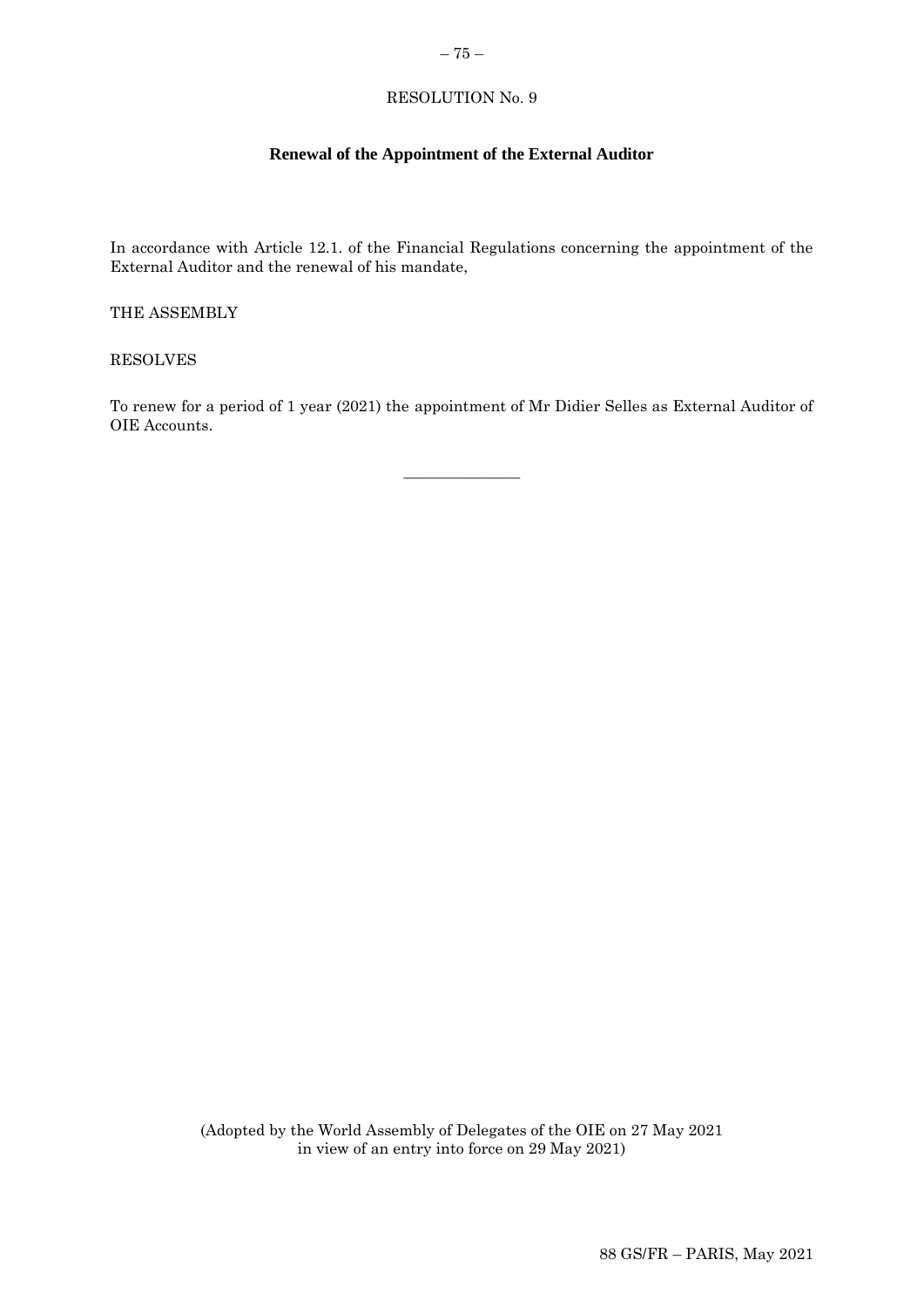#### <span id="page-15-0"></span>– 76 –

#### RESOLUTION No.10

#### **Modalities of holding General Sessions**

# HAVING REGARD TO

The Adapted Procedure adopted in 2020,

Article 39 of the General Rules of the OIE,

#### CONSIDERING THAT

- 1. The OIE was obliged to put in place, in extremis and as a primary response to the unprecedented restrictions caused by the COVID-19 pandemic, temporary arrangements to ensure continuity of decision-making,
- 2. The OIE therefore postponed the 88th General Session and, on the recommendation of the Council, put in place a special written procedure in May 2020 (named *Adapted Procedure*) for the purpose of adopting certain resolutions by the Assembly in a timely fashion,
- 3. The pandemic has generally speaking also accelerated the introduction of new digital working tools and methods which has improved the OIE's agility and efficiency,
- 4. The General Rules do not preclude the possibility for a General Session to be held virtually/remotely. Article 39 provides that "*Except when the Assembly at a previous session, or in exceptional circumstances the Council, decides otherwise, the annual session of the Assembly (named "General Session") shall be held in the month of May in Paris*",
- 5. In light of modern information and communication technologies, the "place" of a meeting can be interpreted not only as a physical place but also as a "virtual place" using remote videoconferencing technologies,
- 6. The COVID-19 pandemic, which still prevents large physical meetings in 2021, is deemed to amount to such exceptional circumstances,
- 7. In this regard, the Council, in order to ensure the legitimate functioning of the Assembly during the ongoing COVID-19 pandemic, and mindful of the necessity to provide all Members with the opportunity to fully participate in discussions and decision-making, decided to use the possibility offered by article 39 of the General Rules to hold the 88th General Session virtually/remotely and to put in place special arrangements adapted to this format,
- 8. Article 39 of the General Rules must also be read as offering the possibility to the Assembly to decide, through a resolution, to validly meet and take decisions, in normal circumstances, not only in physical/in-person meetings, but also in virtual/remote meetings, by correspondence/written procedure, at another location than Paris (in case of in-person meetings) and at another period of time than May,
- 9. It is desirable, in the general interest of all concerned, and in light of Article 39's object and purpose of providing flexibility, that the Assembly afford the OIE with the flexibility, in normal circumstances, to adjust the location and time of the General Session, and make other arrangements which enhance agility and efficiency,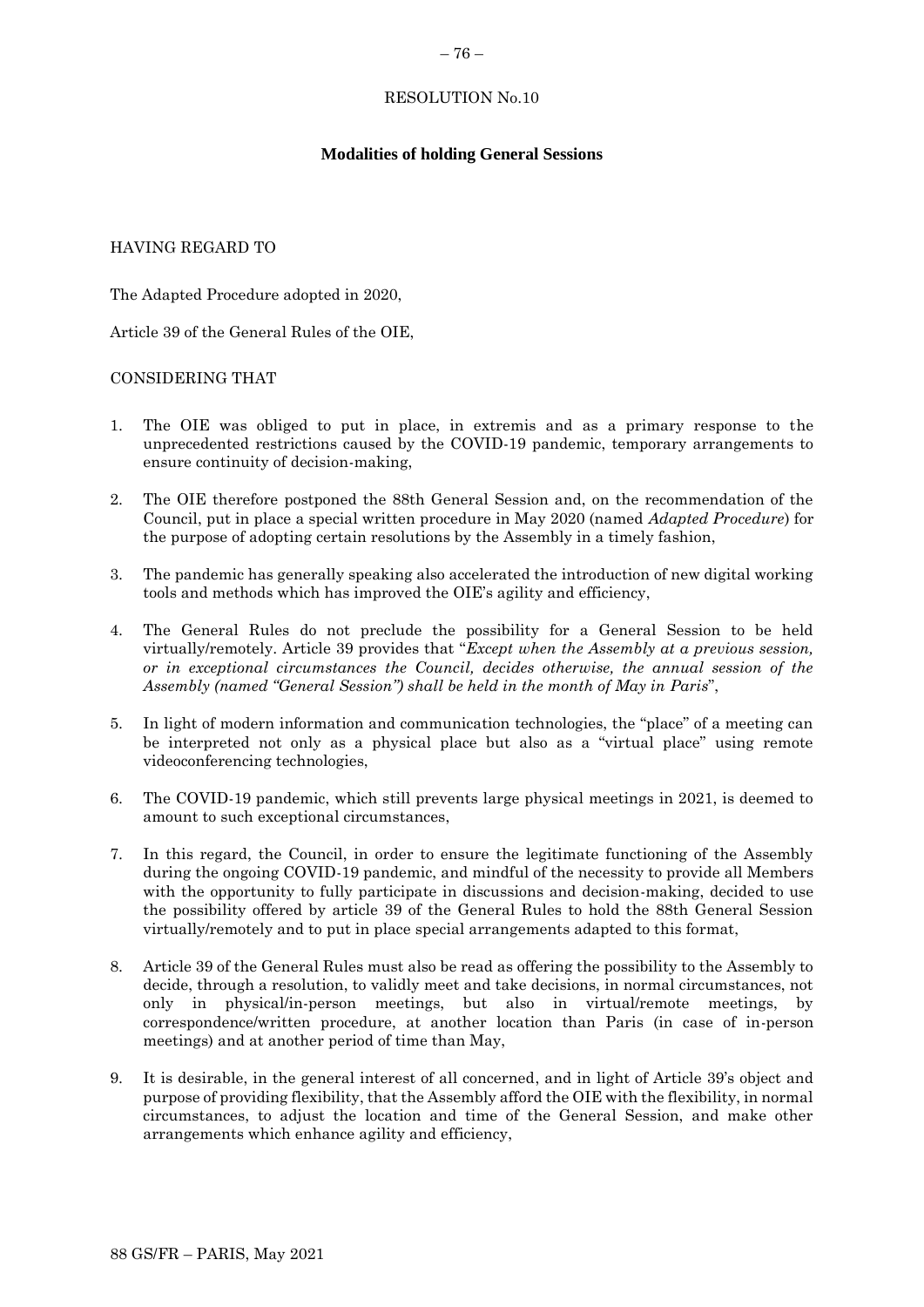# THE ASSEMBLY

# DECIDES

- 1. To authorise the OIE, in normal circumstances, with the prior endorsement of the Council:
	- a) to conduct the General Session through physical or virtual / hybrid format when the conduct of physical/in-person meetings is deemed not possible, practical or desirable; and accordingly,
	- b) to alter the location, time, duration, agenda items and more generally the arrangements of the General Session from past practice when there is a legitimate reason, such as but not limited to, focusing on agenda items of substantive content, improving time management, or achieving other types of efficiency gains.
- 2. In the event the General Session is held through virtual or hybrid means, all requirements set out in Chapter 13 of the OIE General Rules remain unchanged and applicable except to the extent that they are inconsistent with the nature of the virtual or hybrid format and related arrangements, in which case (i.) the relevant provisions of the Basic Texts will be suspended to the extent necessary<sup>10</sup>, and (ii.) special arrangements and adequate security measures considered necessary should be put in place to verify the identity of participants and, whenever applicable, their credentials, and to ensure reliable and secure remote voting when required.

 $\overline{\phantom{a}}$  , where  $\overline{\phantom{a}}$ 

- Article 46 (organisation of the seating of Delegations); and
- Article 52 (ballot)

 $10$  This will affect notably the relevant provisions of the following articles of the General Rules: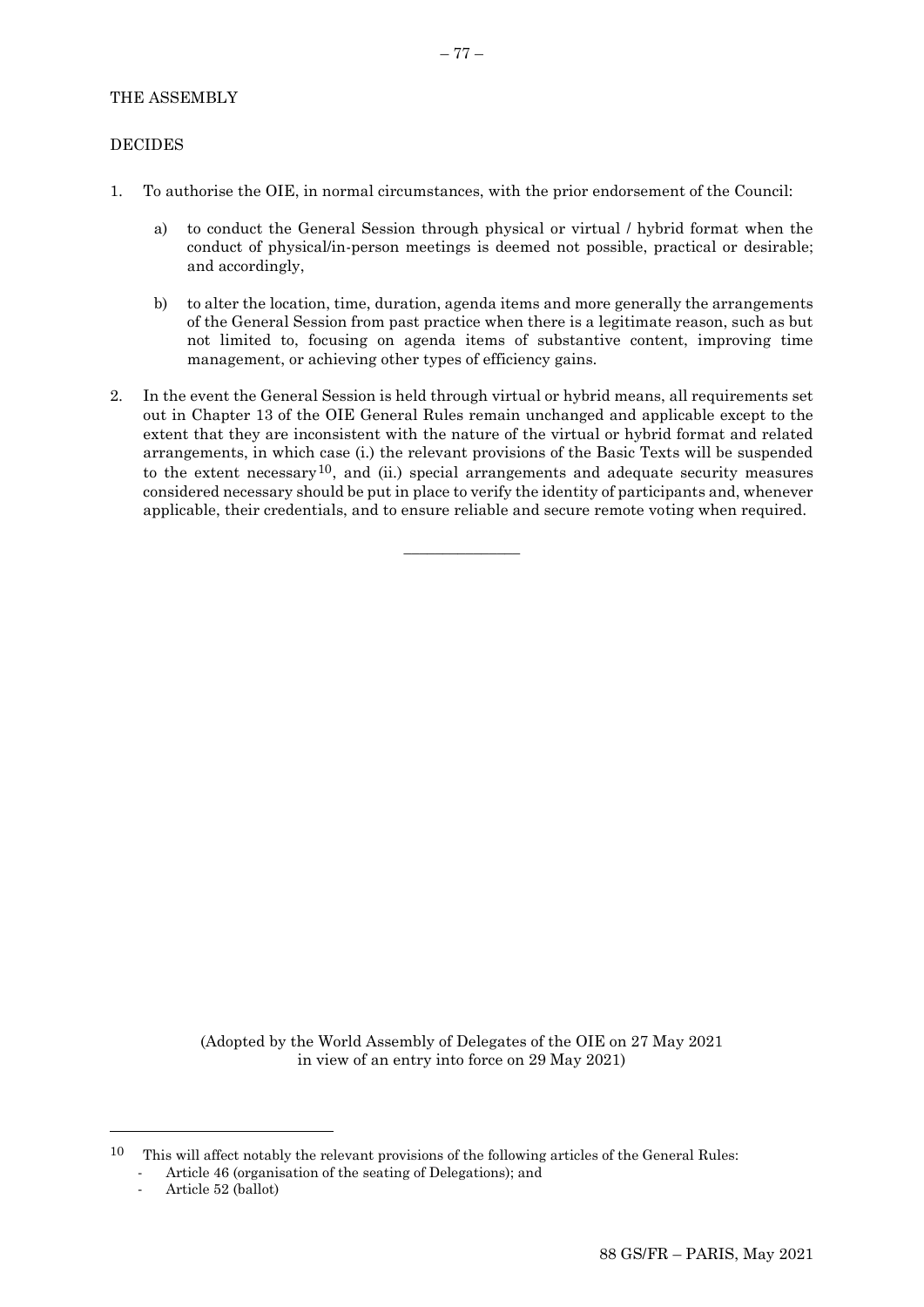# <span id="page-17-0"></span>**7 th Strategic Plan of the OIE (2021-2025)**

#### CONSIDERING

The document 88 SG/14 that introduces the draft 7th Strategic Plan of the OIE, established for the 2021-2025 period,

#### THE ASSEMBLY

#### DECIDES

To approve the 7th Strategic plan of the OIE.

# REQUESTS

The Director General to prepare annual work programmes, based on the guidelines of this 7th Strategic Plan, with the corresponding budgets and contribution mechanisms, which will be submitted every year to the approval of the Assembly.

 $\overline{\phantom{a}}$  , where  $\overline{\phantom{a}}$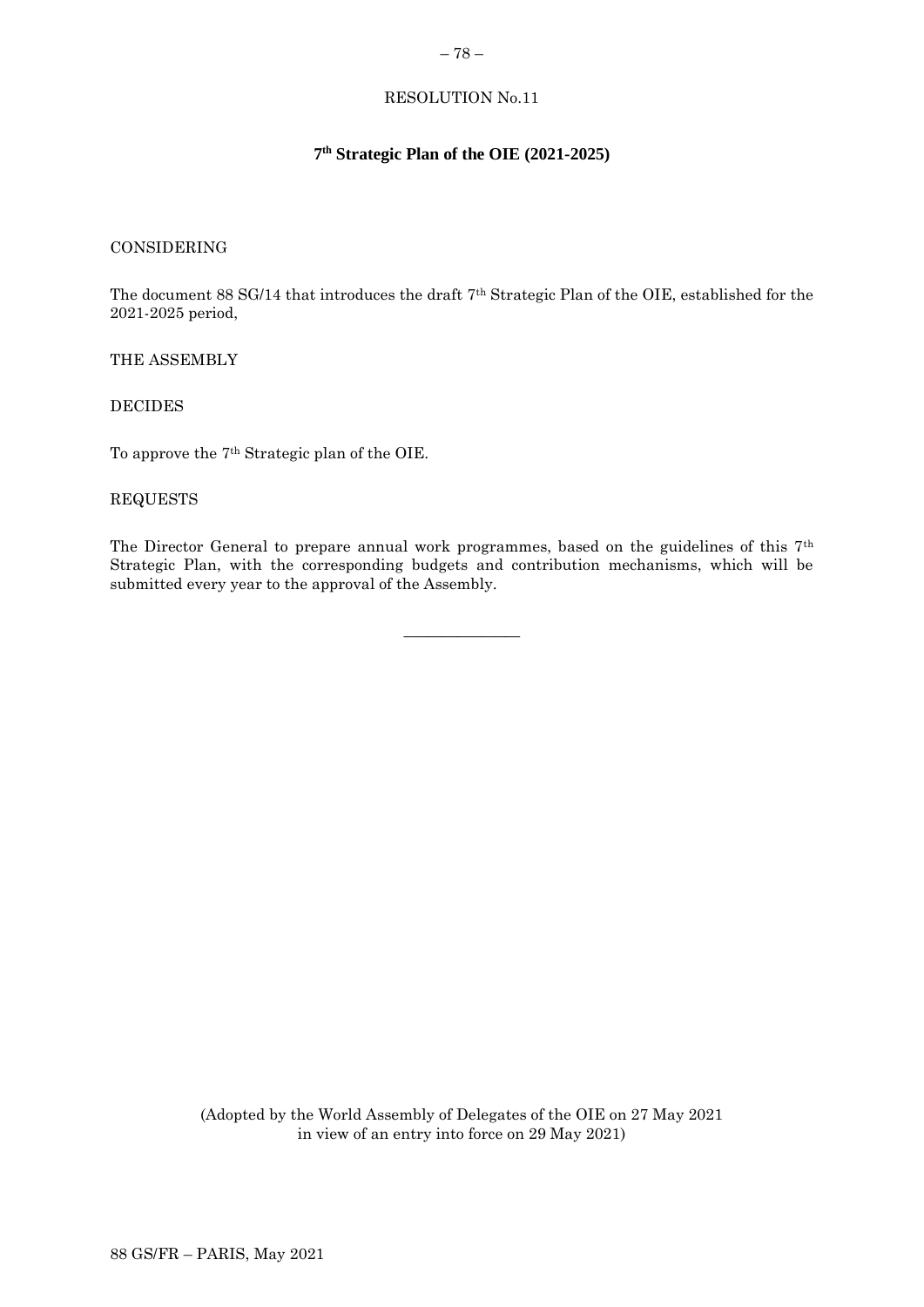# <span id="page-18-0"></span>– 79 –

# RESOLUTION No. 12

# **Appointment of the Director General**

# HAVING REGARD TO

The Basic Texts of the OIE, particularly Article 8 of the Organic Statutes, Article 11 of the Organic Rules and Article 26 of the General Rules,

#### CONSIDERING

- 1. The postponement of the 88th General Session of the OIE World Assembly of Delegates to May 2021,
- 2. Resolution No. 6 adopted through the 2020 Adapted Procedure and which approved the exceptional extension of the mandate of Dr Monique Eloit until the 88th General Session (2021),
- 3. The result of the election which took place on 28 May 2021,

#### THE ASSEMBLY

#### DECIDES

To appoint Dr Monique Eloit as Director General of the OIE for a period of five years, i.e. until 30 June 2026.

 $\frac{1}{2}$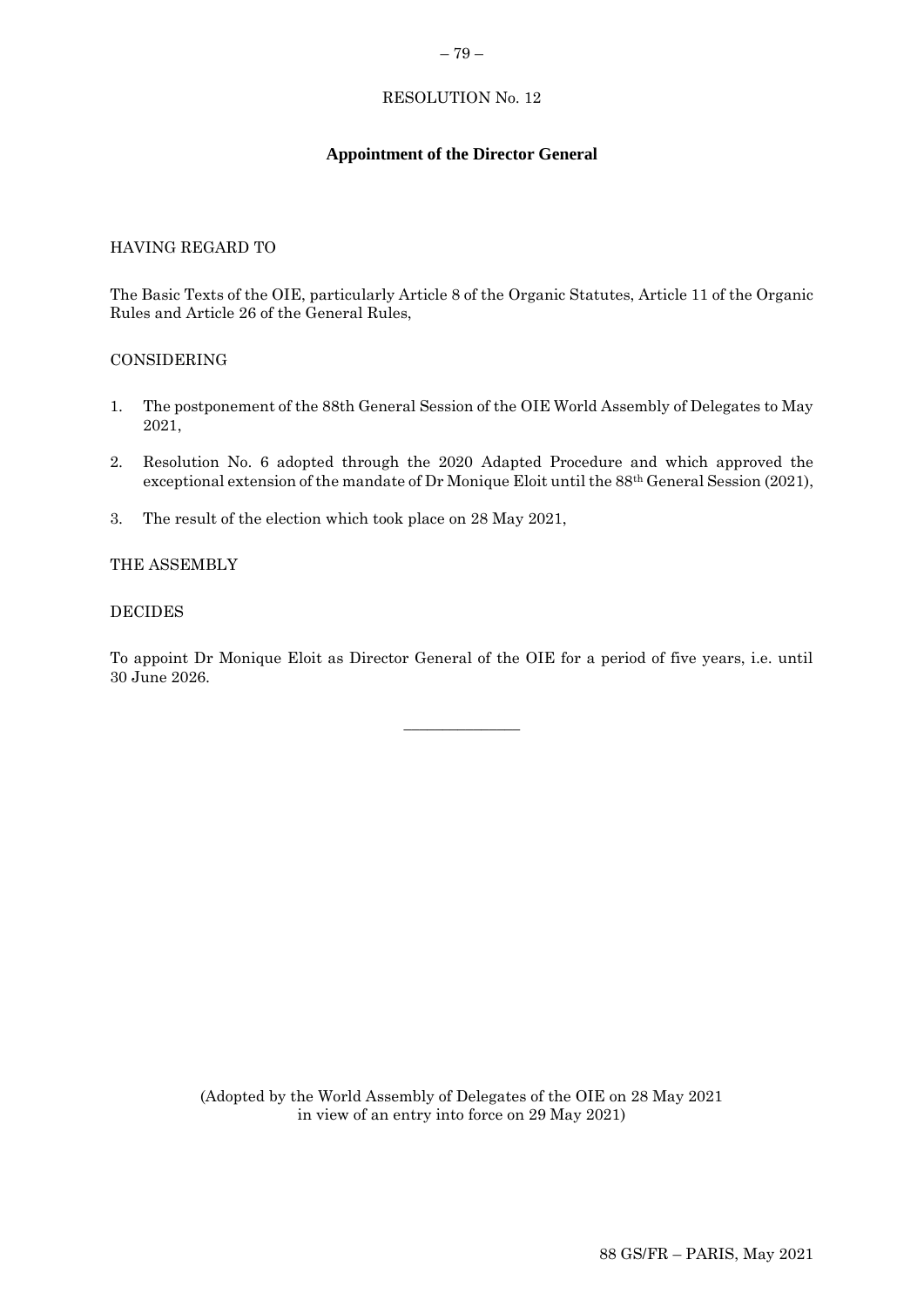# **Recognition of the Foot and Mouth Disease Status of Members**

# CONSIDERING THAT

- 1. During the 62nd General Session, the OIE World Assembly of Delegates (the Assembly) established a procedure for annually updating a List of Members and zones recognised as free from foot and mouth disease (FMD) according to the provisions of the *Terrestrial Animal Health Code* (*Terrestrial Code*),
- 2. Through the Adapted Procedure 2020, the Assembly adopted Resolution No. 15, which specified and updated the procedure for Members to follow to achieve official recognition and maintenance of status for certain animal diseases, including FMD,
- 3. Through the Adapted Procedure 2020, the Assembly adopted Resolution No. 16, which specified and updated the financial implications for Members applying for evaluation of official recognition of animal health status to meet part of the costs defrayed by the OIE in the evaluation process,
- 4. During the 79th General Session, the Assembly noted that an explanatory document outlining the standard operating procedures for official animal health status evaluations had been compiled by the OIE Headquarters for the benefit of Members,
- 5. During the 85th General Session, the Assembly noted a complete revision of the standard operating procedures providing further details on the process of official status recognition. The document has been published on the OIE website,
- 6. During the 86th General Session, the Assembly noted an explanatory document outlining the standard operating procedure for official recognition of animal health status of non-contiguous territories as part of a Member already having an OIE official animal health status. The document has been published on the OIE website,
- 7. Information published by the OIE is derived from declarations made by the OIE Delegates of Members. The OIE is not responsible for publication and maintenance of Members' or zonal animal health status based on inaccurate information or untimely reporting to the OIE Headquarters of changes in epidemiological status or other significant events subsequent to the time of declaration of freedom from FMD,

# THE ASSEMBLY

# RESOLVES THAT

1. The Director General publish the following List of Members recognised as FMD free where vaccination is not practised, according to the provisions of Chapter 8.8. of the *Terrestrial Code*: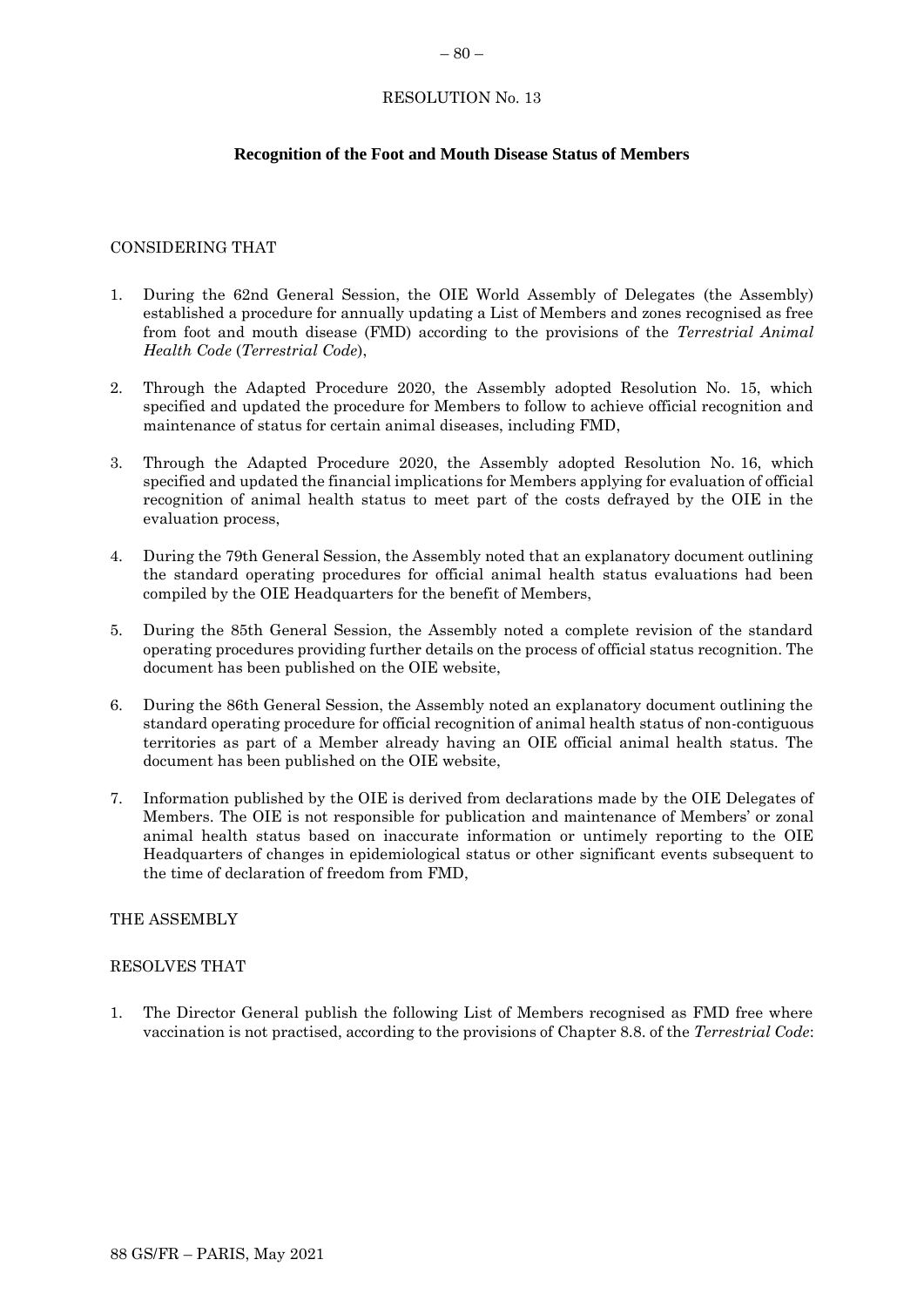| Albania                | Dominican Republic    | Japan                     | Poland                                |
|------------------------|-----------------------|---------------------------|---------------------------------------|
| Australia              | El Salvador           | Latvia                    | Portugal <sup>14</sup>                |
| Austria                | Estonia               | Lesotho                   | Romania                               |
| Belarus                | Eswatini              | Lithuania                 | San Marino                            |
| Belgium                | Finland <sup>12</sup> | Luxembourg                | Serbia <sup>15</sup>                  |
| Belize                 | France <sup>13</sup>  | Madagascar                | Singapore                             |
| Bosnia and Herzegovina | Germany               | Malta                     | Slovakia                              |
| Brunei                 | Greece                | Mexico                    | Slovenia                              |
| Bulgaria               | Guatemala             | Montenegro                | $S_{\text{pain}}^{16}$                |
| Canada                 | Guyana                | New Caledonia             | Suriname                              |
| Chile                  | Haiti                 | New Zealand               | Sweden                                |
| Costa Rica             | Honduras              | Nicaragua                 | Switzerland                           |
| Croatia                | Hungary               | North Macedonia (Rep. of) | The Netherlands                       |
| Cuba                   | Iceland               | Norway                    | Ukraine                               |
| Cyprus                 | Indonesia             | Panama                    | United Kingdom <sup>17</sup>          |
| Czech Republic         | Ireland               | Peru                      | United States of America <sup>1</sup> |
| $\rm Denmark^{11}$     | Italy                 | Philippines               | Vanuatu                               |

2. The Director General publish the following List of Members recognised as FMD free where vaccination is practised, according to the provisions of Chapter 8.8. of the *Terrestrial Code*:

Paraguay, Uruguay

- 3. The Director General publish the following List of Members having FMD free zones<sup>19</sup> where vaccination is not practised, according to the provisions of Chapter 8.8. of the *Terrestrial Code*:
	- Argentina: one zone designated by the Delegate of Argentina in a document addressed to the Director General in January 2007;

the summer pasture zone in the Province of San Juan as designated by the Delegate of Argentina in a document addressed to the Director General in April 2011;

Patagonia Norte A as designated by the Delegate of Argentina in a document addressed to the Director General in October 2013;

Bolivia: one zone in the Macro-region of the Altiplano designated by the Delegate of Bolivia in documents addressed to the Director General in November 2011;

> one zone consisting of the Department of Pando as designated by the Delegate of Bolivia in a document addressed to the Director General in August 2018;

- Botswana: four zones designated by the Delegate of Botswana in documents addressed to the Director General in August and November 2014 as follows:
	- one zone consisting of Zones 3c (Dukwi), 4b, 5, 6a, 8, 9, 10, 11, 12 and 13;
	- one zone consisting of Zone 3c (Maitengwe);
	- one zone covering Zone 4a;
	- one zone covering Zone 6b;

<sup>11</sup> Including Faroe Islands and Greenland.

<sup>12</sup> Including Åland Islands.

<sup>&</sup>lt;sup>13</sup> Including French Guiana, Guadeloupe, Martinique, Réunion, Saint Pierre and Miquelon.

<sup>14</sup> Including Azores and Madeira.

<sup>15</sup> Excluding Kosovo administered by the United Nations.

<sup>16</sup> Including Balearic Islands and Canary Islands.

<sup>17</sup> Including Guernsey (incl. Alderney and Sark), Isle of Man, Jersey and Falkland Islands (Malvinas). (A dispute exists between the Government of Argentina and the Government of the United Kingdom of Great Britain and Northern Ireland concerning sovereignty over the Falkland Islands (Malvinas) [see resolution 2065 (XX) of the General Assembly of the United Nations]).

<sup>18</sup> Including American Samoa, Guam, Northern Mariana Islands, Puerto Rico and US Virgin Islands.

<sup>&</sup>lt;sup>19</sup> For detailed information on the delimitation of zones of Members recognised as FMD free, enquiries should be addressed to the Director General of the OIE.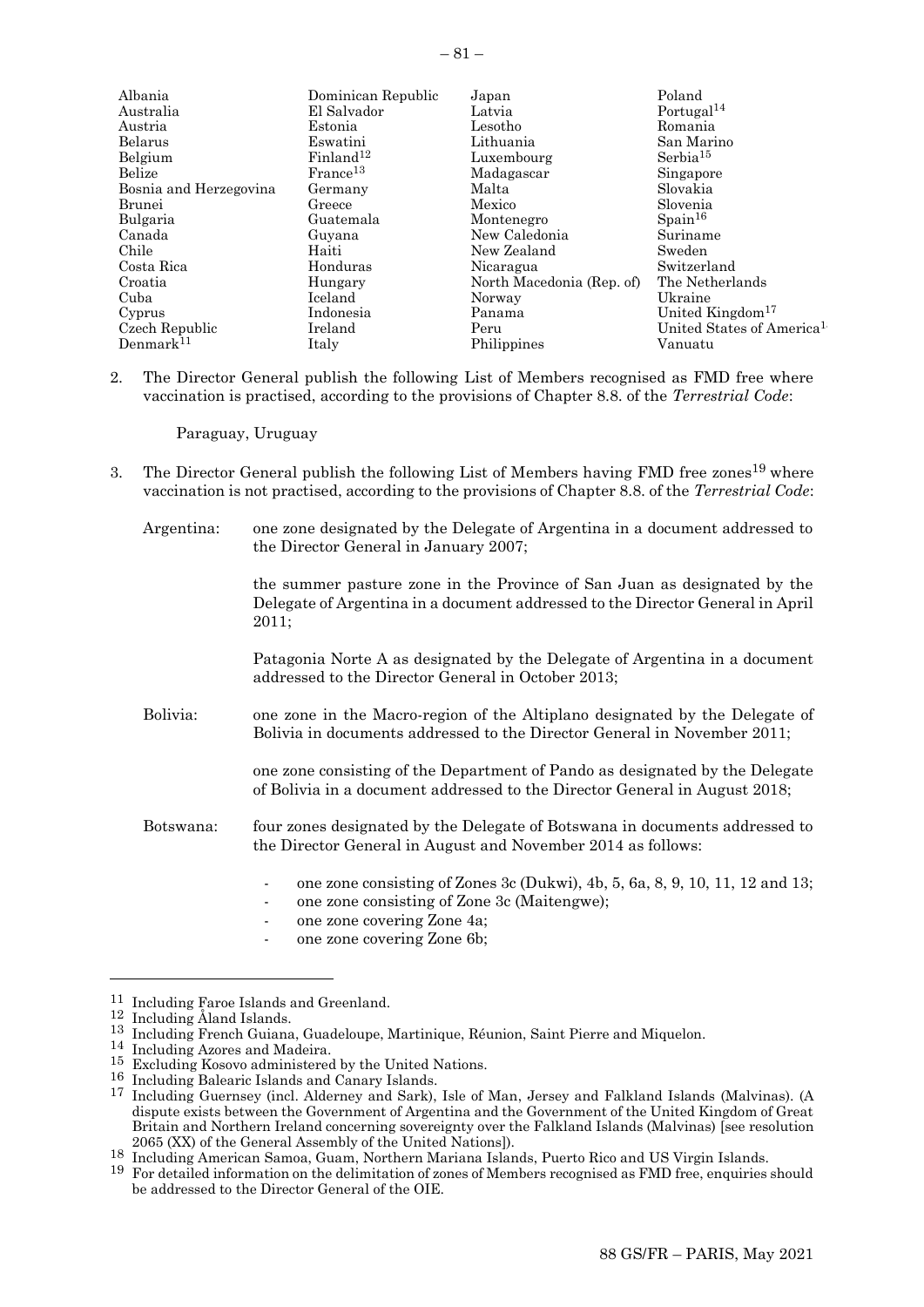one zone covering Zone 3b designated by the Delegate of Botswana in a document addressed to the Director General in August 2016; one zone covering Zone 7 designated by the Delegate of Botswana in a document addressed to the Director General in August 2018; Brazil: State of Santa Catarina designated by the Delegate of Brazil in a document addressed to the Director General in February 2007; three zones of Brazil as designated by the Delegate of Brazil in a document addressed to the Director General in August 2020 as follows: State of Paraná; - State of Rio Grande do Sul; one zone (Block 1) including the States of Acre and Rondônia and 14 municipalities in the State of Amazonas and five municipalities in the State of Mato Grosso; Chinese Taipei: one zone covering Taiwan, Penghu and Matsu areas, as designated by the Delegate of Chinese Taipei in a document addressed to the Director General in September 2019; Colombia: one zone designated by the Delegate of Colombia in documents addressed to the Director General in November 1995 and in April 1996 (Area I - Northwest region of Chocó Department); one zone designated by the Delegate of Colombia in documents addressed to the Director General in January 2008 (Archipelago de San Andrés and Providencia); Ecuador: one zone consisting of the insular territory of the Galapagos, as designated by the Delegate of Ecuador in a document addressed to the Director General in August 2014; Kazakhstan: five zones as designated by the Delegate of Kazakhstan in a document addressed to the Director General in August 2018 as follows: Zone 1 consisting of West Kazakhstan, Atyrau, Mangystau and southwestern part of Aktobe region; Zone 2 including north-eastern part of Aktobe region, southern part of Kostanay region and western part of Karaganda region; - Zone 3 including northern and central parts of Kostanay region, western parts of North Kazakhstan and Akmola regions; Zone 4 including central and eastern parts of North Kazakhstan region and northern parts of Akmola and Pavlodar regions; Zone 5 including central and eastern parts of Karaganda region and southern parts of Akmola and Pavlodar regions; Malaysia: one zone covering the provinces of Sabah and Sarawak as designated by the Delegate of Malaysia in a document addressed to the Director General in December 2003; Moldova: one zone designated by the Delegate of Moldova in a document addressed to the Director General in July 2008; Namibia: one zone designated by the Delegate of Namibia in a document addressed to the Director General in February 1997;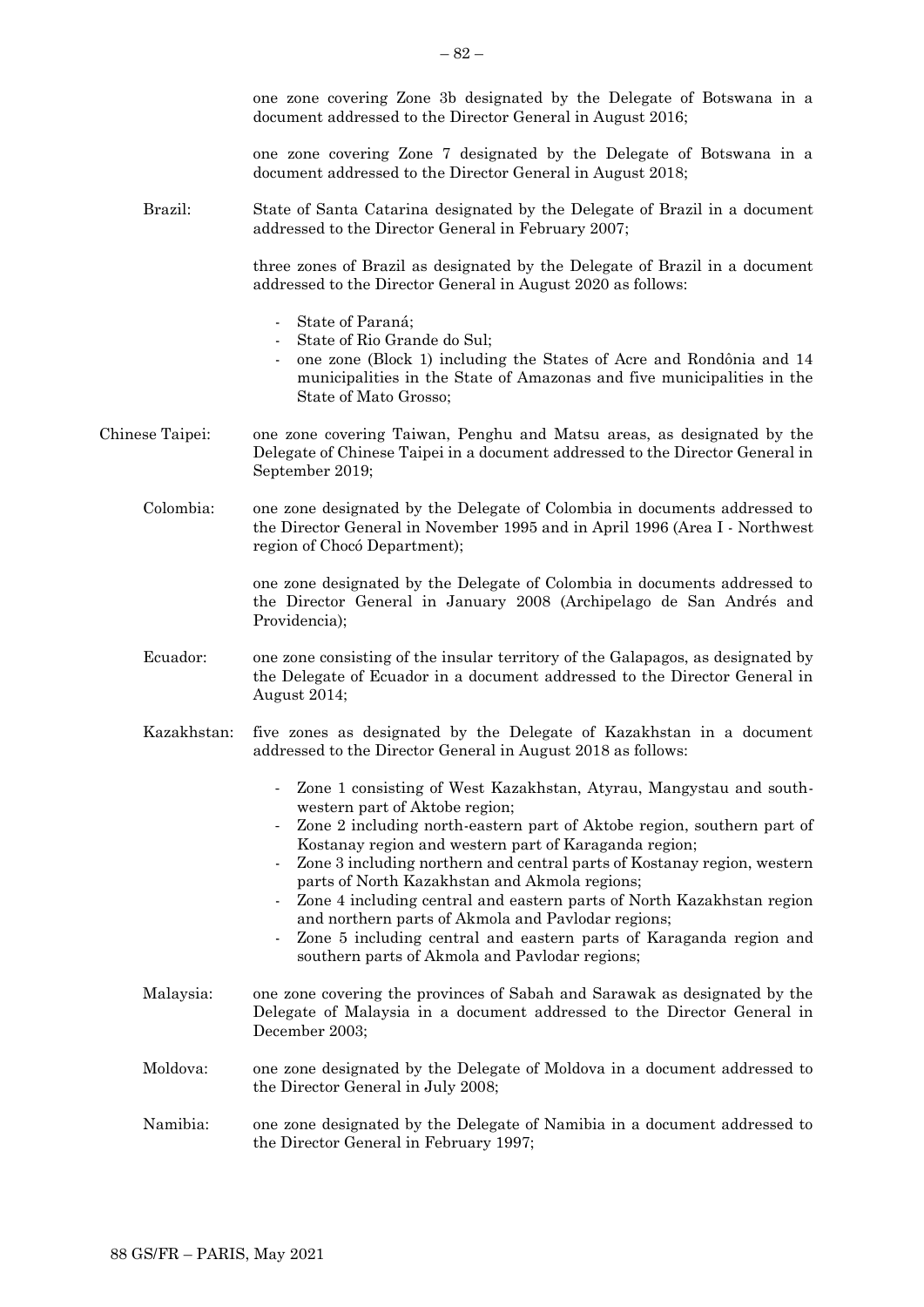- Russia: one zone designated by the Delegate of Russia in documents addressed to the Director General in August 2015 and March 2016;
- 4. The Director General publish the following List of Members having FMD free zones<sup>20</sup> where vaccination is practised, according to the provisions of Chapter 8.8. of the *Terrestrial Code*:
	- Argentina: two separate zones designated by the Delegate of Argentina in documents addressed to the Director General in March 2007 and October 2013, and in August 2010 and February 2014;
	- Bolivia: one zone covering the regions of Chaco, Valles and parts of Amazonas and Altiplano as designated by the Delegate of Bolivia in documents addressed to the Director General in October 2013, February 2014 and August 2018;
	- Brazil: one zone consisting of two merged zones designated by the Delegate of Brazil in documents addressed to the Director General in August 2010, September 2017 and September 2019, covering the States of Alagoas, Amapá, Amazonas, Bahia, Ceará, Espíritu Santo, Goiás, Mato Grosso, Mato Grosso do Sul, Maranhão, Minas Gerais, Pará, Paraíba, Pernambuco, Piauí, Rio de Janeiro, Rio Grande do Norte, Roraima, São Paulo, Sergipe, Tocantins and Distrito Federal, with the exclusion of the municipalities of the States of Amazonas and Mato Grosso that are part of the zone of Block 1 (free from FMD where vaccination is not practised) as addressed to the Director General in August 2020;
	- Chinese Taipei: one zone consisting of Kinmen County as designated by the Delegate of Chinese Taipei in a document addressed to the Director General in September 2017;
		- Colombia: three separated zones designated by the Delegate of Colombia in documents addressed to the Director General in September 2019 as follows:
			- Zone I (Northern border) consisting of Departments of La Guajira, Cesar and part of the Department of Norte de Santander;
			- Zone III (Trade) consisting of the Departments of Atlántico, Córdoba, Magdalena, Sucre and part of Antioquia, Bolívar and Chocó Departments;
			- Zone IV (Rest of the country), consisting of the Departments of Amazonas, Caldas, Caquetá, Cauca, Casanare, Cundinamarca, Guainía, Guaviare, Huila, Meta, Nariño, Quindío, Putumayo, Risaralda, Santander, Tolima, Valle del Cauca, Vaupés and part of Antioquia, Bolívar, Boyacá, and Chocó Departments,

one zone consisting of two merged zones designated by the Delegate of Colombia in documents addressed to the Director General in September 2019 and in August 2020, which includes Zone II (Eastern border) and the former high surveillance zone covering the Departments of Arauca and Vichada and the municipality of Cubará of the Department of Boyacá;

Ecuador: one zone consisting of the continental Ecuador, as designated by the Delegate of Ecuador in a document addressed to the Director General in August 2014;

 $20$  For detailed information on the delimitation of zones of Members recognised as FMD free, enquiries should be addressed to the Director General of the OIE.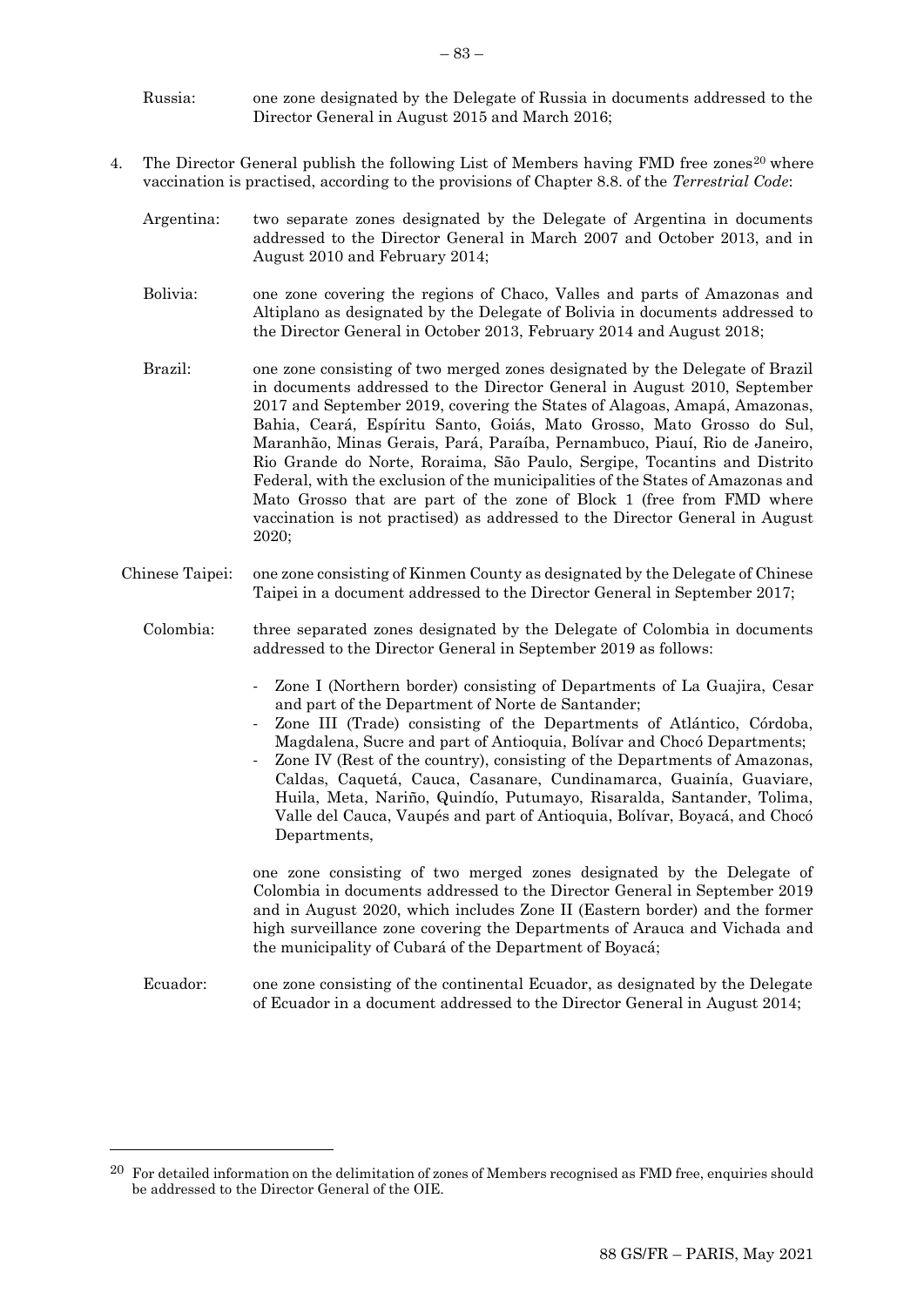| Kazakhstan: | five separate zones designated by the Delegate of Kazakhstan in documents<br>addressed to the Director General in August 2016 as follows:                                                                                                                                                                                                                                                                                                                    |  |
|-------------|--------------------------------------------------------------------------------------------------------------------------------------------------------------------------------------------------------------------------------------------------------------------------------------------------------------------------------------------------------------------------------------------------------------------------------------------------------------|--|
|             | one zone consisting of Almaty region;<br>one zone consisting of East Kazakhstan region;<br>one zone including part of Kyzylorda region, northern part of South<br>Kazakhstan region, northern and central parts of Zhambyl region;<br>one zone including southern part of Kyzylorda region and south-western<br>part of South Kazakhstan region;<br>one zone including south-eastern part of South Kazakhstan region and<br>southern part of Zhambyl region; |  |
| Russia:     | two zones of Russia as designated by the Delegate of Russia in documents<br>addressed to the Director General in August 2020 as follows:                                                                                                                                                                                                                                                                                                                     |  |
|             | Zone-South including Southern and North Caucasian Federal Districts,<br>consisting of 13 Subjects: Rostov Oblast, Stavropol Krai, Krasnodar Krai,<br>Volgograd Oblast, Astrakhan Oblast, Republic of Kalmykia, Chechen<br>Republic, Republic of Ingushetia, Republic of Dagestan, Kabardino-<br>Balkarian Republic, Karachay-Cherkess Republic, Republic of North<br>Ossetia-Alania, Republic of Adygea;                                                     |  |
|             | Zone-Sakhalin consisting of the Island of Sakhalin and the Kurile Islands;                                                                                                                                                                                                                                                                                                                                                                                   |  |
| Turkey:     | one zone designated by the Delegate of Turkey in a document addressed to the<br>Director General in November 2009.                                                                                                                                                                                                                                                                                                                                           |  |

AND

5. The Delegates of these Members shall immediately notify the OIE Headquarters if FMD occurs in their countries or free zones within their territories.

 $\overline{\phantom{a}}$  , where  $\overline{\phantom{a}}$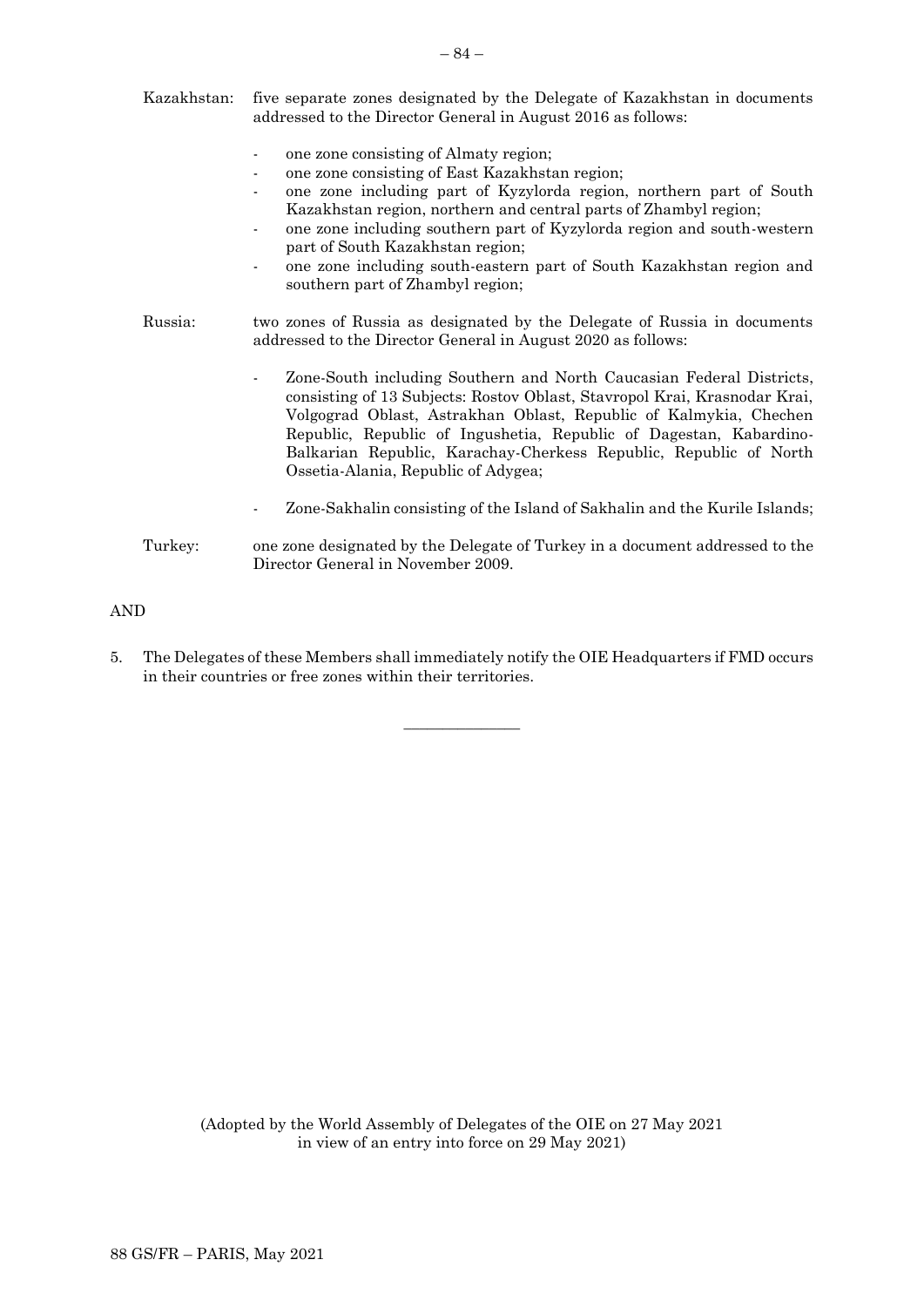# **Endorsement of Official Control Programmes for Foot and Mouth Disease of Members**

# CONSIDERING THAT

- 1. During the 79th General Session, the OIE World Assembly of Delegates (the Assembly) adopted Resolution No. 19 establishing a new step in the procedure for recognising the foot and mouth disease (FMD) status of a Member, namely the endorsement by the OIE of an official control programme for FMD being in compliance with the provisions of the chapter on FMD in the *Terrestrial Animal Health Code* (*Terrestrial Code*),
- 2. Through the Adapted Procedure 2020, the Assembly adopted Resolution No. 15, which specified and updated the procedure for Members to follow to achieve endorsement of their official control programme for FMD,
- 3. Through the Adapted Procedure 2020, the Assembly adopted Resolution No. 16, which specified and updated the financial implications for Members applying for endorsement of their official control programme for FMD to meet part of the costs defrayed by the OIE in the evaluation process,
- 4. During the 79th General Session, the Assembly noted that an explanatory document outlining the standard operating procedures for official animal health status evaluations had been compiled by the OIE Headquarters for the benefit of Members,
- 5. During the 85th General Session, the Assembly noted a complete revision of the standard operating procedures providing further details on the process of official status recognition. The document has been published on the OIE website,
- 6. Information published by the OIE is derived from declarations made by the OIE Delegates of Members. The OIE is not responsible for publication and maintenance of the endorsement of Members' official control programme for FMD based on inaccurate information or nonreporting to the OIE Headquarters of significant changes in the implementation of relevant measures in the Member subsequent to the time of endorsement of the official control programme for FMD,

THE ASSEMBLY

#### RESOLVES THAT

1. The Director General publish the following List of Members with an endorsed official control programme for FMD, according to the provisions of Chapter 8.8. of the *Terrestrial Code*:

| China (People's Rep. of) | Mongolia | Namibia  |
|--------------------------|----------|----------|
| India                    | Morocco  | Thailand |
| Kyrgyzstan               |          |          |

2. The Delegates of these Members shall notify the OIE Headquarters the occurrence of FMD, changes in the epidemiological situation and other significant events in their countries or territories in accordance with Chapter 1.1. of the *Terrestrial Code*.

> (Adopted by the World Assembly of Delegates of the OIE on 27 May 2021 in view of an entry into force on 29 May 2021)

 $\overline{\phantom{a}}$  , where  $\overline{\phantom{a}}$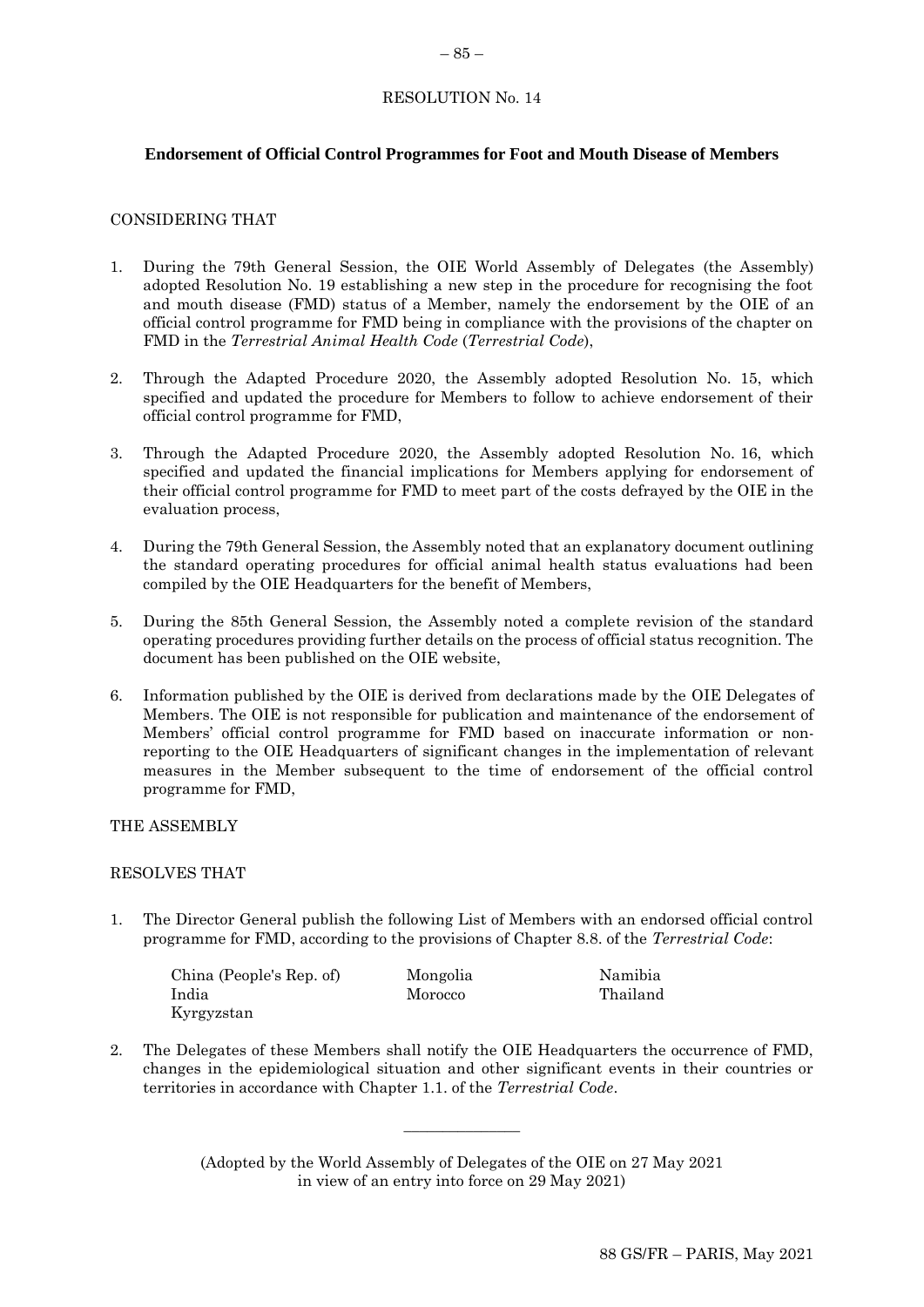# **Recognition of the Contagious Bovine Pleuropneumonia Status of Members**

# CONSIDERING THAT

- 1. During the 71st General Session, the OIE World Assembly of Delegates (the Assembly) established a procedure for annually updating a List of Members and zones recognised as free from contagious bovine pleuropneumonia (CBPP) according to the provisions of the *Terrestrial Animal Health Code* (*Terrestrial Code*),
- 2. Through the Adapted Procedure 2020, the Assembly adopted Resolution No. 15, which specified and updated the procedure for Members to follow to achieve official recognition and maintenance of status for certain diseases, including CBPP,
- 3. Through the Adapted Procedure 2020, the Assembly adopted Resolution No. 16, which specified and updated the financial implications for Members applying for evaluation of official recognition of animal health status to meet part of the costs defrayed by the OIE in the evaluation process,
- 4. During the 79th General Session, the Assembly noted that an explanatory document outlining the standard operating procedures for official animal health status evaluations had been compiled by the OIE Headquarters for the benefit of Members,
- 5. During the 85th General Session, the Assembly noted a complete revision of the standard operating procedures providing further details on the process of official status recognition. The document has been published on the OIE website,
- 6. During the 86th General Session, the Assembly noted an explanatory document outlining the standard operating procedure for official recognition of animal health status of non-contiguous territories as part of a Member already having an OIE official animal health status. The document has been published on the OIE website,
- 7. Information published by the OIE is derived from declarations made by the OIE Delegates of Members. The OIE is not responsible for publication and maintenance of Members' or zonal animal health status based on inaccurate information or untimely reporting to the OIE Headquarters of changes in epidemiological status or other significant events subsequent to the time of declaration of freedom from CBPP,

# THE ASSEMBLY

#### RESOLVES THAT

1. The Director General publish the following List of Members recognised as CBPP free according to the provisions of Chapter 11.5. of the *Terrestrial Code*: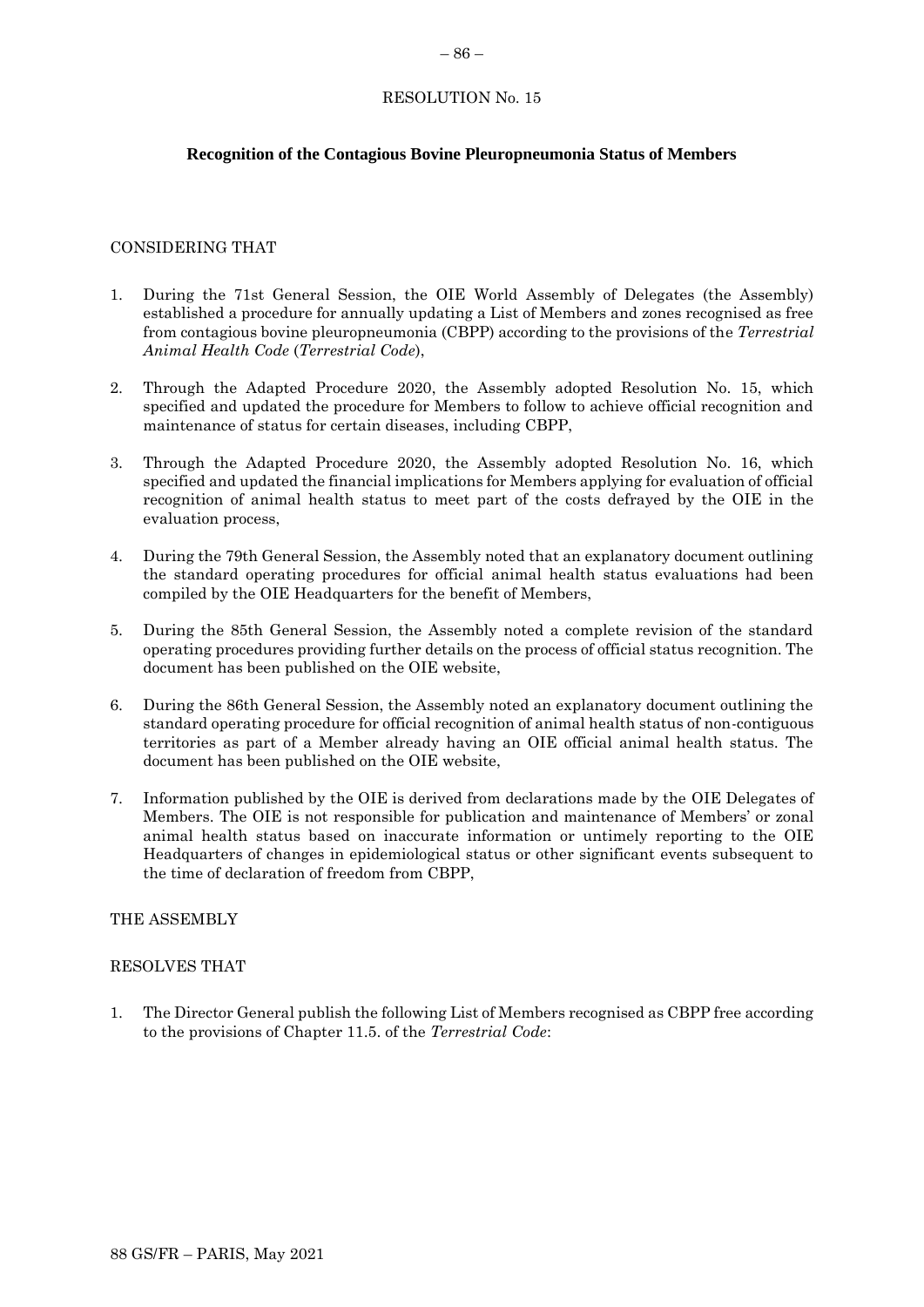| × |  |
|---|--|
|---|--|

| Argentina                | France <sup>21</sup> | Portugal <sup>22</sup>   |
|--------------------------|----------------------|--------------------------|
| Australia                | India                | Russia                   |
| Bolivia                  | Italy                | Singapore                |
| Botswana                 | Mexico               | South Africa             |
| Brazil                   | New Caledonia        | Switzerland              |
| Canada                   | Paraguay             | United States of America |
| China (People's Rep. of) | Peru                 | Uruguay                  |
| Eswatini                 |                      |                          |
|                          |                      |                          |

- 2. The Director General publish the following List of Members having a CBPP free zone<sup>23</sup> according to the provisions of Chapter 11.5. of the *Terrestrial Code*:
	- Namibia: one zone located south of the Veterinary Cordon Fence, designated by the Delegate of Namibia in a document addressed to the Director General in October 2015.

AND

3. The Delegates of these Members shall immediately notify the OIE Headquarters if CBPP occurs in their countries or free zone within their territories.

 $\overline{\phantom{a}}$  , where  $\overline{\phantom{a}}$ 

(Adopted by the World Assembly of Delegates of the OIE on 27 May 2021 in view of an entry into force on 29 May 2021)

 $22$  Including Azores and Madeira.

 $^{21}$  Including French Guiana, Guadeloupe, Martinique, Mayotte and Réunion.

<sup>&</sup>lt;sup>23</sup> For detailed information on the delimitation of the zone of the Member recognised as CBPP free, enquiries should be addressed to the Director General of the OIE.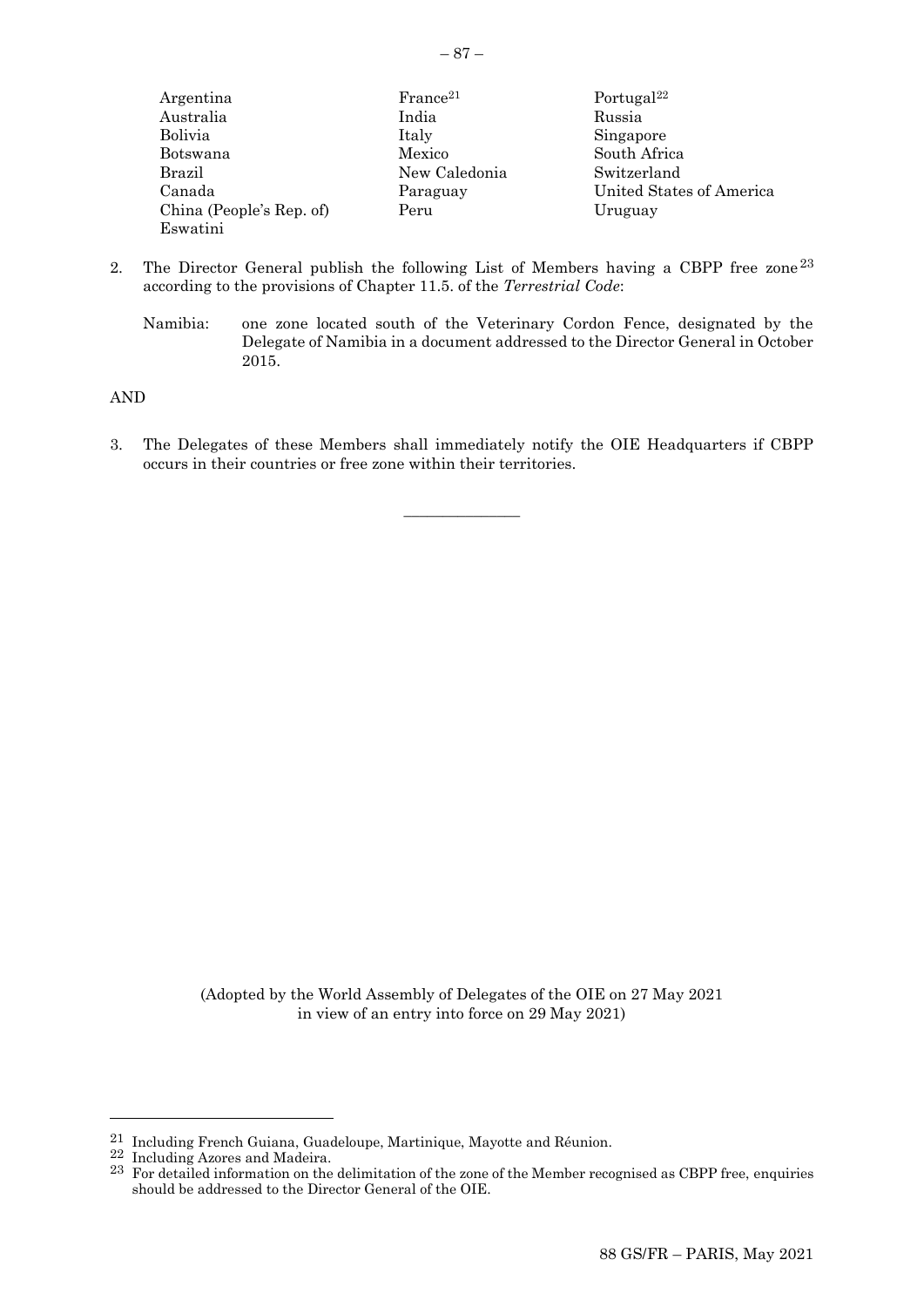# <span id="page-27-0"></span>**Endorsement of Official Control Programmes for Contagious Bovine Pleuropneumonia of Members**

# CONSIDERING THAT

- 1. During the 82nd General Session, the OIE World Assembly of Delegates (the Assembly) adopted Resolution No. 31 establishing the endorsement by the OIE of an official control programme for contagious bovine pleuropneumonia (CBPP), in accordance with the relevant provisions of the chapter on CBPP in the *Terrestrial Animal Health Code* (*Terrestrial Code*),
- 2. Through the Adapted Procedure 2020, the Assembly adopted Resolution No. 15, which specified and updated the procedure for Members to follow to achieve endorsement of their official control programme for CBPP,
- 3. Through the Adapted Procedure 2020, the Assembly adopted Resolution No. 16, which specified and updated the financial implications for Members applying for endorsement of their official control programme for CBPP to meet part of the costs defrayed by the OIE in the evaluation process,
- 4. During the 79th General Session, the Assembly noted that an explanatory document outlining the standard operating procedures for official animal health status evaluations had been compiled by the OIE Headquarters for the benefit of Members,
- 5. During the 85th General Session, the Assembly noted a complete revision of the standard operating procedures providing further details on the process of official status recognition. The document has been published on the OIE website,
- 6. Information published by the OIE is derived from declarations made by the OIE Delegates of Members. The OIE is not responsible for publication and maintenance of the endorsement of Members' official control programme for CBPP based on inaccurate information or nonreporting to the OIE Headquarters of significant changes in the implementation of relevant measures in the Member subsequent to the time of endorsement of the official control programme for CBPP,

THE ASSEMBLY

# RESOLVES THAT

1. The Director General publish the following List of Members with an endorsed official control programme for CBPP, according to the provisions of Chapter 11.5. of the *Terrestrial Code*:

Namibia.

2. The Delegate of this Member shall notify the OIE Headquarters the occurrence of CBPP, changes in the epidemiological situation and other significant events in its country or territory in accordance with Chapter 1.1. of the *Terrestrial Code*.

> (Adopted by the World Assembly of Delegates of the OIE on 27 May 2021 in view of an entry into force on 29 May 2021)

 $\overline{\phantom{a}}$  , where  $\overline{\phantom{a}}$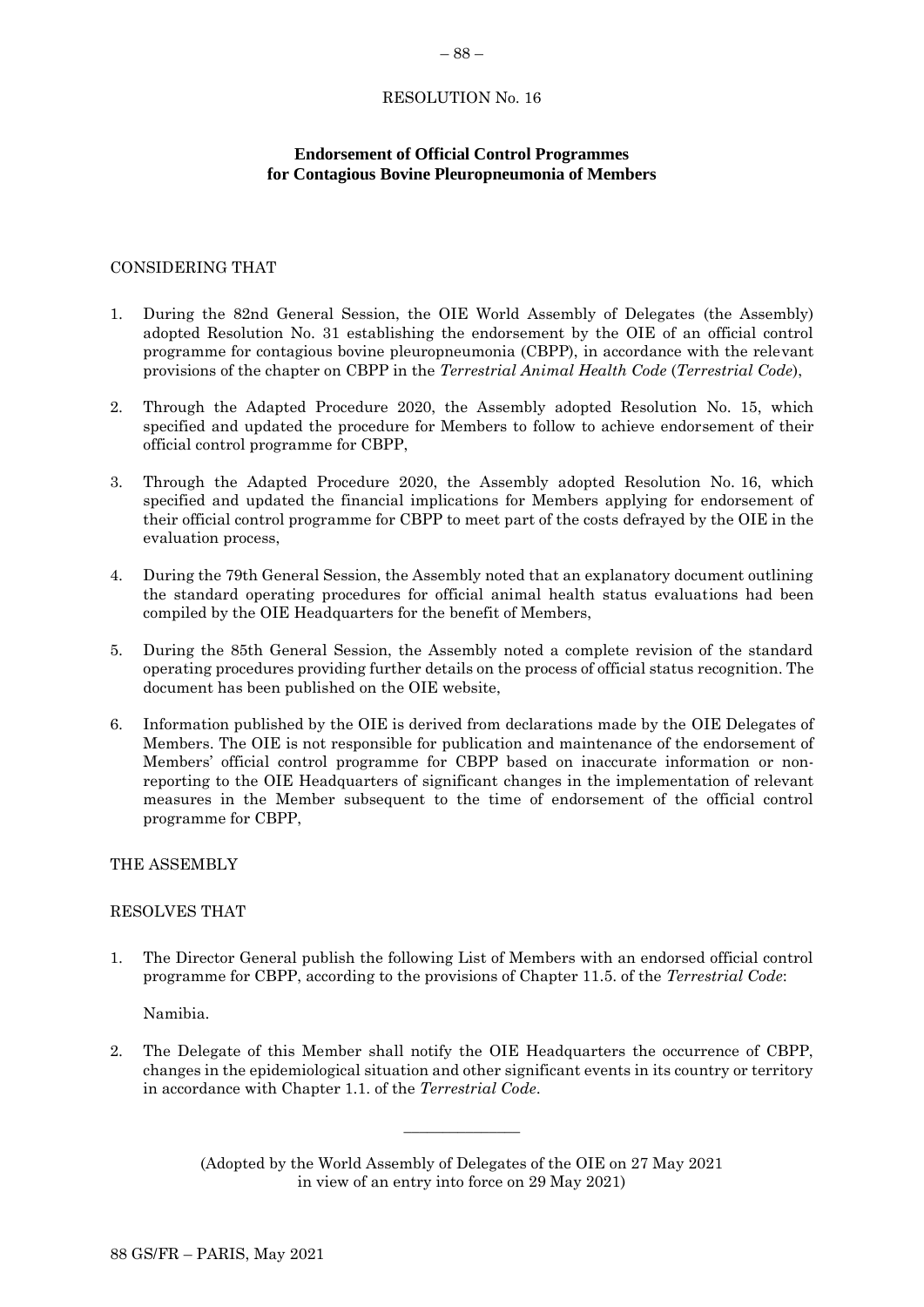# <span id="page-28-0"></span>**Recognition of the Bovine Spongiform Encephalopathy Risk Status of Members**

# CONSIDERING THAT

- 1. During the 67th General Session, the OIE World Assembly of Delegates (the Assembly) established a procedure for annually updating a List of Members and zones, categorised by their bovine spongiform encephalopathy (BSE) risk according to the provisions of the *Terrestrial Animal Health Code* (*Terrestrial Code*),
- 2. Through the Adapted Procedure 2020, the Assembly adopted Resolution No. 15, which specified and updated the procedure for Members to follow to achieve official recognition and maintenance of status of certain diseases, including BSE risk status,
- 3. Through the Adapted Procedure 2020, the Assembly adopted Resolution No. 16, which specified and updated the financial implications for Members applying for evaluation of official recognition of BSE risk status to meet part of the costs defrayed by the OIE in the evaluation process,
- 4. During the 79th General Session, the Assembly noted that an explanatory document outlining the standard operating procedures for official animal health status evaluations had been compiled by the OIE Headquarters for the benefit of Members,
- 5. During the 85th General Session, the Assembly noted a complete revision of the standard operating procedures providing further details on the process of official status recognition. The document has been published on the OIE website,
- 6. During the 86th General Session, the Assembly noted an explanatory document outlining the standard operating procedure for official recognition of animal health status of non-contiguous territories as part of a Member already having an OIE official animal health status. The document has been published on the OIE website,
- 7. Information published by the OIE is derived from declarations made by the OIE Delegates of Members. The OIE is not responsible for publication and maintenance of Members' or zonal risk status based on inaccurate information or untimely reporting to the OIE Headquarters of changes in epidemiological status or other significant events subsequent to the time of declaration of the BSE risk status,

# THE ASSEMBLY

#### RESOLVES THAT

1. The Director General publish the following List of Members recognised as having a negligible BSE risk in accordance with Chapter 11.4. of the *Terrestrial Code*: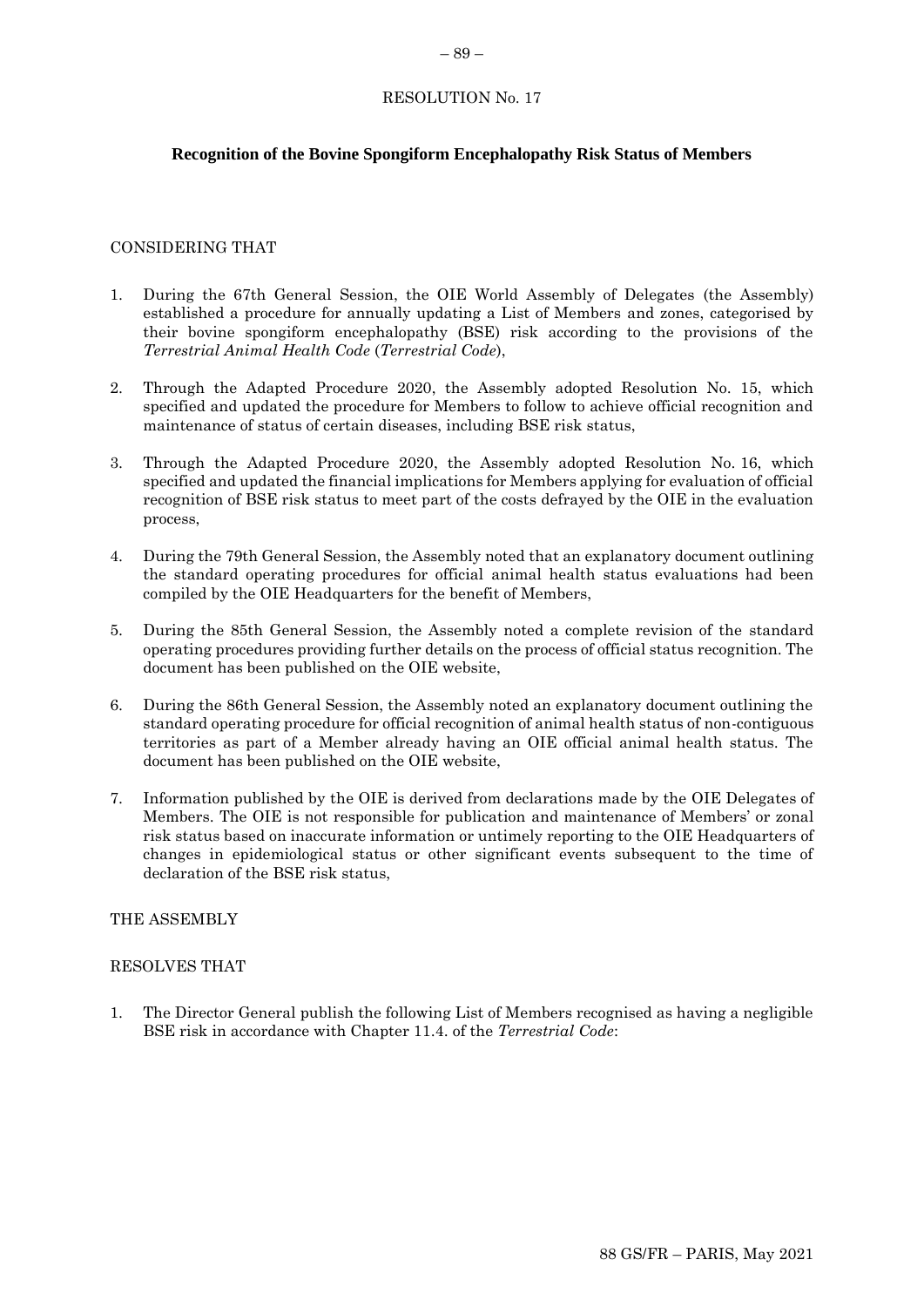| Argentina  | Czech Republic        | Latvia        | Poland                   |
|------------|-----------------------|---------------|--------------------------|
| Australia  | Denmark               | Liechtenstein | Portugal <sup>25</sup>   |
| Austria    | Estonia               | Lithuania     | Romania                  |
| Belgium    | Finland <sup>24</sup> | Luxembourg    | Serbia <sup>26</sup>     |
| Bolivia    | Germany               | Malta         | Singapore                |
| Brazil     | Hungary               | Mexico        | Slovakia                 |
| Bulgaria   | Iceland               | Namibia       | Slovenia                 |
| Canada     | India                 | New Zealand   | $\mathrm{Spain}^{27}$    |
| Chile      | Ireland               | Nicaragua     | Sweden                   |
| Colombia   | Israel                | Norway        | Switzerland              |
| Costa Rica | Italy                 | Panama        | The Netherlands          |
| Croatia    | Japan                 | Paraguay      | United States of America |
| Cyprus     | Korea (Rep. of)       | Peru          | Uruguay                  |

2. The Director General publish the following List of Members recognised as having a controlled BSE risk in accordance with Chapter 11.4. of the *Terrestrial Code*:

| Chinese Taipei | France |
|----------------|--------|
| Ecuador        | Greece |

3. The Director General publish the following List of Members with zones<sup>28</sup> recognised as having a negligible BSE risk in accordance with Chapter 11.4. of the *Terrestrial Code*:

|                 | China (People's Rep. of): a zone designated by the Delegate of China (People's Rep. of) in a<br>document addressed to the Director General in November 2013,<br>consisting of the People's Republic of China with the exclusion of<br>Hong Kong and Macau. |
|-----------------|------------------------------------------------------------------------------------------------------------------------------------------------------------------------------------------------------------------------------------------------------------|
| United Kingdom: | one zone consisting of Northern Ireland as designated by the<br>Delegate of the United Kingdom in a document addressed to the<br>Director General in September 2016;                                                                                       |
|                 | one zone consisting of Jersey as designated by the Delegate of the<br>United Kingdom in a document addressed to the Director General<br>in August 2019.                                                                                                    |

4. The Director General publish the following List of Members with zones <sup>5</sup> recognised as having a controlled BSE risk in accordance with Chapter 11.4. of the *Terrestrial Code*:

United Kingdom: one zone consisting of England and Wales as designated by the Delegate of the United Kingdom in documents addressed to the Director General in September and October 2016; one zone consisting of Scotland as designated by the Delegate of the United Kingdom in documents addressed to the Director General in

September and October 2016 and in December 2018.

#### AND

5. The Delegates of these Members shall immediately notify the OIE Headquarters if BSE occurs in their countries or zones within their territories.  $\overline{\phantom{a}}$  , where  $\overline{\phantom{a}}$ 

<sup>24</sup> Including Åland Islands.

<sup>25</sup> Including Azores and Madeira.

<sup>26</sup> Excluding Kosovo administered by the United Nations.

<sup>27</sup> Including Balearic Islands and Canary Islands.

<sup>28</sup> For detailed information on the delimitation of the zones of the Members recognised as having a negligible or controlled BSE risk, enquiries should be addressed to the Director General of the OIE.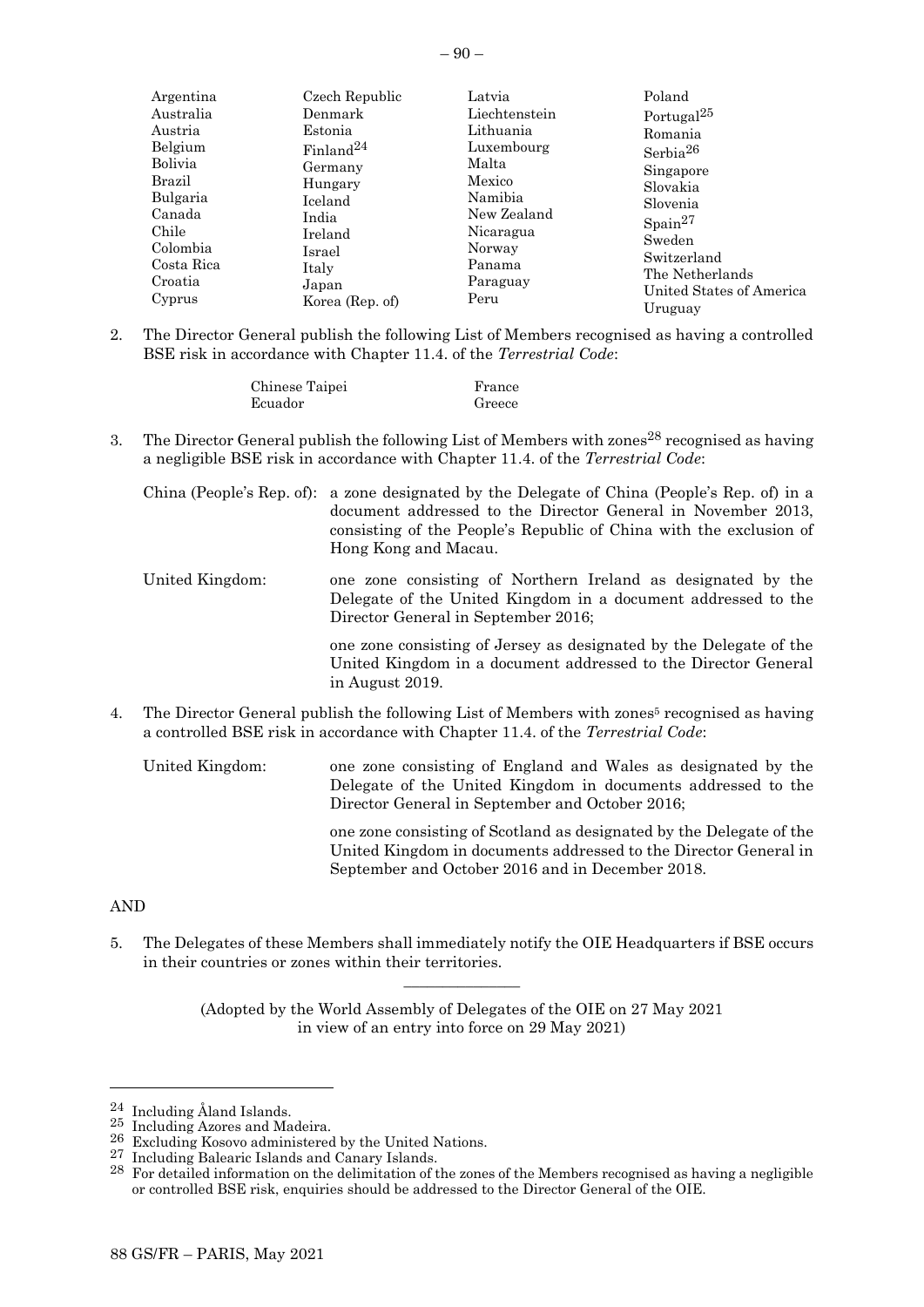# <span id="page-30-0"></span>**Recognition of the African Horse Sickness Status of Members**

# CONSIDERING THAT

- 1. During the 80th General Session, the OIE World Assembly of Delegates (the Assembly) adopted Resolution No. 19, which amended the chapter of the Terrestrial Animal Health Code (Terrestrial Code) on African horse sickness (AHS). These standards provide a pathway for Members or zones to be recognised by the OIE as free from AHS,
- 2. Through the Adapted Procedure 2020, the Assembly adopted Resolution No. 15, which specified and updated the procedure for Members to follow to achieve official recognition and maintenance of status for certain animal diseases, including AHS,
- 3. Through the Adapted Procedure 2020, the Assembly adopted Resolution No. 16, which specified and updated the financial implications for Members applying for evaluation of official recognition of animal health status to meet part of the costs defrayed by the OIE in the evaluation process,
- 4. During the 79th General Session, the Assembly noted that an explanatory document outlining the standard operating procedures for official animal health status evaluations had been compiled by the OIE Headquarters for the benefit of Members,
- 5. During the 85th General Session, the Assembly noted a complete revision of the standard operating procedures providing further details on the process of official status recognition. The document has been published on the OIE website,
- 6. During the 86th General Session, the Assembly noted an explanatory document outlining the standard operating procedure for official recognition of animal health status of non-contiguous territories as part of a Member already having an OIE official animal health status. The document has been published on the OIE website,
- 7. Information published by the OIE is derived from declarations made by the OIE Delegates of Members. The OIE is not responsible for publication and maintenance of Members' or zonal animal health status based on inaccurate information or untimely reporting to the OIE Headquarters of changes in epidemiological status or other significant events subsequent to the time of declaration of freedom from AHS,

#### THE ASSEMBLY

#### RESOLVES THAT

1. The Director General publish the following List of Members recognised as AHS free according to the provisions of Chapter 12.1. of the *Terrestrial Code*: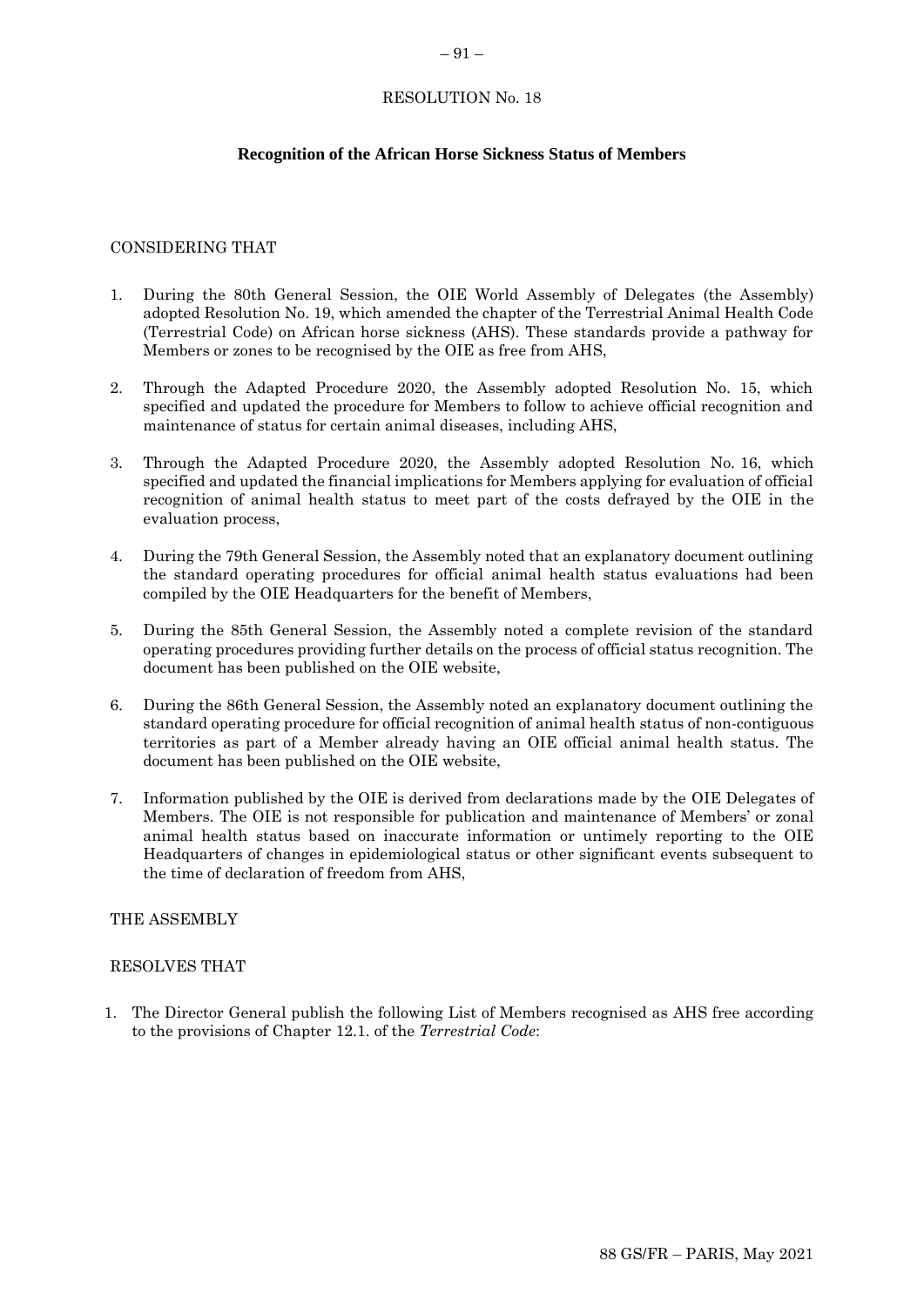| ×<br>۰. |  |
|---------|--|

| Algeria<br>Andorra<br>Argentina<br>Australia<br>Austria<br>Azerbaijan<br>Belgium<br>Bolivia<br>Bosnia and Herzegovina<br>Brazil<br>Bulgaria<br>Canada<br>Chile<br>China (People's Rep. of) <sup>29</sup><br>Chinese Taipei<br>Colombia<br>Croatia | Cyprus<br>Czech Republic<br>Denmark<br>Ecuador<br>Estonia<br>Finland <sup>30</sup><br>France <sup>31</sup><br>Germany<br>Greece<br>Hungary<br>Iceland<br>India<br>Ireland<br>Italy<br>Japan<br>Kazakhstan<br>Korea (Rep. of) | Kuwait<br>Latvia<br>Liechtenstein<br>Lithuania<br>Luxembourg<br>Malta<br>Mexico<br>Morocco<br>New Caledonia<br>New Zealand<br>North Macedonia (Rep. of)<br>Norway<br>Oman<br>Paraguay<br>Peru<br>Philippines<br>Poland | Portugal <sup>32</sup><br>Qatar<br>Romania<br>Singapore<br>Slovakia<br>Slovenia<br>$S_{\text{pain}}^{33}$<br>Sweden<br>Switzerland<br>The Netherlands<br>Tunisia<br>Turkey<br>United Arab Emirates<br>United Kingdom <sup>34</sup><br>United States of America <sup>35</sup><br>Uruguay |
|---------------------------------------------------------------------------------------------------------------------------------------------------------------------------------------------------------------------------------------------------|------------------------------------------------------------------------------------------------------------------------------------------------------------------------------------------------------------------------------|------------------------------------------------------------------------------------------------------------------------------------------------------------------------------------------------------------------------|-----------------------------------------------------------------------------------------------------------------------------------------------------------------------------------------------------------------------------------------------------------------------------------------|
|---------------------------------------------------------------------------------------------------------------------------------------------------------------------------------------------------------------------------------------------------|------------------------------------------------------------------------------------------------------------------------------------------------------------------------------------------------------------------------------|------------------------------------------------------------------------------------------------------------------------------------------------------------------------------------------------------------------------|-----------------------------------------------------------------------------------------------------------------------------------------------------------------------------------------------------------------------------------------------------------------------------------------|

#### AND

The Delegates of these Members shall immediately notify the OIE Headquarters if AHS occurs in their countries or their territories.

 $\overline{\phantom{a}}$  , where  $\overline{\phantom{a}}$ 

<sup>29</sup> Including Hong Kong and Macau.

<sup>30</sup> Including Åland Islands.

<sup>31</sup> Including French Guiana, Guadeloupe, Martinique, Mayotte, Réunion, Saint Barthélémy, Saint Martin, Saint Pierre and Miquelon.

<sup>32</sup> Including Azores and Madeira.

<sup>33</sup> Including Balearic Islands and Canary Islands.

<sup>34</sup> Including Cayman Islands, Guernsey (incl. Alderney and Sark), Isle of Man, Jersey, Saint Helena and Falkland Islands (Malvinas). (A dispute exists between the Government of Argentina and the Government of the United Kingdom of Great Britain and Northern Ireland concerning sovereignty over the Falkland Islands (Malvinas) [see resolution 2065 (XX) of the General Assembly of the United Nations]).

<sup>35</sup> Including American Samoa, Guam, Northern Mariana Islands, Puerto Rico and US Virgin Islands.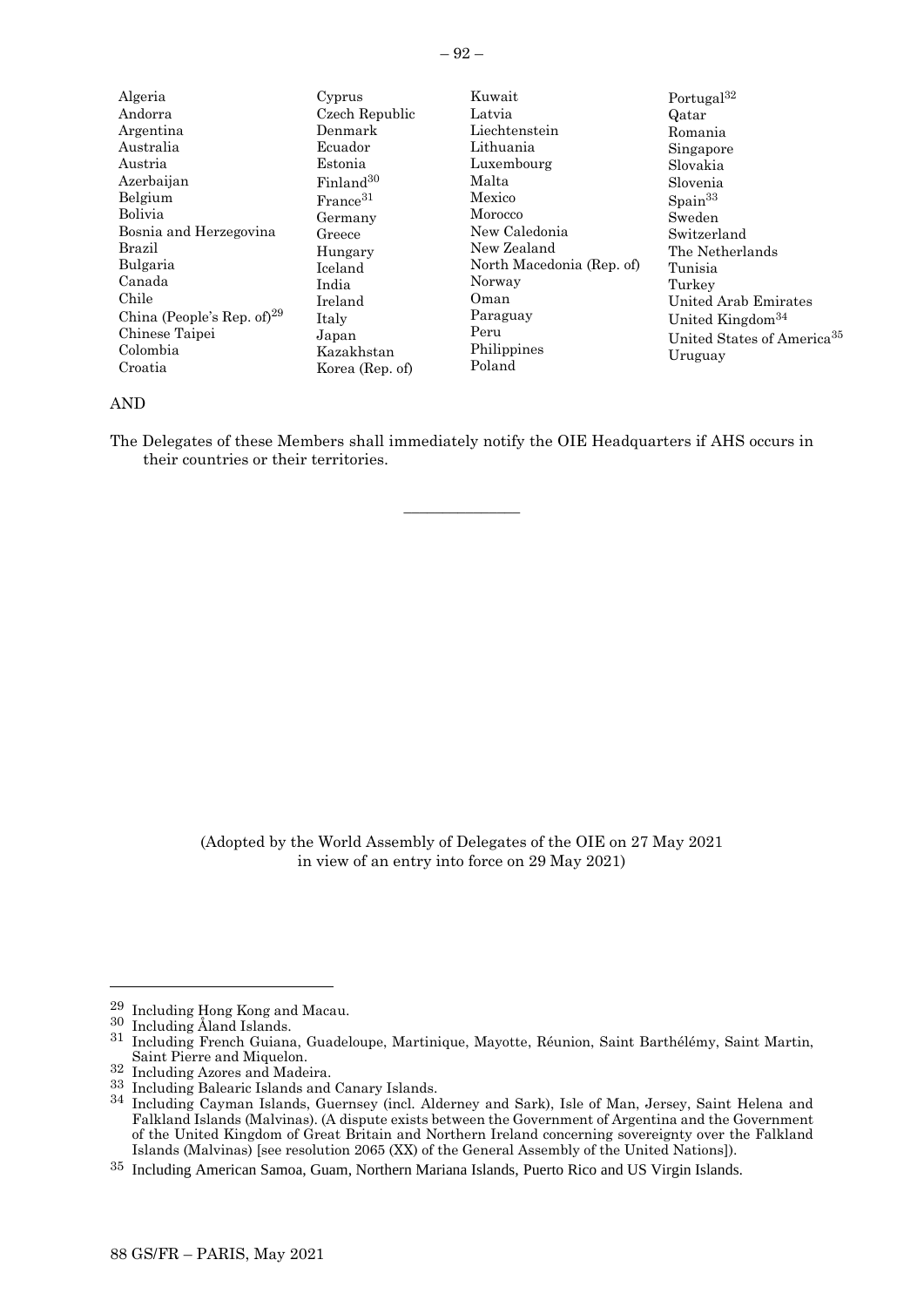#### <span id="page-32-0"></span>– 93 –

# RESOLUTION No. 19

# **Recognition of the Peste des Petits Ruminants Status of Members**

#### CONSIDERING THAT

- 1. During the 81st General Session, the OIE World Assembly of Delegates (the Assembly) adopted Resolution No. 29, which amended the chapter of the *Terrestrial Animal Health Code*  (*Terrestrial Code*) on peste des petits ruminants (PPR). These standards provide a pathway for Members or zones to be recognised by the OIE as free from PPR,
- 2. Through the Adapted Procedure 2020, the Assembly adopted Resolution No. 15, which specified and updated the procedure for Members to follow to achieve official recognition and maintenance of status for certain animal diseases, including PPR,
- 3. Through the Adapted Procedure 2020, the Assembly adopted Resolution No. 16 which specified and updated the financial implications for Members applying for evaluation of official recognition of animal health status to meet part of the costs defrayed by the OIE in the evaluation process,
- 4. During the 79th General Session, the Assembly noted that an explanatory document outlining the standard operating procedures for official animal health status evaluations had been compiled by the OIE Headquarters for the benefit of Members,
- 5. During the 85th General Session, the Assembly noted a complete revision of the standard operating procedures providing further details on the process of official status recognition. The document has been published on the OIE website,
- 6. During the 86th General Session, the Assembly noted an explanatory document outlining the standard operating procedure for official recognition of animal health status of non-contiguous territories as part of a Member already having an OIE official animal health status. The document has been published on the OIE website,
- 7. Information published by the OIE is derived from declarations made by the OIE Delegates of Members. The OIE is not responsible for publication and maintenance of Members' or zonal animal health status based on inaccurate information or untimely reporting to the OIE Headquarters of changes in epidemiological status or other significant events subsequent to the time of declaration of freedom from PPR,

#### THE ASSEMBLY

#### RESOLVES THAT

1. The Director General publish the following List of Members recognised as PPR free according to the provisions of Chapter 14.7. of the *Terrestrial Code*: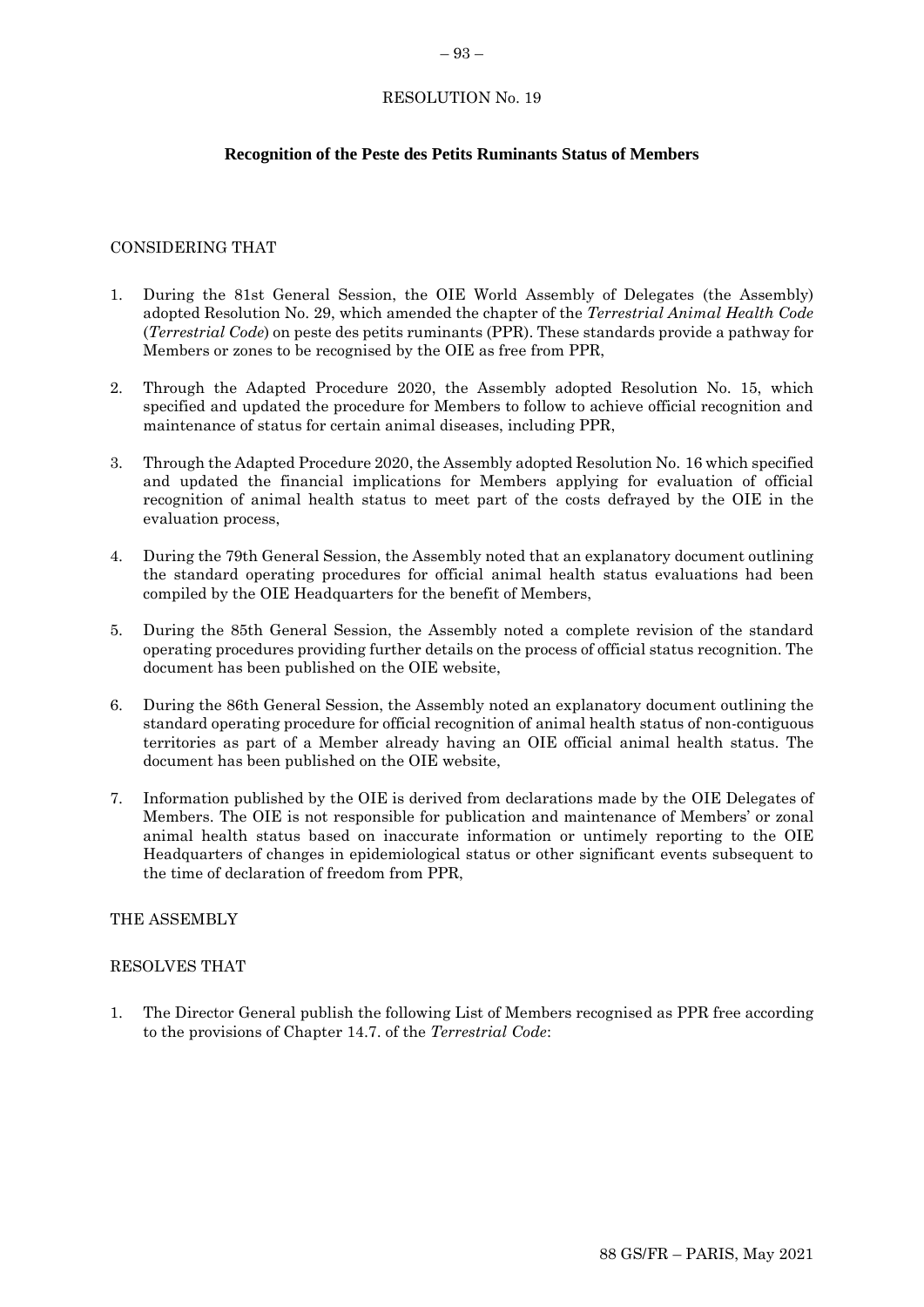| Denmark               | Liechtenstein                                                                    | Portugal <sup>38</sup>                 |
|-----------------------|----------------------------------------------------------------------------------|----------------------------------------|
| Ecuador               | Lithuania                                                                        | Romania                                |
| Estonia               | Luxembourg                                                                       | Russia                                 |
| Eswatini              | Madagascar                                                                       | Singapore                              |
| Finland <sup>36</sup> | Malta                                                                            | Slovakia                               |
|                       | Mauritius                                                                        | Slovenia                               |
|                       | Mexico                                                                           | South Africa                           |
| Greece                | New Caledonia                                                                    | $S_{\text{pain}}^{39}$                 |
|                       | New Zealand                                                                      | Sweden                                 |
| Iceland               | Norway                                                                           | Switzerland                            |
| Ireland               | North Macedonia (Rep. of)                                                        | The Netherlands                        |
|                       | Paraguay                                                                         | United Kingdom <sup>40</sup>           |
|                       | Peru                                                                             | United States of America <sup>41</sup> |
|                       | Philippines                                                                      | Uruguay                                |
| Lesotho               | Poland                                                                           |                                        |
|                       | France <sup>37</sup><br>Germany<br>Hungary<br>Italy<br>Korea (Rep. of)<br>Latvia |                                        |

- 2. The Director General publish the following List of Members having a PPR free zone<sup>42</sup> according to the provisions of Chapter 14.7. of the *Terrestrial Code*:
	- Namibia: one zone located south of the Veterinary Cordon Fence, designated by the Delegate of Namibia in a document addressed to the Director General in November 2014.

#### AND

3. The Delegates of these Members shall immediately notify the OIE Headquarters if PPR occurs in their countries or free zone within their territories.

 $\overline{\phantom{a}}$  , where  $\overline{\phantom{a}}$ 

<sup>36</sup> Including Åland Islands.

<sup>37</sup> Including French Guiana, Guadeloupe, Martinique, Réunion, Saint Barthélémy, Saint Martin, Saint Pierre and Miquelon.

<sup>38</sup> Including Azores and Madeira.

<sup>&</sup>lt;sup>39</sup> Including Balearic Islands and Canary Islands.

<sup>40</sup> Including Cayman Islands, Guernsey (incl. Alderney and Sark), Isle of Man, Jersey, Saint Helena and Falkland Islands (Malvinas). (A dispute exists between the Government of Argentina and the Government of the United Kingdom of Great Britain and Northern Ireland concerning sovereignty over the Falkland Islands (Malvinas) [see resolution 2065 (XX) of the General Assembly of the United Nations]).

<sup>41</sup> Including American Samoa, Guam, Northern Mariana Islands, Puerto Rico and US Virgin Islands.

<sup>&</sup>lt;sup>42</sup> For detailed information on the delimitation of the zone of the Member recognised as PPR free, enquiries should be addressed to the Director General of the OIE.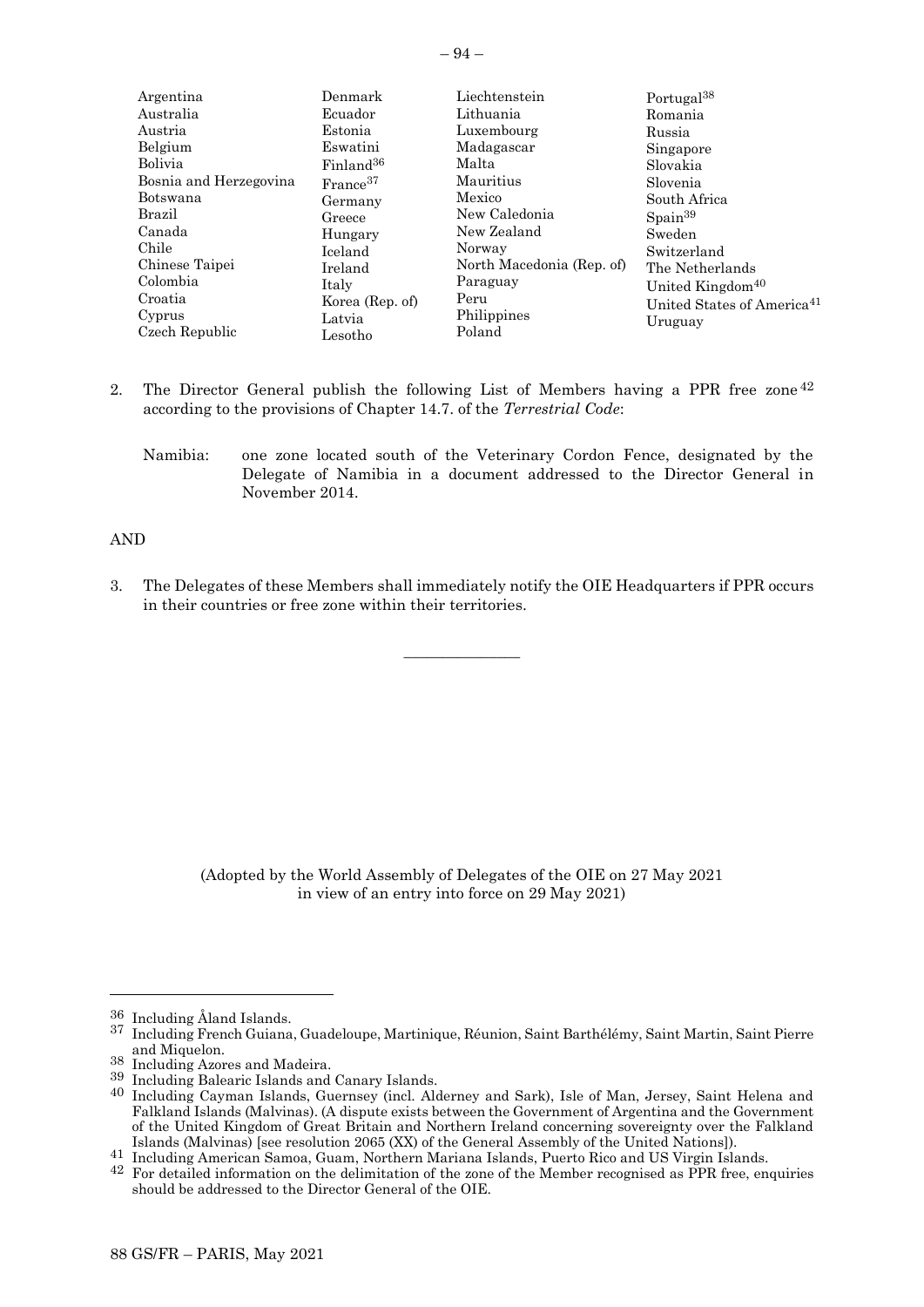#### <span id="page-34-0"></span>– 95 –

#### RESOLUTION No. 20

# **Recognition of the Classical Swine Fever Status of Members**

#### CONSIDERING THAT

- 1. During the 81st General Session, the OIE World Assembly of Delegates (the Assembly) adopted Resolution No. 29, which amended the chapter of the *Terrestrial Animal Health Code*  (*Terrestrial Code*) on classical swine fever (CSF). These standards provide a pathway for Members or zones to be recognised by the OIE as free from CSF,
- 2. Through the Adapted Procedure 2020, the Assembly adopted Resolution No. 15, which specified and updated the procedure for Members to follow to achieve official recognition and maintenance of status for certain animal diseases, including CSF,
- 3. Through the Adapted Procedure 2020, the Assembly adopted Resolution No. 16 which specified and updated the financial implications for Members applying for evaluation of official recognition of animal health status to meet part of the costs defrayed by the OIE in the evaluation process,
- 4. During the 79th General Session, the Assembly noted that an explanatory document outlining the standard operating procedures for official animal health status evaluations had been compiled by the OIE Headquarters for the benefit of Members,
- 5. During the 85th General Session, the Assembly noted a complete revision of the standard operating procedures providing further details on the process of official status recognition. The document has been published on the OIE website,
- 6. During the 86th General Session, the Assembly noted an explanatory document outlining the standard operating procedure for official recognition of animal health status of non-contiguous territories as part of a Member already having an OIE official animal health status. The document has been published on the OIE website,
- 7. Information published by the OIE is derived from declarations made by the OIE Delegates of Members. The OIE is not responsible for publication and maintenance of Members' or zonal animal health status based on inaccurate information or untimely reporting to the OIE Headquarters of changes in epidemiological status or other significant events subsequent to the time of declaration of freedom from CSF,

#### THE ASSEMBLY

#### RESOLVES THAT

1. The Director General publish the following List of Members recognised as CSF free according to the provisions of Chapter 15.2. of the *Terrestrial Code:*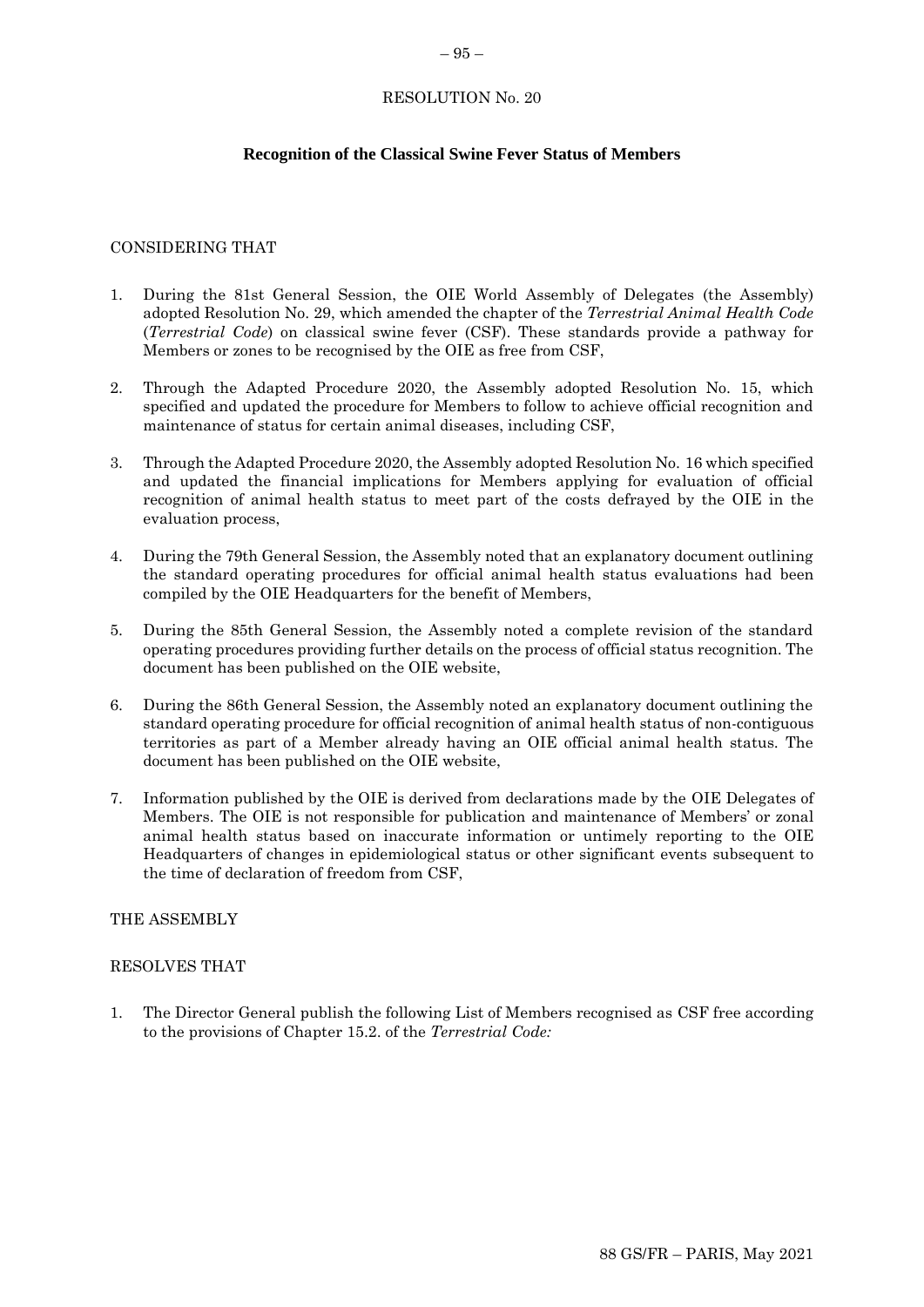| Argentina             | Germany       | Paraguay                               |
|-----------------------|---------------|----------------------------------------|
| Australia             | Hungary       | Poland                                 |
| Austria               | Ireland       | Portugal <sup>45</sup>                 |
| Belgium               | Italy         | Slovakia                               |
| Bulgaria              | Kazakhstan    | Slovenia                               |
| Canada                | Latvia        | $S_{\text{pain}}^{46}$                 |
| Chile                 | Liechtenstein | Sweden                                 |
| Costa Rica            | Luxembourg    | Switzerland                            |
| Croatia               | Malta         | The Netherlands                        |
| Czech Republic        | Mexico        | United Kingdom <sup>47</sup>           |
| Denmark               | New Caledonia | United States of America <sup>48</sup> |
| Finland <sup>43</sup> | New Zealand   | Uruguay                                |
| $France^{44}$         | Norway        |                                        |

- 2. The Director General publish the following List of Members having CSF free zones<sup>49</sup> according to the provisions of Chapter 15.2. of the *Terrestrial Code*:
	- Brazil: one zone composed of the States of Rio Grande do Sul and Santa Catarina as designated by the Delegate of Brazil in a document addressed to the Director General in September 2014;

one zone covering the States of Acre, Bahia, Espírito Santo, Goias, Mato Grosso, Mato Grosso do Sul, Minas Gerais, Rio de Janeiro, Rondônia, São Paulo, Sergipe and Tocantins, Distrito Federal, and the municipalities of Guajará, Boca do Acre, South of the municipality of Canutama and Southwest of the municipality of Lábrea in the State of Amazonas as designated by the Delegate of Brazil in a document addressed to the Director General in September 2015 and in October 2020;

one zone consisting of the State of Paraná as designated by the Delegate of Brazil in a document addressed to the Director General in October 2020;

Colombia: one zone designated by the Delegate of Colombia in a document addressed to the Director General in September 2015;

> the central-eastern zone as designated by the Delegate of Colombia in a document addressed to the Director General in October 2020;

Ecuador: one zone consisting of the insular territory of the Galapagos as designated by the Delegate of Ecuador in a document addressed to the Director General in October 2018.

#### AND

3. The Delegates of these Members shall immediately notify the OIE Headquarters if CSF occurs in their countries or free zones within their territories.  $\overline{\phantom{a}}$  , where  $\overline{\phantom{a}}$ 

<sup>43</sup> Including Åland Islands.

<sup>44</sup> Including French Guiana, Guadeloupe, Martinique, Mayotte and Réunion.

<sup>45</sup> Including Azores and Madeira.

<sup>46</sup> Including Balearic Islands and Canary Islands.<br>47 Including Cuernsey (incl. Aldermay and Soul).

Including Guernsey (incl. Alderney and Sark), Isle of Man and Jersey.

<sup>48</sup> Including Guam, Puerto Rico and US Virgin Islands.

<sup>&</sup>lt;sup>49</sup> For detailed information on the delimitation of the zones of the Members recognised as CSF free, enquiries should be addressed to the Director General of the OIE.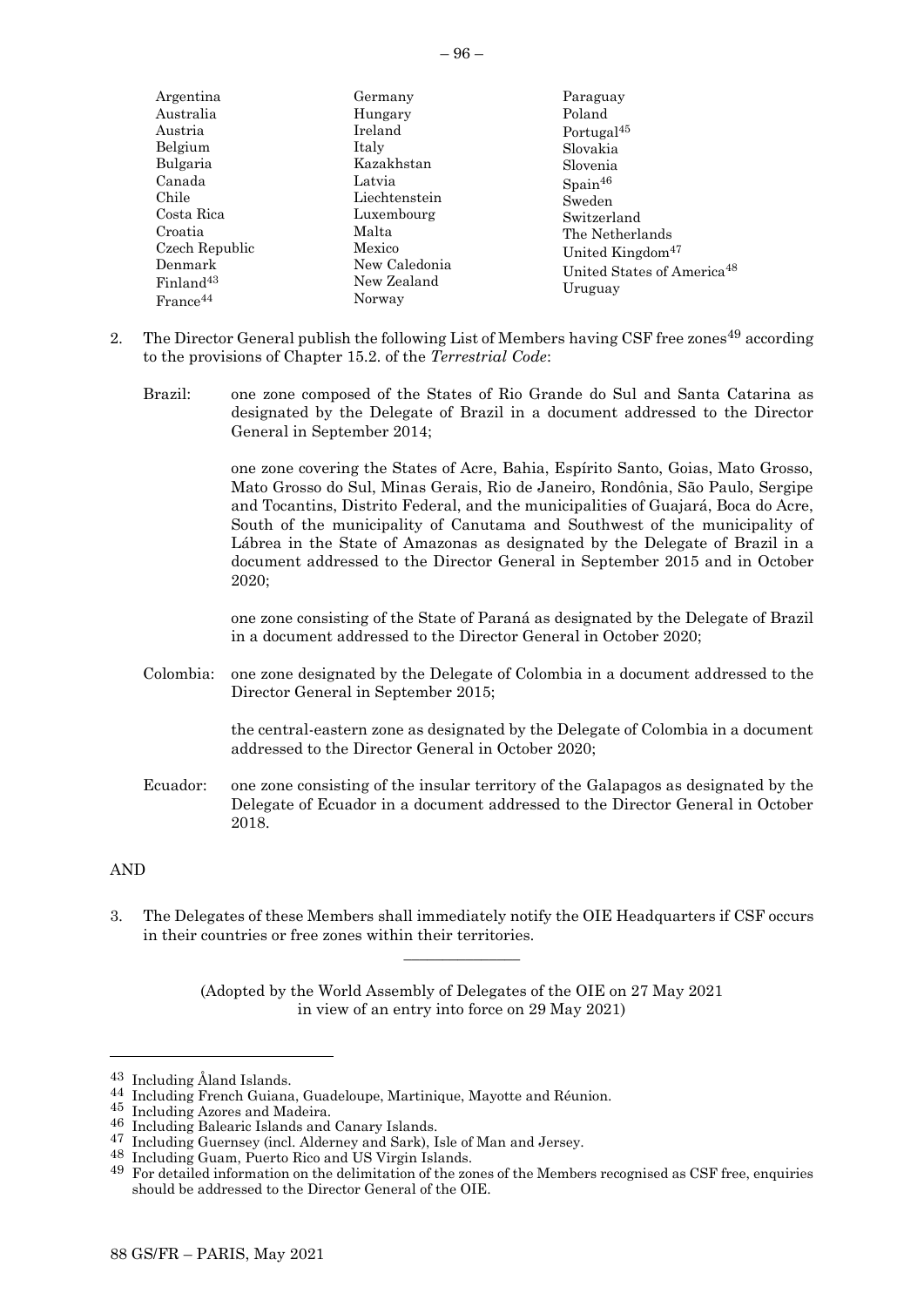# <span id="page-36-0"></span>**Endorsement of Official Control Programmes for dog-mediated rabies of Members**

#### CONSIDERING THAT

- 1. During the 84th General Session, the OIE World Assembly of Delegates (the Assembly) adopted Resolution No. 26, which confirmed Members' commitment towards the elimination of dog-mediated rabies by 2030,
- 2. During the 87th General Session, the Assembly adopted Resolution No. 27 establishing the endorsement by the OIE of an official control programme for dog-mediated rabies, in accordance with the relevant provisions of the chapter on infection with rabies virus in the *Terrestrial Animal Health Code* (*Terrestrial Code*),
- 3. Through the Adapted Procedure 2020, the Assembly adopted Resolution No. 15, which specified the procedure for Members to follow to achieve endorsement of their official control programme for dog-mediated rabies,
- 4. Through the Adapted Procedure 2020, the Assembly adopted Resolution No. 16, which specified the financial implications for Members applying for endorsement of their official control programme for dog-mediated rabies to meet part of the costs defrayed by the OIE in the evaluation process,
- 5. During the 79th General Session, the Assembly noted that an explanatory document outlining the standard operating procedures for official animal health status evaluations had been compiled by the OIE Headquarters for the benefit of Members,
- 6. During the 85th General Session, the Assembly noted a complete revision of the standard operating procedures providing further details on the process of official status recognition. The document has been published on the OIE website,
- 7. Information published by the OIE is derived from declarations made by the OIE Delegates of Members. The OIE is not responsible for publication and maintenance of the endorsement of Members' official control programme for dog-mediated rabies based on inaccurate information or non-reporting to the OIE Headquarters of significant changes in the implementation of relevant measures in the Member subsequent to the time of endorsement of the official control programme for dog-mediated rabies,

#### THE ASSEMBLY

#### RESOLVES THAT

1. The Director General publish the following List of Members with an endorsed official control programme for dog-mediated rabies, according to the provisions of Chapter 8.14. of the *Terrestrial Code*:

Namibia Philippines

2. The Delegates of these Members shall notify the OIE Headquarters the occurrence of dogmediated rabies, changes in the epidemiological situation and other significant events in their countries or territories in accordance with Chapter 1.1. of the *Terrestrial Code*.

> (Adopted by the World Assembly of Delegates of the OIE on 27 May 2021 in view of an entry into force on 29 May 2021)

\_\_\_\_\_\_\_\_\_\_\_\_\_\_\_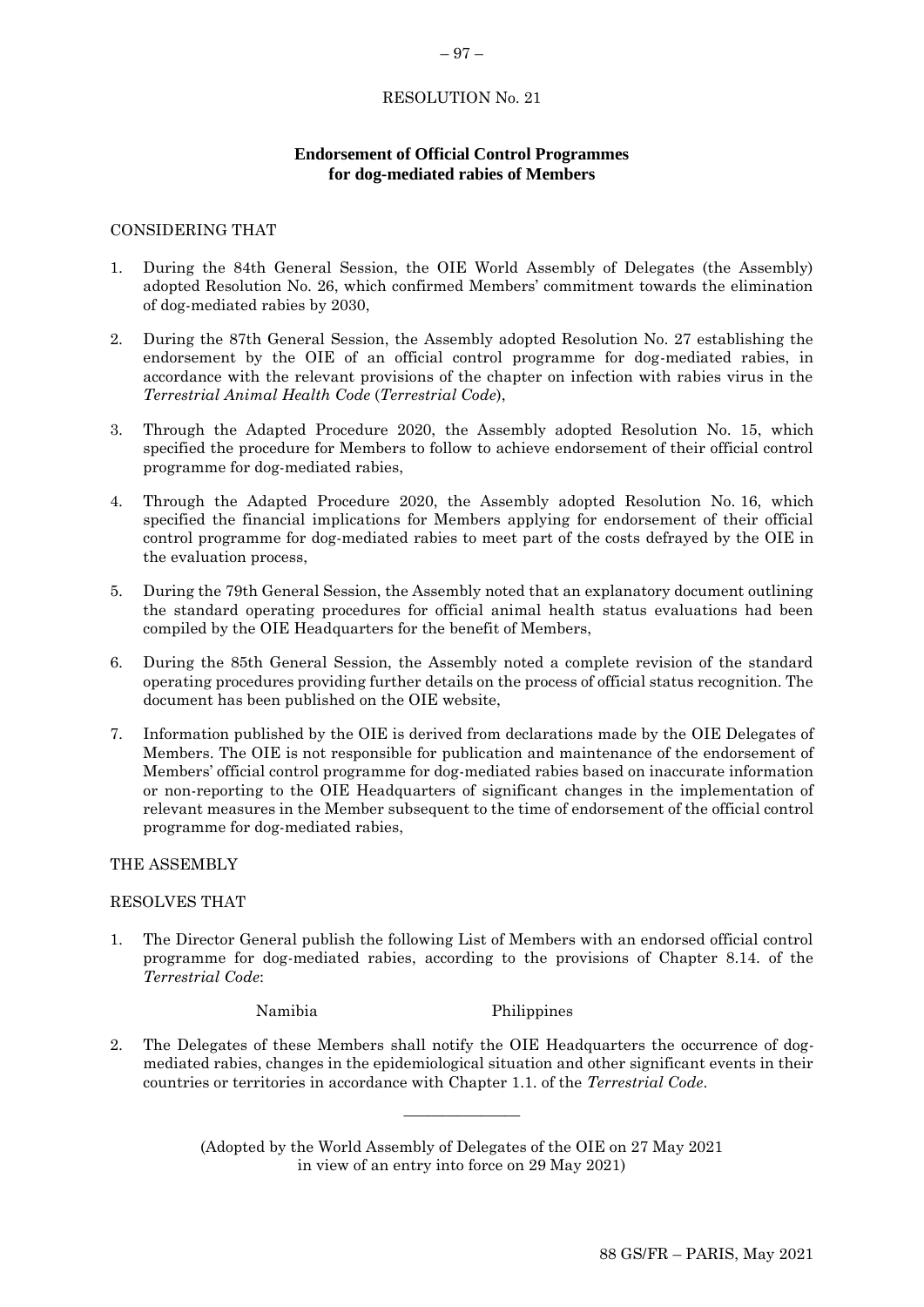# <span id="page-37-0"></span>**First addendum to Resolution No. 15 of 29 May 2020 on the "Procedures for Members for the official recognition and maintenance of animal health status of certain animal diseases or risk status of bovine spongiform encephalopathy and for the endorsement of official control programmes"**

# CONSIDERING THAT

- 1. During the Adapted Procedure 2020, the OIE World Assembly of Delegates (Assembly) adopted Resolution No. 15, which described the procedures that Members should follow to achieve the official recognition and maintenance of animal health status of certain animal diseases or risk status of bovine spongiform encephalopathy and for the endorsement of official control programmes,
- 2. During the 88th General Session, the Assembly adopted Resolution No. 26, which introduced in the *Terrestrial Animal Health Code* (*Terrestrial Code*) the revised concept of a protection zone, allowing a Member to establish a protection zone as a temporary measure in response to an increased risk of disease to preserve the animal health status of an animal population in a free country or a free zone,

#### THE ASSEMBLY

# DECIDES

- 1. To delegate to the Scientific Commission for Animal Diseases the authority to recognise, without further Assembly consultation, the establishment or lifting of a protection zone in relation to those diseases on the OIE List which are subject to official recognition of animal health or risk status. Such recognition will rely on evaluation of documented evidence provided by that Member that the protection zone has been established in accordance with the provisions of the *Terrestrial Code* and, for circumstances unforeseen by the *Terrestrial Code*, reflecting epidemiological risk management principles,
- 2. That financial participation of Members to the cost of the procedures for the establishment of a protection zone is determined by a specific Resolution,
- 3. This Resolution No. 22 complements Resolution No. 15 adopted during the Adapted Procedure 2020, which remains in force.

 $\overline{\phantom{a}}$  , where  $\overline{\phantom{a}}$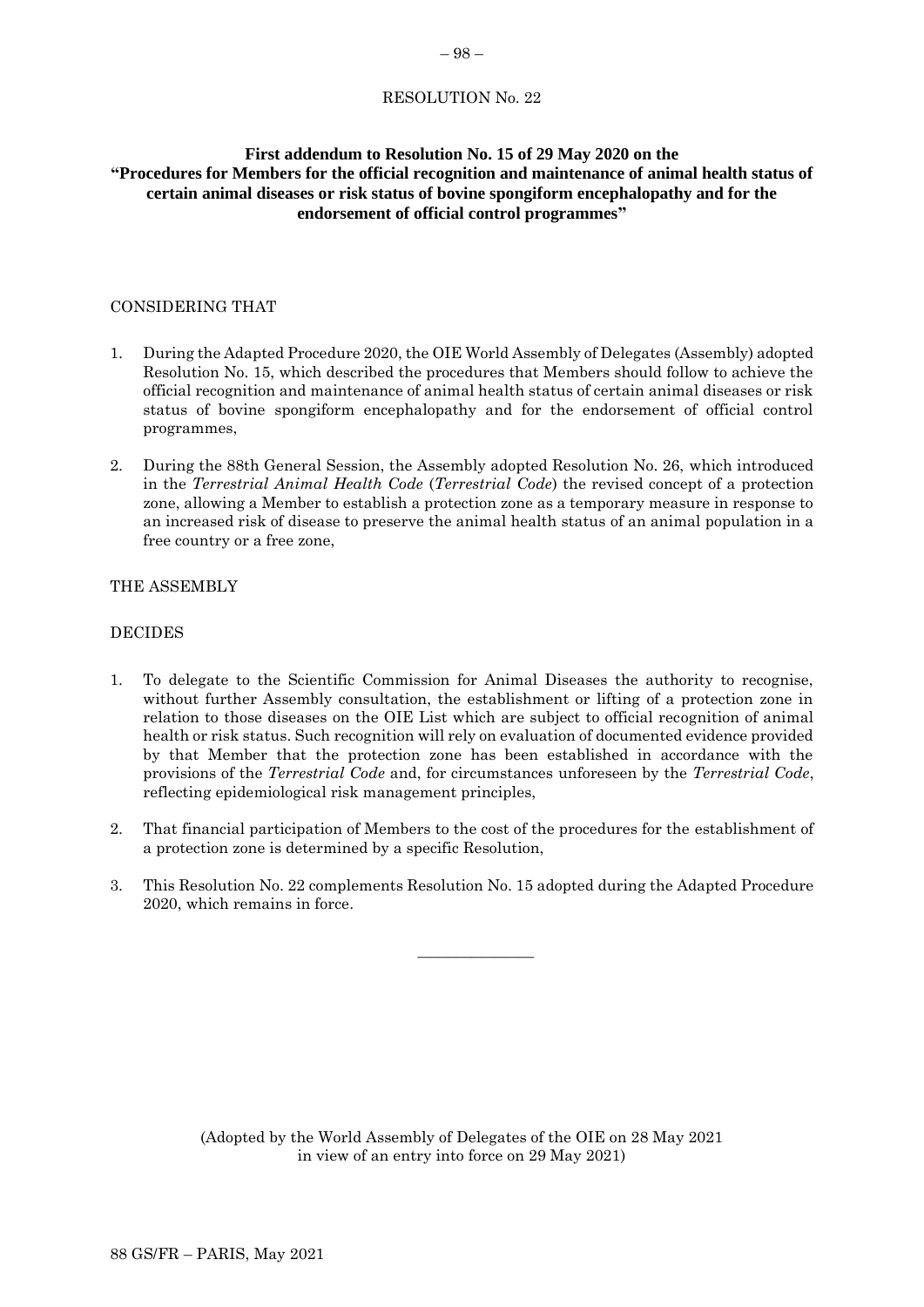# <span id="page-38-0"></span>**First addendum to Resolution No. 16 of 29 May 2020 on the "Costs to be covered by Members applying for the official recognition of animal health status of certain animal diseases or risk status of bovine spongiform encephalopathy and the endorsement of official control programmes"**

# CONSIDERING THAT

- 1. During the Adapted Procedure 2020, the OIE World Assembly of Delegates (Assembly) adopted Resolution No. 16, which described the financial obligations due by Members applying for the official recognition of animal health status of certain animal diseases or risk status of bovine spongiform encephalopathy and the endorsement of official control programmes,
- 2. During the 88th General Session, the Assembly adopted Resolution No. 22 delegating the Scientific Commission for Animal Diseases the authority to recognise, without further Assembly consultation, in relation to those diseases on the OIE List which are subject to official recognition of animal health or risk status, the establishment of a protection zone, in accordance with the relevant provisions of the *Terrestrial Animal Health Code (Terrestrial Code)* and, for circumstances unforeseen by the *Terrestrial Code*, reflecting epidemiological risk management principles,

#### THE ASSEMBLY

#### DECIDES

- 1. Application for establishment or lifting of a protection zone will not be subject to any cost recovery provision,
- 2. This Resolution No. 23 complements Resolution No. 16 adopted during the Adapted Procedure 2020, which remains in force.

 $\overline{\phantom{a}}$  , where  $\overline{\phantom{a}}$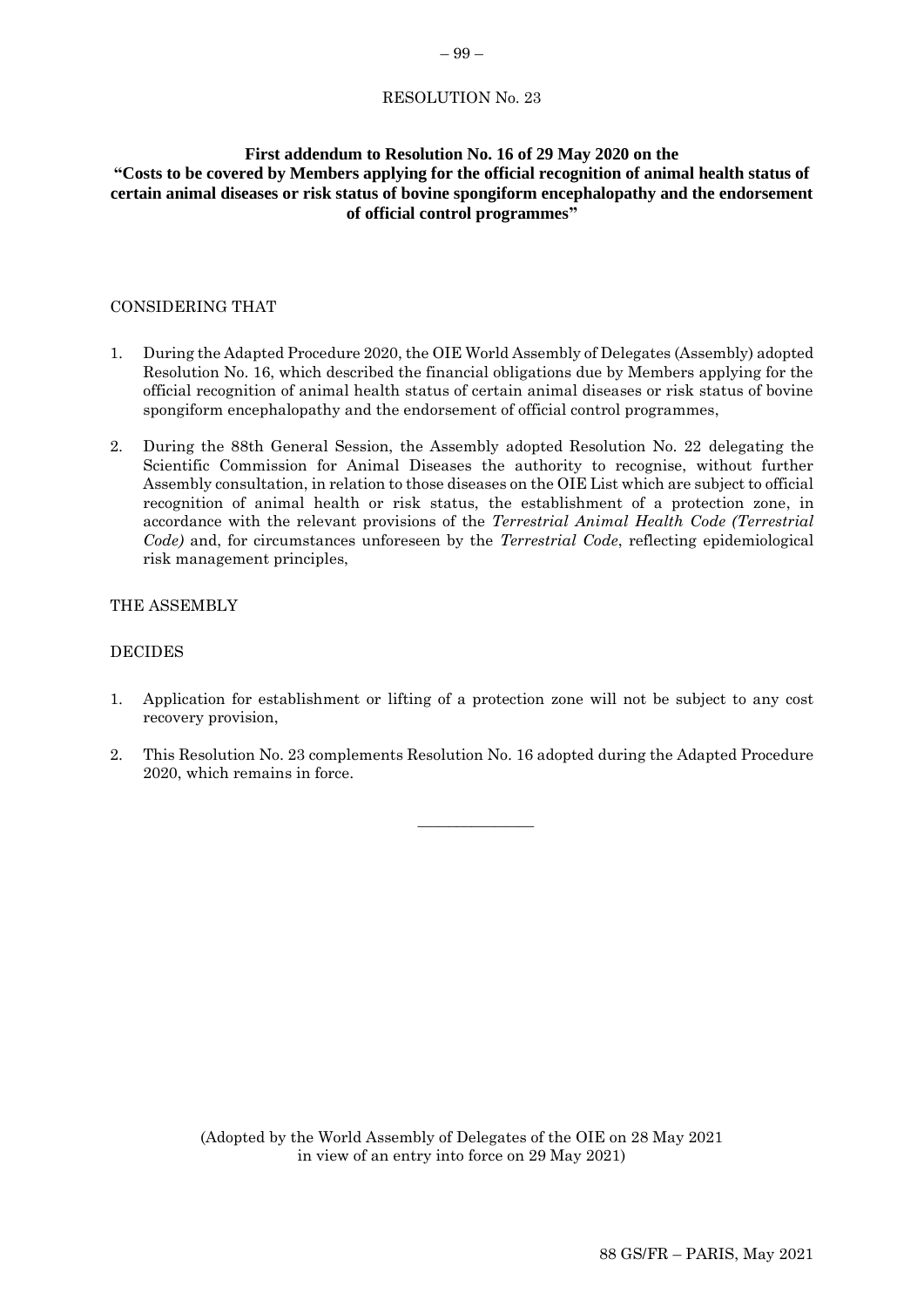#### <span id="page-39-0"></span> $-100-$

# RESOLUTION No. 24

# **Amendments to the OIE** *Aquatic Animal Health Code*

#### CONSIDERING THAT

- 1. The current content of the *Aquatic Animal Health Code* (*Aquatic Code*) is the result of modifications made by the World Assembly of Delegates during previous OIE General Sessions;
- 2. It is necessary to update the *Aquatic Code* in accordance with the recommendations in Part A of the February 2021 report of the OIE Aquatic Animal Health Standards Commission (Annexes 2 to 8 of Document 88 SG/12/CS4), after consultation with the World Assembly of Delegates.

#### THE ASSEMBLY

#### RESOLVES

- 1. To adopt the updates to the *Aquatic Code* proposed in Annexes 2, 4, 5, 6, 7 and 8 of Document 88 SG/12/CS4 in English, French and Spanish, each text being authentic.
- 2. To adopt the updates to the *Aquatic Code* proposed in Annex 3 of Document 88 SG/12/CS4 in English, French and Spanish, each text being authentic, with the following modifications:

In Annex 3 (New Chapter 4.X. Biosecurity for Aquaculture Establishments):

- a) In Article 4.X.4., first line, changing the order of the words "physical" and "management" to read: "Biosecurity is a set of management and physical measures..."
- 3. To ask the Director General to publish the adopted texts in a revised edition of the *Aquatic Code* with appropriate numbering and formatting.

 $\overline{\phantom{a}}$  , where  $\overline{\phantom{a}}$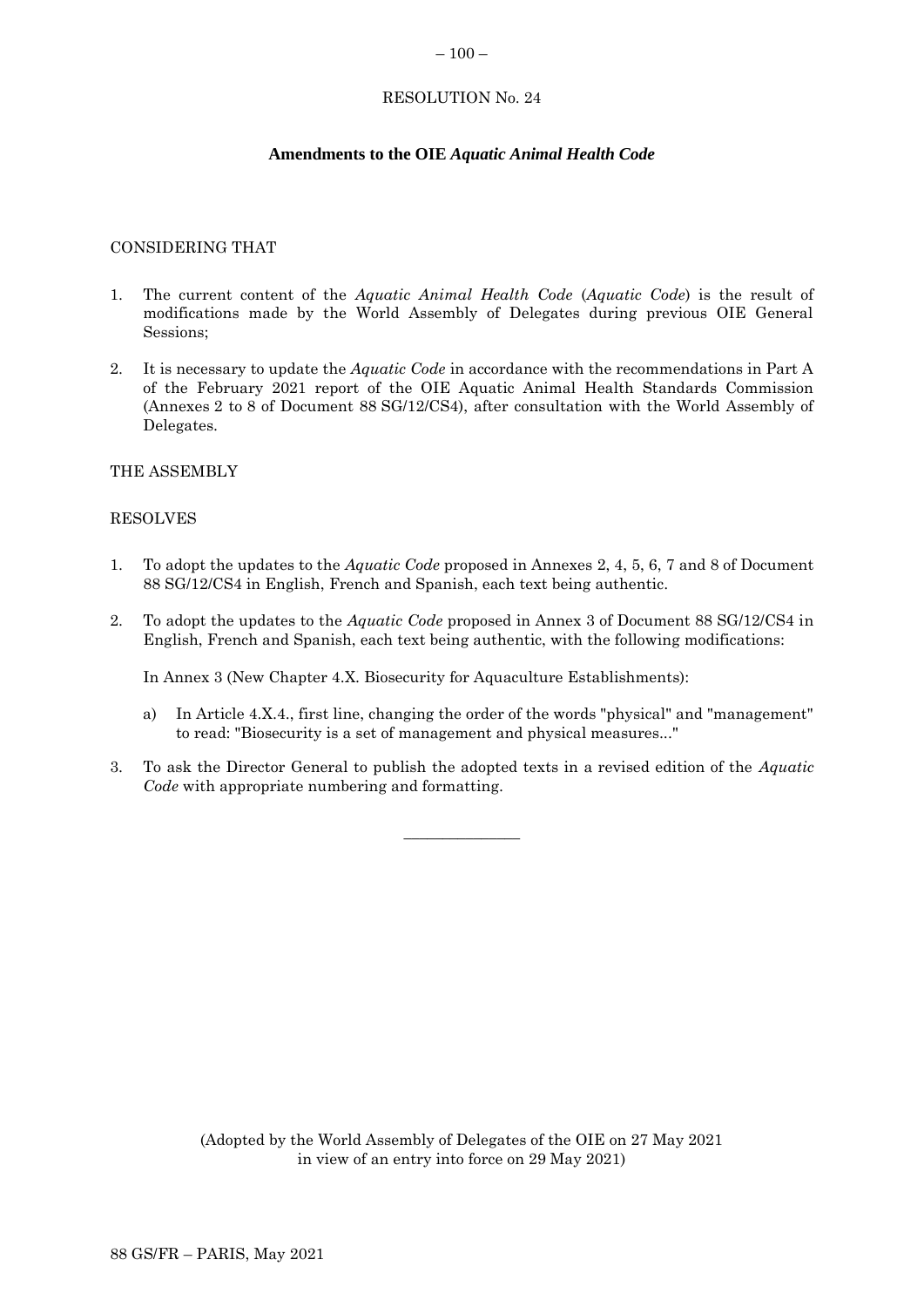#### <span id="page-40-0"></span> $-101-$

# RESOLUTION No. 25

# **Amendments to the OIE** *Manual of Diagnostic Tests for Aquatic Animals*

#### CONSIDERING THAT

- 1. The current content of the OIE *Manual of Diagnostic Tests for Aquatic Animals* (the *Aquatic Manual*) is the result of modifications made by the World Assembly of Delegates at previous OIE General Sessions,
- 2. It is necessary to update the *Aquatic Manual* in accordance with recommendations in Part A of the February 2021 report of the OIE Aquatic Animal Health Standards Commission (Annexes 9 to 16 of Document 88 SG/12/CS4), after consultation with the World Assembly of Delegates.

#### THE ASSEMBLY

#### RESOLVES

- 1. To adopt the updates to the *Aquatic Manual* proposed in Annexes 10, 11, 12 and 16 of Document 88 SG/12/CS4 in English, the text being authentic;
- 2. To adopt the updates to the *Aquatic Manual* proposed in Annexes 9, 13, 14 and 15 of Document 88 SG/12/CS4 in English, the text being authentic, with the following modifications:
	- 2.1. Annex 9 (Chapter 2.2.3.)
		- a) In Section 1., to delete "freshwater" before "ectoparasite"
	- 2.3. Annex 13 (Chapter 2.1.X.)
		- a) In Table 4.1., for real-time PCR, change the level of validation from "2" to "3" for all three purposes
	- 2.4. Annex 14 (Chapter 2.3.9.)
		- a) In the heading of Section 4.4.1., to add "RT-" before "PCR"
	- 2.5. Annex 15 (Chapter 2.3.4.)
		- a) In the heading of Section 4.4.1., to add "RT-" before "PCR"
- 3. To ask the Director General to publish the adopted text in the online version of the *Aquatic Manual* with appropriate numbering and formatting.

 $\overline{\phantom{a}}$  , where  $\overline{\phantom{a}}$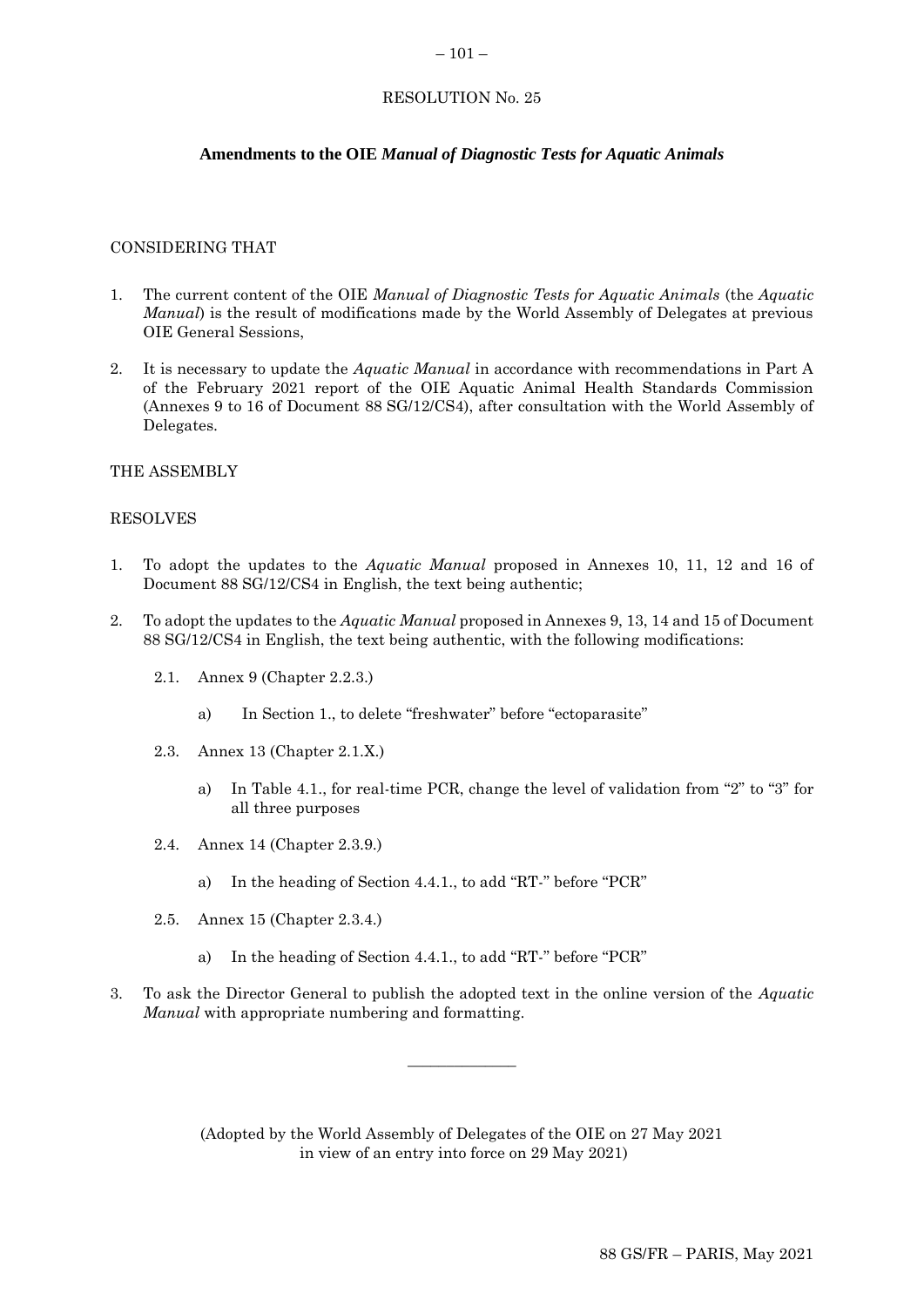#### <span id="page-41-0"></span> $-102-$

# RESOLUTION No. 26

# **Amendments to the OIE** *Terrestrial Animal Health Code*

#### CONSIDERING THAT

- 1. The current content of the OIE *Terrestrial Animal Health Code* (the *Terrestrial Code*) is the result of modifications made by the World Assembly of Delegates at previous OIE General Sessions;
- 2. It is necessary to update the *Terrestrial Code* in accordance with recommendations in Part A of the February 2021 report of the OIE Terrestrial Animal Health Standards Commission (Annexes 3 to 21 of Document 88 SG/12/CS1), after consultation with the World Assembly of Delegates.

#### THE ASSEMBLY

#### RESOLVES

- 1. To adopt the updates to the *Terrestrial Code* proposed in Annexes 3, 4, 5, 7, 8, 9, 10, 11, 12, 13, 14, 17, 18 and 19 of Document 88 SG/12/CS1 in English, French and Spanish, each text being authentic;
- 2. To adopt the updates to the *Terrestrial Code* proposed in Annexes 6, 16, 20 and 21 of Document 88 SG/12/CS1 in English, French and Spanish, each text being authentic, with the following modifications:
	- 2.1. In Annex 6 (Chapter 1.3.)
		- a) In Article 1.3.1., replace "Infection with animal trypanosomes of African origin (*T. vivax*, *T. congole*nse, *T. simia*e and *T. brucei*)" with "Infection with *Trypanosoma brucei*, *Trypanosoma congolense*, *Trypanosoma simiae* and *Trypanosoma vivax*"
	- 2.2. In Annex 16 (Chapter 8.Y.)
		- a) In the title of the chapter,

replace "ANIMAL TRYPANOSOMES OF AFRICAN ORIGIN" with "*TRYPANOSOMA BRUCEI*, *T. CONGOLENSE*, *T. SIMIAE* AND *T. VIVAX*"

b) In Article 8.Y.1., point 1,

replace "*Infection* with animal trypanosomes of African origin is" with "This chapter addresses"

c) In Article 8.Y.1., point 4,

replace "*infection* with animal trypanosomes of African origin" with "*infection* with *Trypanosoma brucei*, *T. congolense*, *T. simiae* and *T. vivax*"

d) In Article 8.Y.1., point 6,

replace "*infection* with animal trypanosomes of African origin" with "*infection* with *T. brucei*, *T. congolense*, *T. simiae* and *T. vivax*"

e) In Article 8.Y.1., point 7, the first paragraph,

replace "*infection* with animal trypanosomes of African origin" with "*infection* with *T. brucei*, *T. congolense*, *T. simiae* and *T. vivax*"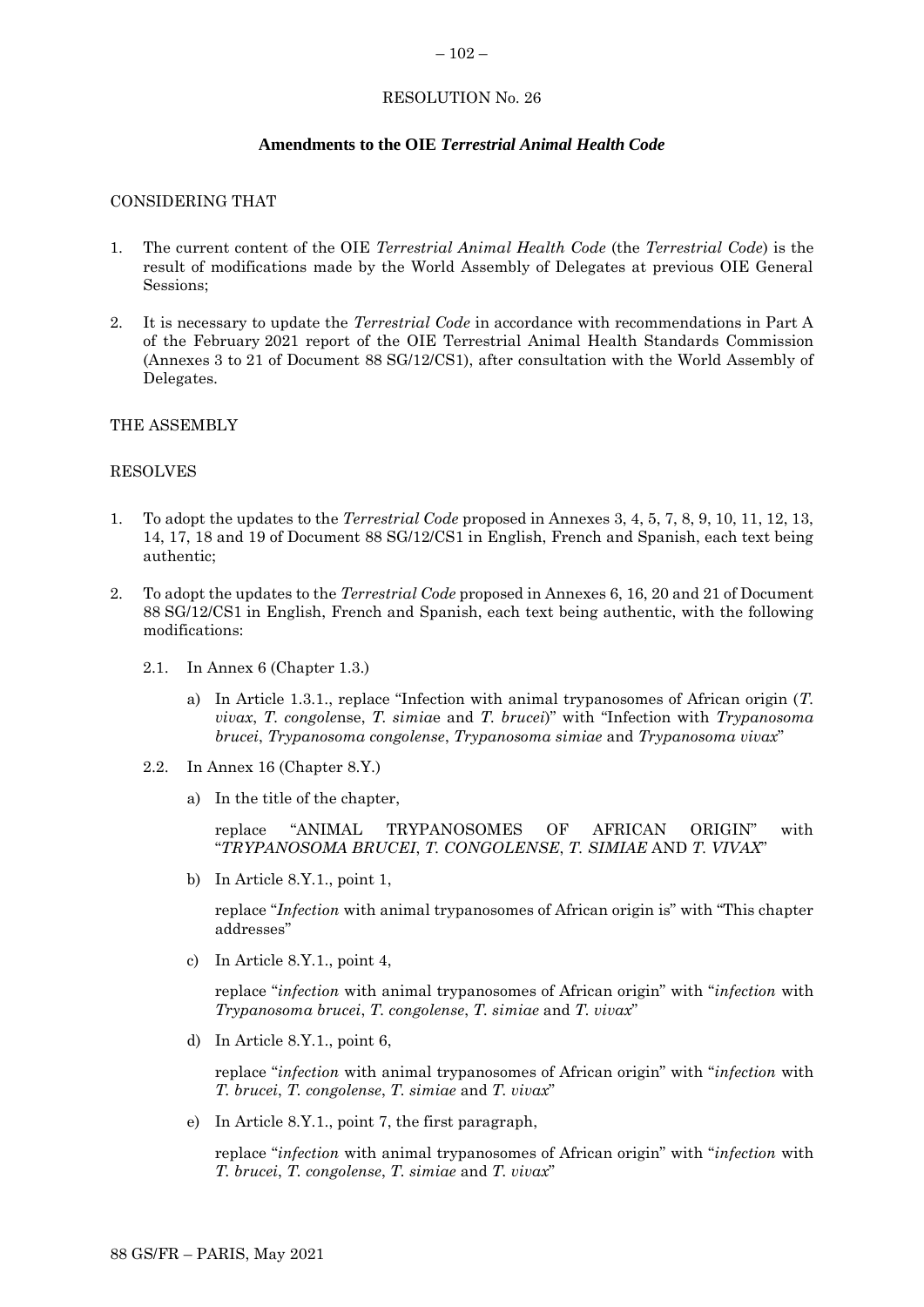- 
- f) In Article 8.Y.1., point 7 b),

replace "*infection* with animal trypanosomes of African origin" with "*infection* with *T. brucei*, *T. congolense*, *T. simiae* and *T. vivax*"

 $-103-$ 

g) In Article  $8.Y.1.,$  point  $7 c$ ,

replace "*infection* with animal trypanosomes of African origin" with "*infection* with *T. brucei*, *T. congolense*, *T. simiae* and *T. vivax*"

h) In Article 8.Y.1., point 8,

replace "*infection* with animal trypanosomes of African origin" with "*infection* with *T. brucei*, *T. congolense*, *T. simiae* and *T. vivax*"

i) In Article 8.Y.2., the first paragraph,

replace "animal trypanosomes of African origin" with "*infection* with *T. brucei*, *T. congolense*, *T. simiae* and *T. vivax*"

j) In Article 8.Y.3., the title of the article,

replace "infection with animal trypanosomes of African origin" with "infection with *T. brucei*, *T. congolense*, *T. simiae* and *T. vivax*"

k) In Article 8.Y.3., the first paragraph,

replace "*infection* with animal trypanosomes of African origin" with "infection with *T. brucei*, *T. congolense*, *T. simiae* and *T. vivax*"

l) In Article 8.Y.3., the last paragraph,

replace "*infection* with animal trypanosomes of African origin" with "*infection* with *T. brucei*, *T. congolense*, *T. simiae* and *T. vivax*"

m) In Article 8.Y.4., the title of the article,

replace "infection with animal trypanosomes of African origin" with "infection with *T. brucei, T. congolense, T. simiae and T. vivax*"

n) In Article 8.Y.4., the first paragraph,

replace "*infection* with animal trypanosomes of African origin" with "*infection* with *T. brucei*, *T. congolense*, *T. simiae* and *T. vivax*"

o) In Article 8.Y.5., the first paragraph,

replace "*infection* with animal trypanosomes of African origin" with "*infection* with *T. brucei*, *T. congolense*, *T. simiae* and *T. vivax*"

p) In Article 8.Y.6., the title of the article,

replace "infection with animal trypanosomes of African origin" with "infection with *T. brucei*, *T. congolense*, *T. simiae* and *T. vivax*"

q) In Article 8.Y.6., point 1,

replace "*infection* with animal trypanosomes of African origin" with "*infection* with *T. brucei*, *T. congolense*, *T. simiae* and *T. vivax*"

r) In Article 8.Y.6., point 3,

replace "animal trypanosomes of African origin" with "the pathogenic agent"

s) In Article 8.Y.7., the first paragraph,

replace "*infection* with animal trypanosomes of African origin" with "*infection* with *T. brucei*, *T. congolense*, *T. simiae* and *T. vivax*"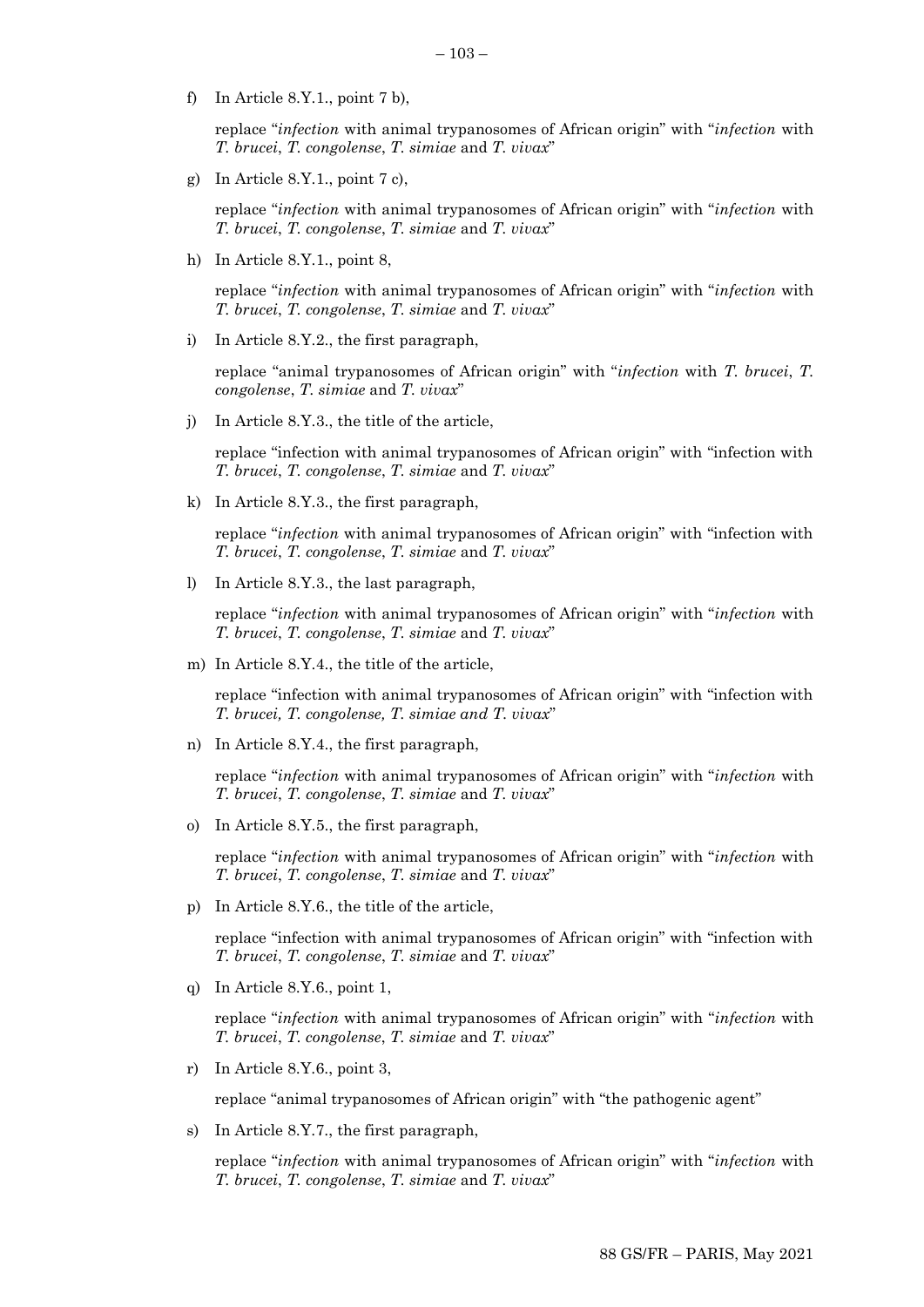t) In Article 8.Y.7., the third paragraph,

replace "animal trypanosomes of African origin" in the first sentence with "salivarian trypanosomes", and "animal trypanosomes of African origin" in the third sentence with "the pathogenic agent"

u) In Article 8.Y.7., the fourth paragraph,

replace "animal trypanosomes of African origin" with "the pathogenic agent"

v) In Article 8.Y.8., point 2,

replace "animal trypanosomes of African origin" with "the pathogenic agent"

w) In Article 8.Y.8., point 2 a), the first paragraph,

replace "animal trypanosomes of African origin" with "*infection* with *T. brucei*, *T. congolense*, *T. simiae* and *T. vivax*"

x) In Article 8.Y.8., point 2 a), the second paragraph,

replace "animal trypanosomes of African origin" with "the pathogenic agent"

y) In Article 8.Y.9., the first paragraph,

replace "animal trypanosomes of African origin" with "the pathogenic agent"

z) In Article 8.Y.9., the second paragraph,

replace "animal trypanosomes of African origin" with "the pathogenic agent"

aa) In Article 8.Y.9., the third paragraph,

replace "*infection* with animal trypanosomes of African origin" with "*infection* with *T. brucei*, *T. congolense*, *T. simiae* and *T. vivax*"

bb) In Article 8.Y.9., the fourth paragraph,

replace "*infection* with animal trypanosomes of African origin" with "*infection* with *T. brucei*, *T. congolense*, *T. simiae* and *T. vivax*"

cc) In Article 8.Y.9., the seventh paragraph,

replace "*infection* with animal trypanosomes of African origin" with "*infection* with *T. brucei*, *T. congolense*, *T. simiae* and *T. vivax*"

dd) In Article 8.Y.9., the eighth paragraph,

replace "*infection* with animal trypanosomes of African origin" with "*infection* with *T. brucei*, *T. congolense*, *T. simiae* and *T. vivax*"

ee) In Article 8.Y.9., the ninth paragraph,

replace "*infection* with animal trypanosomes of African origin" with "*infection* with *T. brucei*, *T. congolense*, *T. simiae* and *T. vivax*"

ff) In Article 8.Y.9., point 1),

replace "*infection* with animal trypanosomes of African origin" with "*infection* with *T. brucei*, *T. congolense*, *T. simiae* and *T. vivax*" in the first, second and third sentences; and in the last sentence, after "the presence of", replace "trypanosomes" with "the pathogenic agent"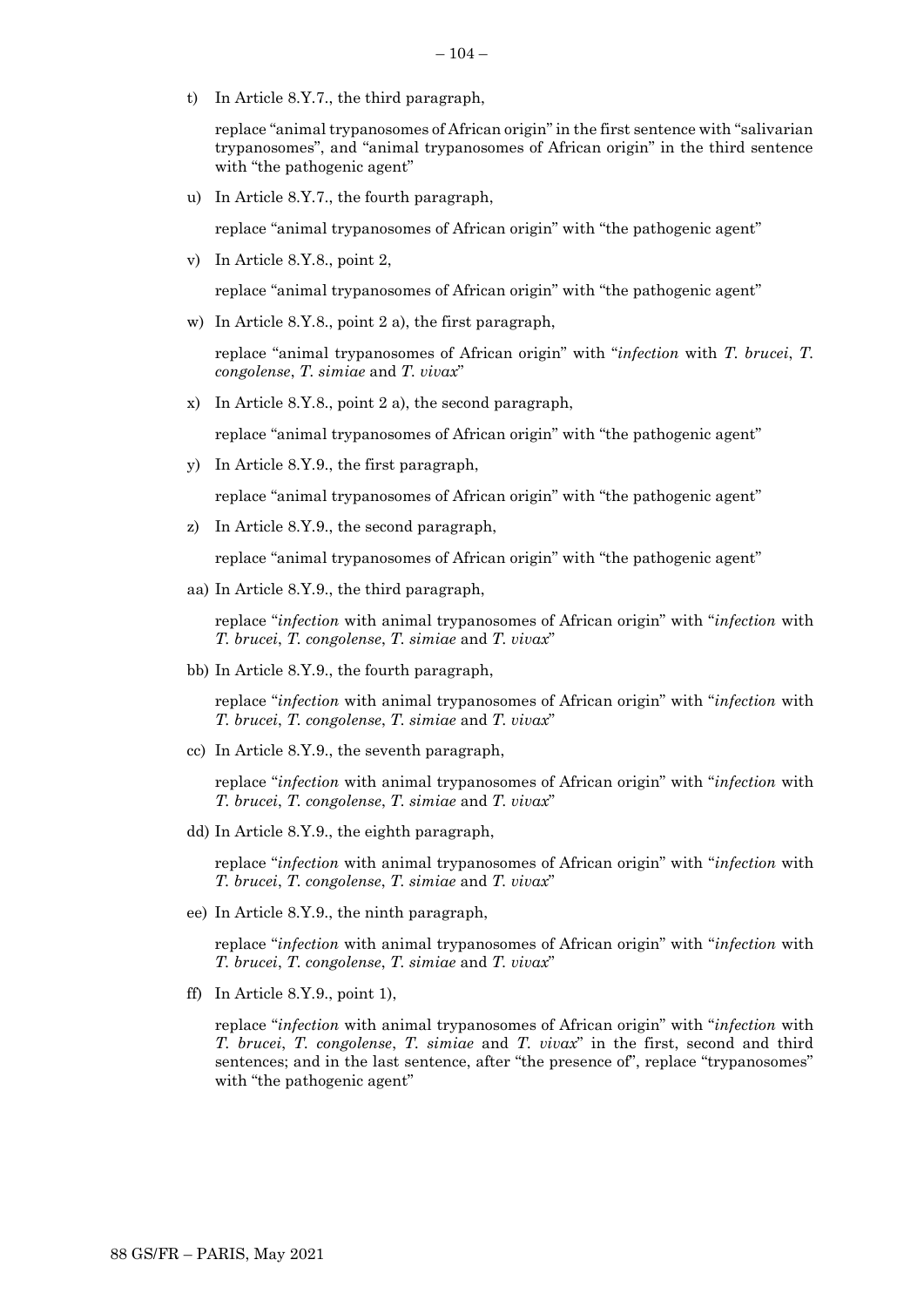- $-105-$
- gg) In Article 8.Y.9., point 4 a),

replace "animal trypanosomes of African origin" with "the pathogenic agent"

hh) In Article 8.Y.9., point 4 c) ii),

replace "*infection* by animal trypanosomes of African origin" with "*infection* with *T. brucei*, *T. congolense*, *T. simiae* and *T. vivax*"

ii) In Article 8.Y.9., point 4 c) iii),

replace "*infection* by animal trypanosomes of African origin" with "*infection* with *T. brucei*, *T. congolense*, *T. simiae* and *T. vivax*"

jj) In Article 8.Y.9., point 5 a),

replace "*infection* with animal trypanosomes of African origin" with "*infection* with *T. brucei*, *T. congolense*, *T. simiae* and *T. vivax*"

kk) In Article 8.Y.9., point 6, the third paragraph,

replace "*infection* with animal trypanosomes of African origin" with "*infection* with *T. brucei*, *T. congolense*, *T. simiae* and *T. vivax*"

ll) In Article 8.Y.10., the first paragraph,

replace "*infection* with animal trypanosomes of African origin" with "*infection* with *T. brucei*, *T. congolense*, *T. simiae* and *T. vivax*"

- 2.3. In Annex 20 (Chapter 14.7.)
	- a) In Article 14.7.24., point 1,

delete point f)

- b) In Article 14.7.24., point 2, delete point b)
- c) In Article 14.7.24., after point 2,

add:

"AND

The necessary precautions were taken after processing to avoid contact of the *commodities* with any potential source of PPRV."

- 2.4. In Annex 21 (Chapter 15.2.)
	- a) In Article 15.2.1., the fourth paragraph,

replace "CSF' with "free" and add "as recognised by the OIE" before "provided"

b) In the Spanish version only, in Article 15.2.1., the fourth paragraph,

delete "Sin embargo" at the beginning of the second sentence

3. To ask the Director General to publish the adopted texts in a revised edition of the *Terrestrial Code* with appropriate numbering and formatting.

> (Adopted by the World Assembly of Delegates of the OIE on 28 May 2021 in view of an entry into force on 29 May 2021)

 $\frac{1}{2}$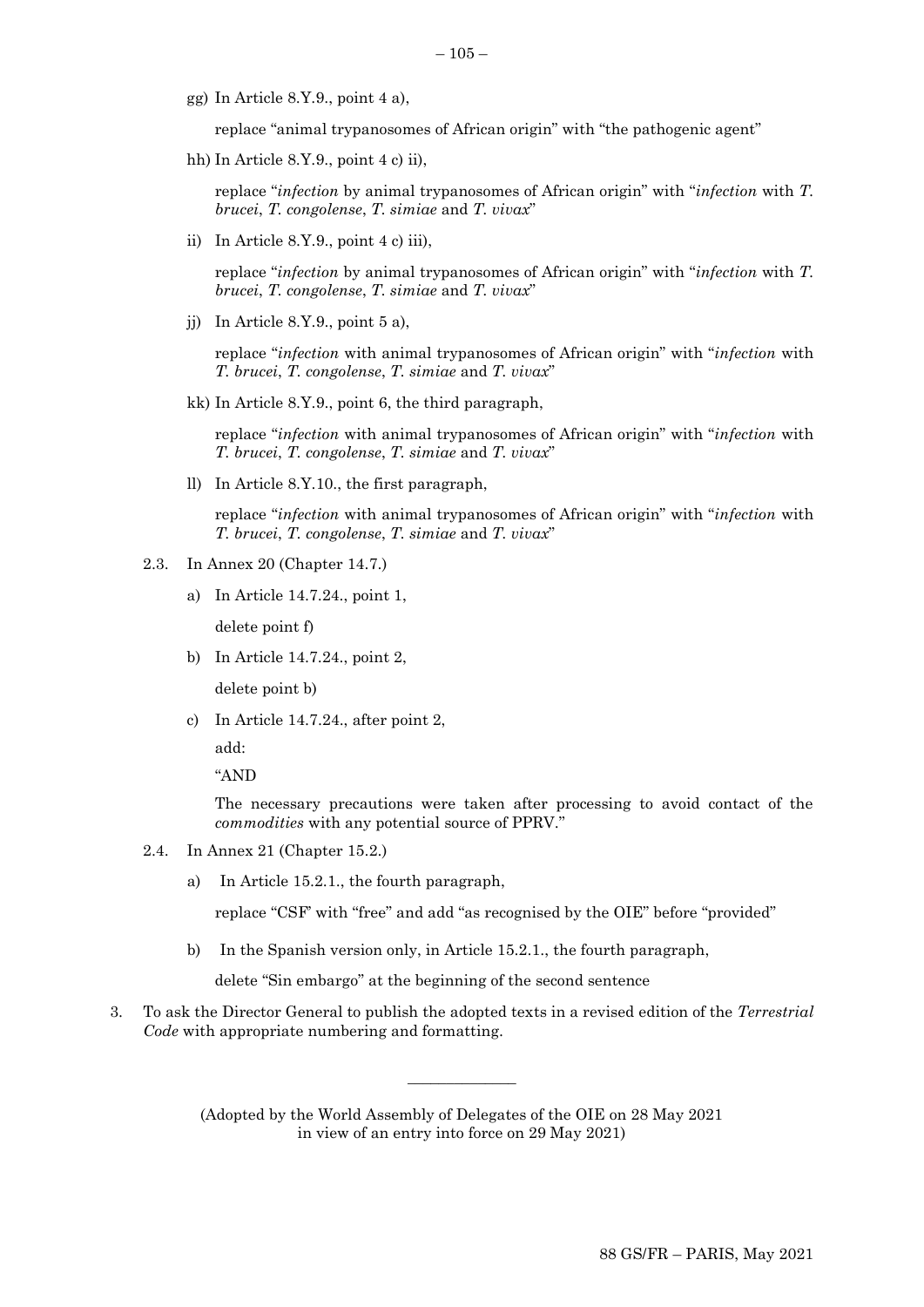#### <span id="page-45-0"></span> $-106-$

#### RESOLUTION No. 27

#### **Amendments to the** *Manual of Diagnostic Tests and Vaccines for Terrestrial Animals*

# CONSIDERING THAT

- 1. The *Manual of Diagnostic Tests and Vaccines for Terrestrial Animals* (*Terrestrial Manual*), like the *Terrestrial Animal Health Code*, is an important contribution to the international harmonisation of sanitary standards related to terrestrial animals and animal products,
- 2. Members were asked for the comments of their specialists for each new or revised chapter of the *Terrestrial Manual* before it was finalised by the Biological Standards Commission,

#### THE ASSEMBLY

#### RESOLVES

- 1. To adopt the following texts for the *Terrestrial Manual*:
	- 1.1.1. Management of veterinary diagnostic laboratories
	- 2.1.2. Biotechnology advances in the diagnosis of infectious diseases
	- 3.1.3. Bluetongue (infection with bluetongue virus)
	- 3.1.7. Epizootic haemorrhagic disease (infection with epizootic hemorrhagic disease virus)
	- 3.1.8. Foot and mouth disease (infection with foot and mouth disease virus)
	- 3.1.10. Japanese encephalitis (vaccine section)
	- 3.1.11. Leishmaniosis
	- 3.1.12. Leptospirosis
	- 3.1.15. Paratuberculosis (Johne's disease)
	- 3.1.21. *Trypanosoma evansi* infection (surra in all species)
	- 3.1.23. Vesicular stomatitis
	- 3.2.7. Varroosis of honey bees (infestation of honey bees with *Varroa* spp*.*)
	- 3.3.3. Avian infectious laryngotracheitis
	- 3.3.4. Avian influenza (including infection with high pathogenicity avian influenza viruses)
	- 3.3.5 Avian mycoplasmosis (*M. gallisepticum, M. synoviae*)
	- 3.3.14. Newcastle disease (infection with Newcastle disease virus)
	- 3.4.2. Bovine babesiosis
	- 3.4.4. Bovine genital campylobacteriosis
	- 3.4.5. Bovine spongiform encephalopathy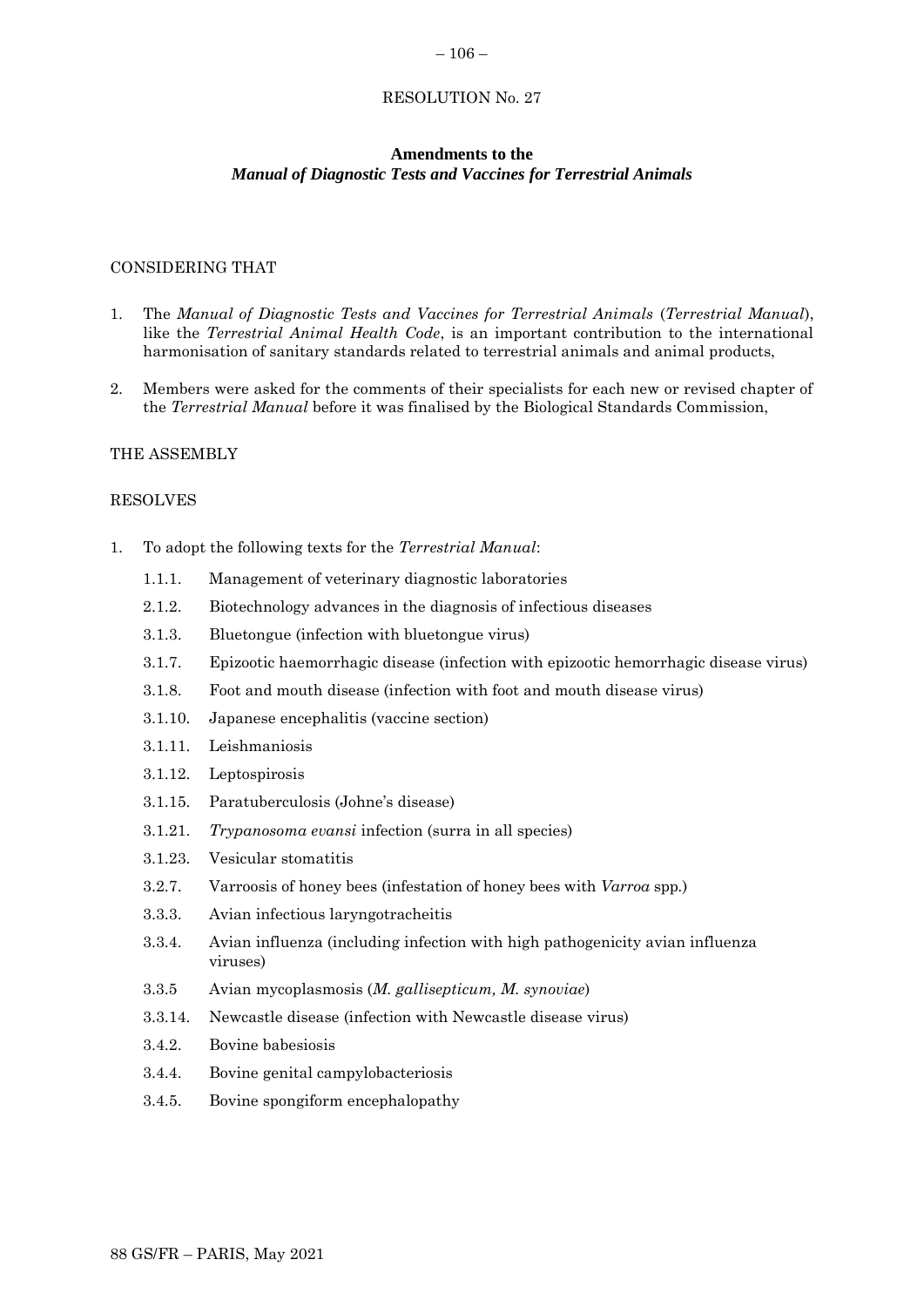- 3.4.8. Contagious bovine pleuropneumonia (infection with *Mycoplasma mycoides* subsp. *mycoides*)
- 3.4.10. Haemorrhagic septicaemia (*Pasteurella multocida* serotypes 6:b and 6:e)
- 3.4.12. Lumpy skin disease
- 3.4.16 Animal trypanosomes of African origin (excluding infection with *Trypanosoma evansi* and *T. equiperdum*)

With the amendments approved by the Assembly:

In the title to replace "Animal" with "Nagana: infections with salivarian", to delete "of African origin", to delete "infection with" before "*Trypanosoma*", and to amend the text of the chapter accordingly where necessary.

- 3.5.3. *Trypanosoma equiperdum* infection (dourine in horses)
- 3.5.5. Equine encephalomyelitis (Eastern, Western and Venezuelan)
- 3.5.8. Equine piroplasmosis

With the amendments approved by the Assembly:

In lines 109 to 112: to delete "a combination of" after "Therefore,"; to replace "is" with "are" before "essential"; to add "individual" before "animal"; to delete "actually" before "free"; and to add the following sentence at the end of the paragraph: "On the other hand, microscopy and PCR, which may be used in combination, are essential for confirming clinical cases associated with current infection."

- 3.6.1. Myxomatosis
- 3.6.2. Rabbit haemorrhagic disease
- 3.7.4. Contagious caprine pleuropneumonia
- 3.7.8. Ovine pulmonary adenocarcinoma (adenomatosis)
- 3.7.9. Peste des petits ruminants (infection with small ruminant morbillivirus) (**NB:** Vaccine section only)
- 3.8.1. African swine fever (infection with African swine fever virus) (**NB:** Introduction only)
- 3.8.6. Porcine reproductive and respiratory syndrome (infection with porcine reproductive and respiratory syndrome virus)
- 3.9.2. Camelpox
- 3.9.5. Cysticercosis (including infection with *Taenia solium*)
- 3.9.6. *Listeria monocytogenes*
- 3.9.11. Zoonoses transmissible from non-human primates
- 3.x.xx Middle East respiratory syndrome (infection of dromedary camels with Middle East respiratory syndrome coronavirus)
- 2. To request the Director General to publish the adopted texts in the on-line version of the *Terrestrial Manual*.

 $\overline{\phantom{a}}$  , where  $\overline{\phantom{a}}$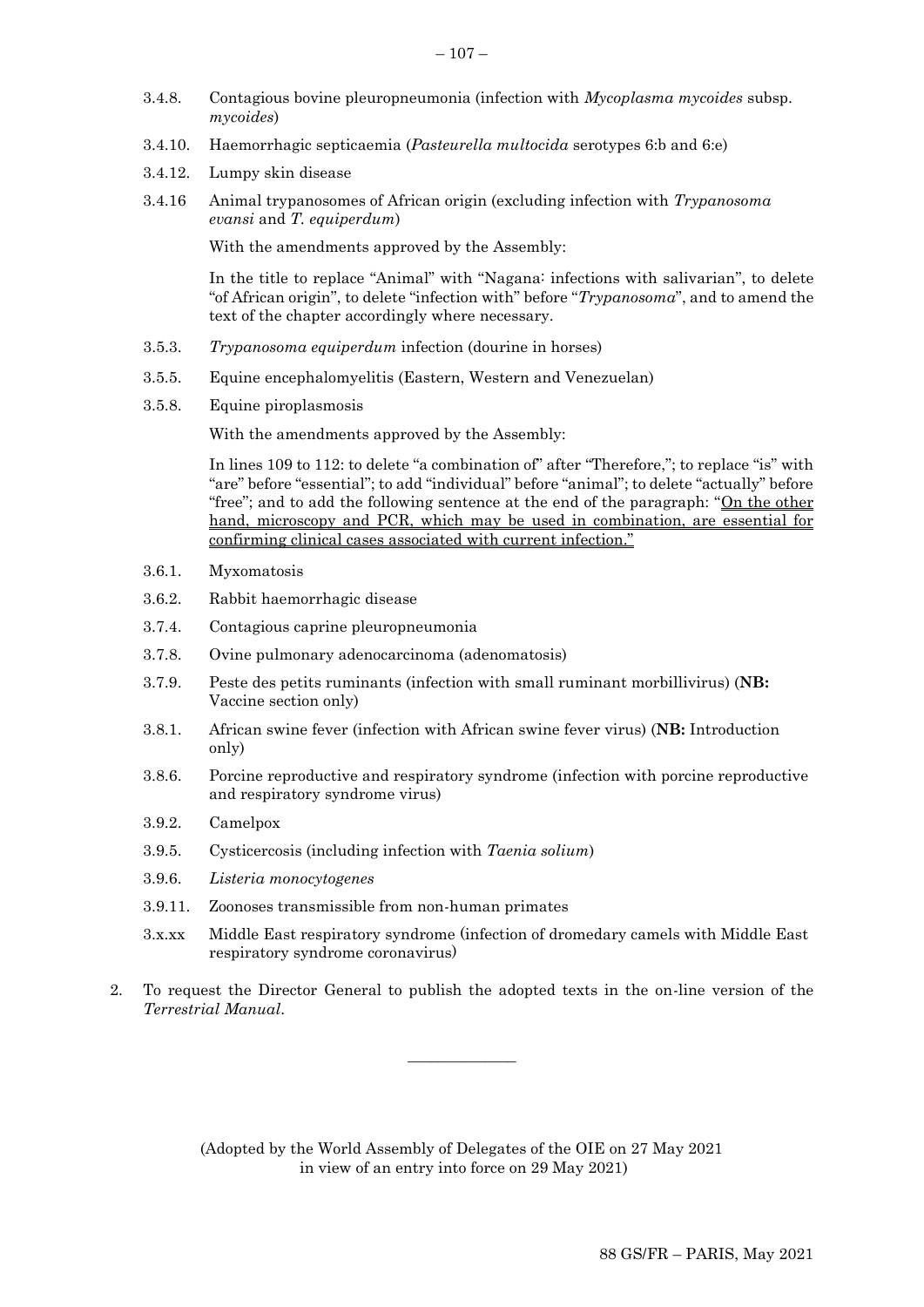#### <span id="page-47-0"></span> $-108-$

# RESOLUTION No. 28

# **Designation of OIE Reference Laboratories for terrestrial animal diseases**

# CONSIDERING THAT

- 1. The OIE's *Basic Texts* provide the Terms of Reference, designation criteria, and internal rules for OIE Reference Laboratories,
- 2. The Terms of Reference of the OIE Biological Standards Commissions include the responsibility to examine applications from Members relating to the creation of new OIE Reference Laboratories with activities corresponding to the Commission's scientific mandate and report its findings to the Director General,
- 3. All OIE Reference Laboratory applications are assessed using standardised criteria that include: the institution's ability, capacity and readiness to provide services; the scientific and technical standing of the institution concerned at the national and international levels; the quality of its scientific and technical leadership including internationally recognised expertise; the institution's prospective stability in terms of personnel, activity and funding; the technical relevance of the institution and its activities to OIE's programme priorities,
- 4. Details of the applicant laboratories that have been assessed by the OIE Biological Standards Commission are published in the reports of the meetings of the Commission,
- 5. All Reference Laboratory applications are endorsed by the OIE Council,
- 6. Proposals for a major change in an OIE Reference Laboratory follow the same procedure,
- 7. Article 4 of the Internal Rules for OIE Reference Centres states that "Applications endorsed by the Council shall be presented to the Assembly for approval",

#### THE ASSEMBLY

#### RESOLVES

To designate the following new OIE Reference Laboratories for terrestrial animal diseases and add them to the list of OIE Reference Laboratories (available on the OIE web site):

#### OIE *Reference Laboratory for African swine fever*

National Surveillance and Research Center for Exotic Animal Diseases (National Reference Laboratory for African Swine Fever), China Animal Health and Epidemiology Center, Qingdao, CHINA (PEOPLE'S REP. OF)

#### OIE *Reference Laboratory for avian influenza*

Reference Laboratory for Veterinary Quality Control on Poultry Production, Animal Health Research Institute, Agricultural Research Center, Ministry of Agriculture and Land Reclamation, Giza, EGYPT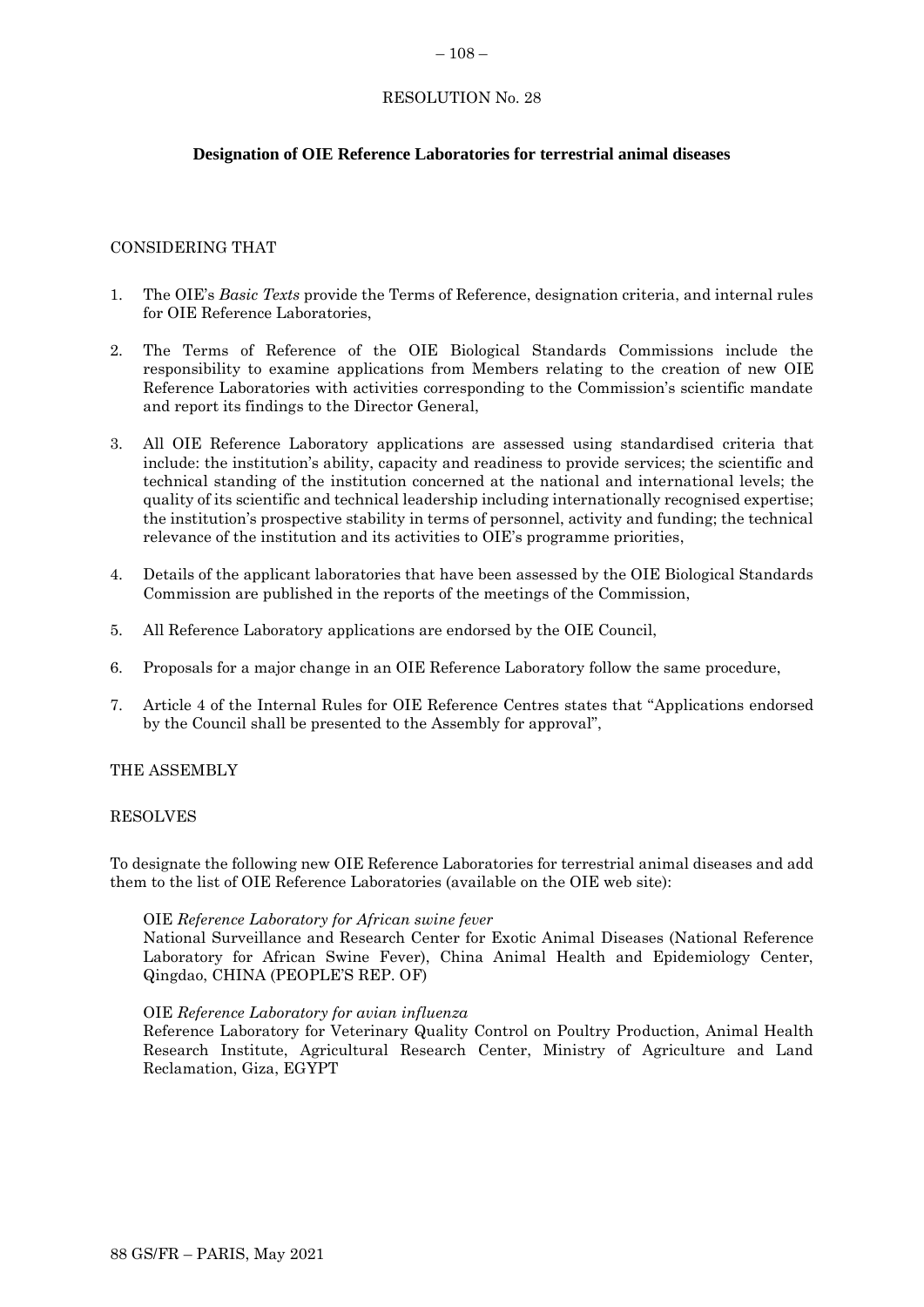OIE *Reference Laboratory for brucellosis* (Brucella abortus, B. melitensis) Department of Brucellosis Research, Animal Health Research Institute, Agricultural Research Center, Ministry of Agriculture and Land Reclamation, Giza, EGYPT

OIE *Reference Laboratory for contagious equine metritis* Anses, Laboratory for Animal Health, Normandy site, Physiopathology and Epidemiology of Equine Diseases Unit, Dozulé, FRANCE

#### OIE *Reference Laboratory for bovine viral diarrhoea* National Reference Laboratory for Bovine viral diarrhea/Mucosal Disease, Friedrich-Loeffler-Institut, Federal Research Institute for Animal Health, Insel Riems,GERMANY

OIE *Reference Laboratory for equine influenza* Equine Research Institute, Japan Racing Association, Tochigi, JAPAN

 $\overline{\phantom{a}}$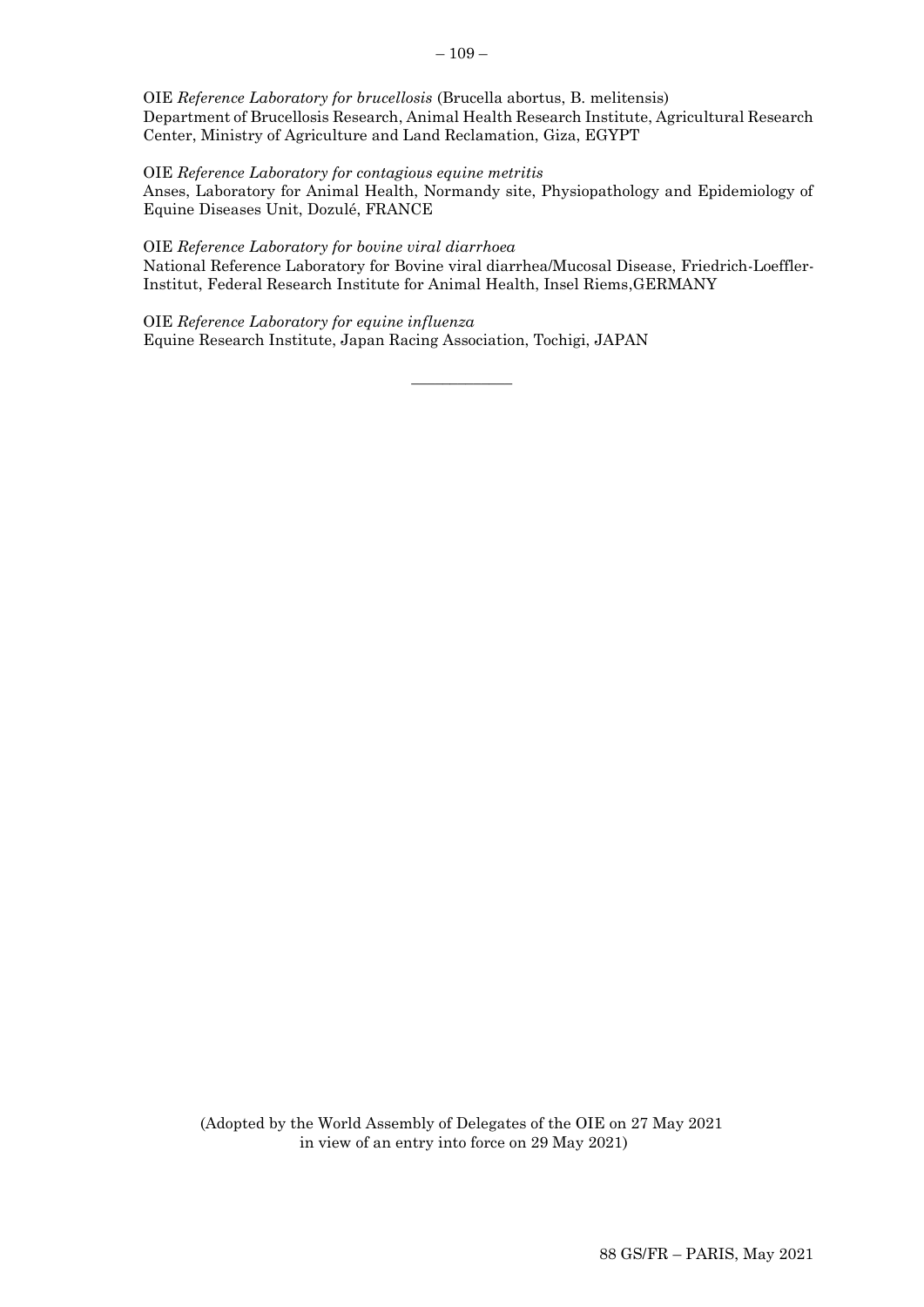#### <span id="page-49-0"></span> $-110-$

# RESOLUTION No. 29

# **Designation of OIE Collaborating Centres**

# CONSIDERING THAT

- 1. The OIE's *Basic Texts* provide the Terms of Reference, designation criteria, and internal rules for OIE Collaborating Centres,
- 2. The Terms of Reference of each of the four elected OIE Specialist Commissions include the responsibility to examine applications from Members relating to the designation of new OIE Collaborating Centres with activities corresponding to the Commission's area of expertise,
- 3. All OIE Collaborating Centre applications are assessed by the appropriate OIE Specialist Commission using standardised criteria that include: the institution's ability, capacity and readiness to provide services; the scientific and technical standing of the institution concerned at the national and international levels; the quality of its scientific and technical leadership including internationally recognised expertise; the institution's prospective stability in terms of personnel, activity and funding; and the technical and geographical relevance of the institution and its activities to OIE's programme priorities,
- 4. Details of the applicant institutions that have been assessed by a Specialist Commission are published in the reports of the meeting of the Commission,
- 5. All Collaborating Centre applications are assessed by the corresponding Regional Commission and endorsed by the OIE Council,
- 6. Proposals for a major change in an OIE Collaborating Centre follow the same procedure,
- 7. Article 4 of the Internal Rules for OIE Reference Centres states that "Applications endorsed by the Council shall be presented to the Assembly for approval".

# THE ASSEMBLY

#### RESOLVES

To designate the following new OIE Collaborating Centres and add them to the list of OIE Collaborating Centres (available on the OIE web site):

OIE *Collaborating Centre for Good Beekeeping Management Practices and Biosecurity Measures in the Apiculture Sector*

Istituto Zooprofilattico Sperimentale delle Regioni Lazio e Toscana, Rome, ITALY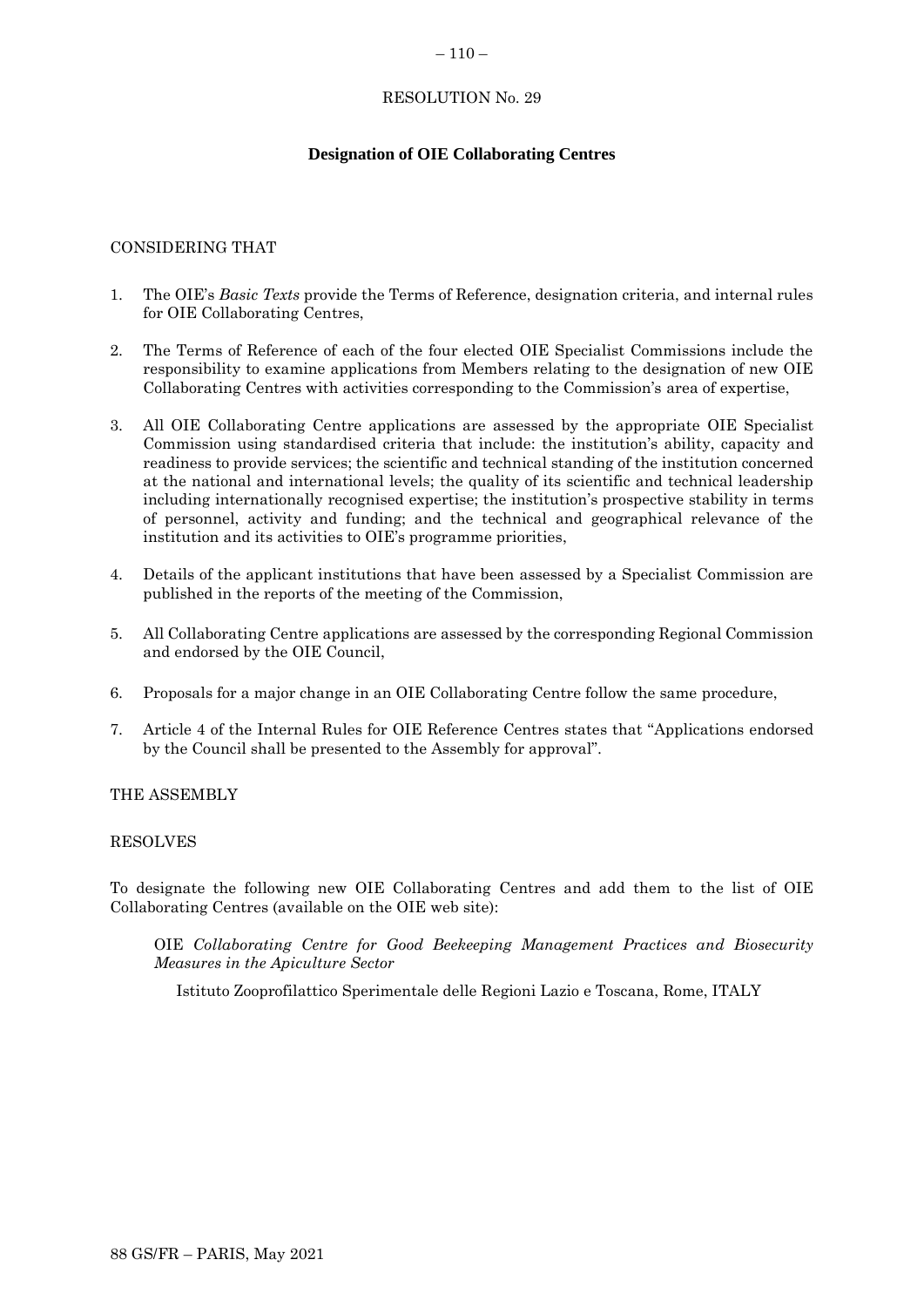OIE *Collaborating Centre for Economics of Animal Health*

University of Liverpool, Centre of Excellence for Sustainable Food Systems, Global Burden of Animal Diseases Programme, Institute of Infection, Veterinary and Ecological Sciences, Liverpool, UNITED KINGDOM

Norwegian Veterinary Institute, P.O. Box 750 Sentrum, 0106 Oslo, NORWAY

 $\overline{\phantom{a}}$  ,  $\overline{\phantom{a}}$  ,  $\overline{\phantom{a}}$  ,  $\overline{\phantom{a}}$  ,  $\overline{\phantom{a}}$  ,  $\overline{\phantom{a}}$  ,  $\overline{\phantom{a}}$  ,  $\overline{\phantom{a}}$  ,  $\overline{\phantom{a}}$  ,  $\overline{\phantom{a}}$  ,  $\overline{\phantom{a}}$  ,  $\overline{\phantom{a}}$  ,  $\overline{\phantom{a}}$  ,  $\overline{\phantom{a}}$  ,  $\overline{\phantom{a}}$  ,  $\overline{\phantom{a}}$ 

Utrecht University, Department of Population Health Services, Utrecht, NETHERLANDS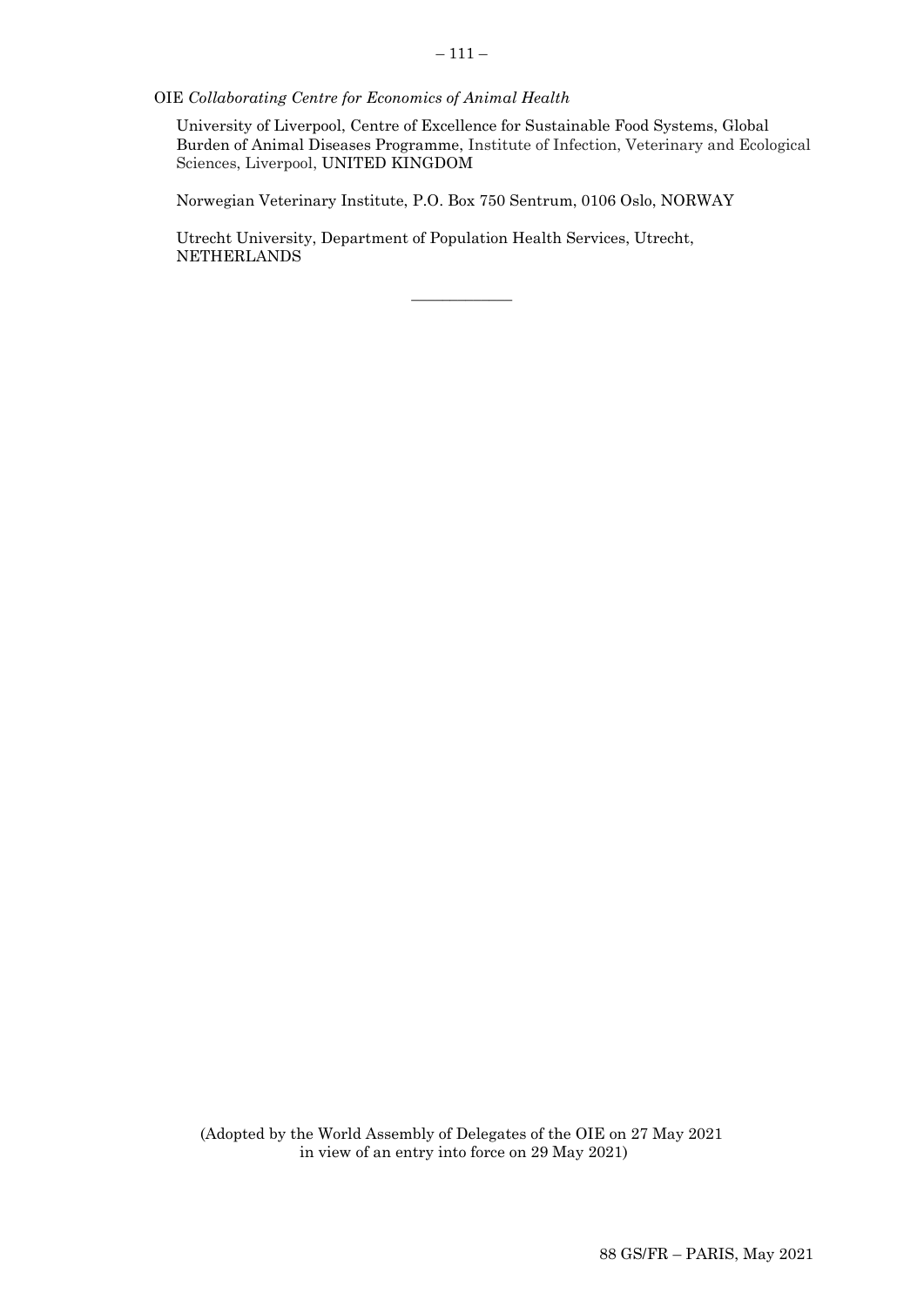#### <span id="page-51-0"></span> $-112-$

# RESOLUTION No. 30

# **Register of diagnostic kits validated and certified by the OIE**

# CONSIDERING THAT

- 1. During the 71st General Session of the OIE in May 2003, the Assembly adopted Resolution No. XXIX endorsing the principle of validation and certification of diagnostic assays for animal diseases by the OIE, and giving a mandate to the Director General of the OIE to set up the specific standard procedures to be used before the final decision on the validation and certification of a diagnostic kit is taken by the Assembly,
- 2. The Resolution has established that "fitness for purpose" should be used as a criterion for validation,
- 3. The aim of the OIE procedure for registration of diagnostic kits is to establish a register of recognised kits for OIE Members and for diagnostic kit manufacturers,
- 4. OIE Members need kits that are known to be validated according to OIE standards in order to enhance confidence in kits,
- 5. The OIE register of recognised diagnostic kits provides greater transparency and clarity of the validation process, and a means for recognising those manufacturers that validate and certify tests marketed in kit format,
- 6. According to the OIE Standard Operating Procedure, registration of the diagnostic kits included in the OIE Register has to be renewed every 5 years,
- 7. During the 74th General Session of the OIE in May 2016, the Assembly adopted Resolution No. XXXII on the importance of recognising and implementing OIE standards for the validation and registration of diagnostic assays by Members,

#### THE ASSEMBLY

#### DECIDES THAT

1. In accordance with the OIE procedure for registration of diagnostic kits and the recommendations of the OIE Biological Standards Commission, the Director General renews for a period of 5 additional years the inclusion in the OIE Register of the following diagnostic kit certified by the OIE as validated as fit for purpose:

| Name of the<br>diagnostic kit                             | Name of the<br>Manufacturer  | <b>Fitness for purpose</b>                                                                                                                                                                                                                                                                                                                                                                                                                                                                              |
|-----------------------------------------------------------|------------------------------|---------------------------------------------------------------------------------------------------------------------------------------------------------------------------------------------------------------------------------------------------------------------------------------------------------------------------------------------------------------------------------------------------------------------------------------------------------------------------------------------------------|
| Pourquier <sup>®</sup> IIF<br>Taylorella<br>equigenitalis | <b>IDEXX</b><br>Laboratories | Fit for the detection of Taylorella equigenitalis bacterial bodies<br>from the swabs of the reproductive tract of stallions and mares<br>for the following purposes:<br>Certify freedom from infection or agent in individual animals<br>or products for trade or movement purposes;<br>2. Estimate prevalence of infection to facilitate risk analysis<br>(surveys, herd health schemes or disease control);<br>3. Control of infection in stallions and mares at the start of the<br>breeding season. |

(Adopted by the World Assembly of Delegates of the OIE on 27 May 2021 in view of an entry into force on 29 May 2021)

 $\overline{\phantom{a}}$  , where  $\overline{\phantom{a}}$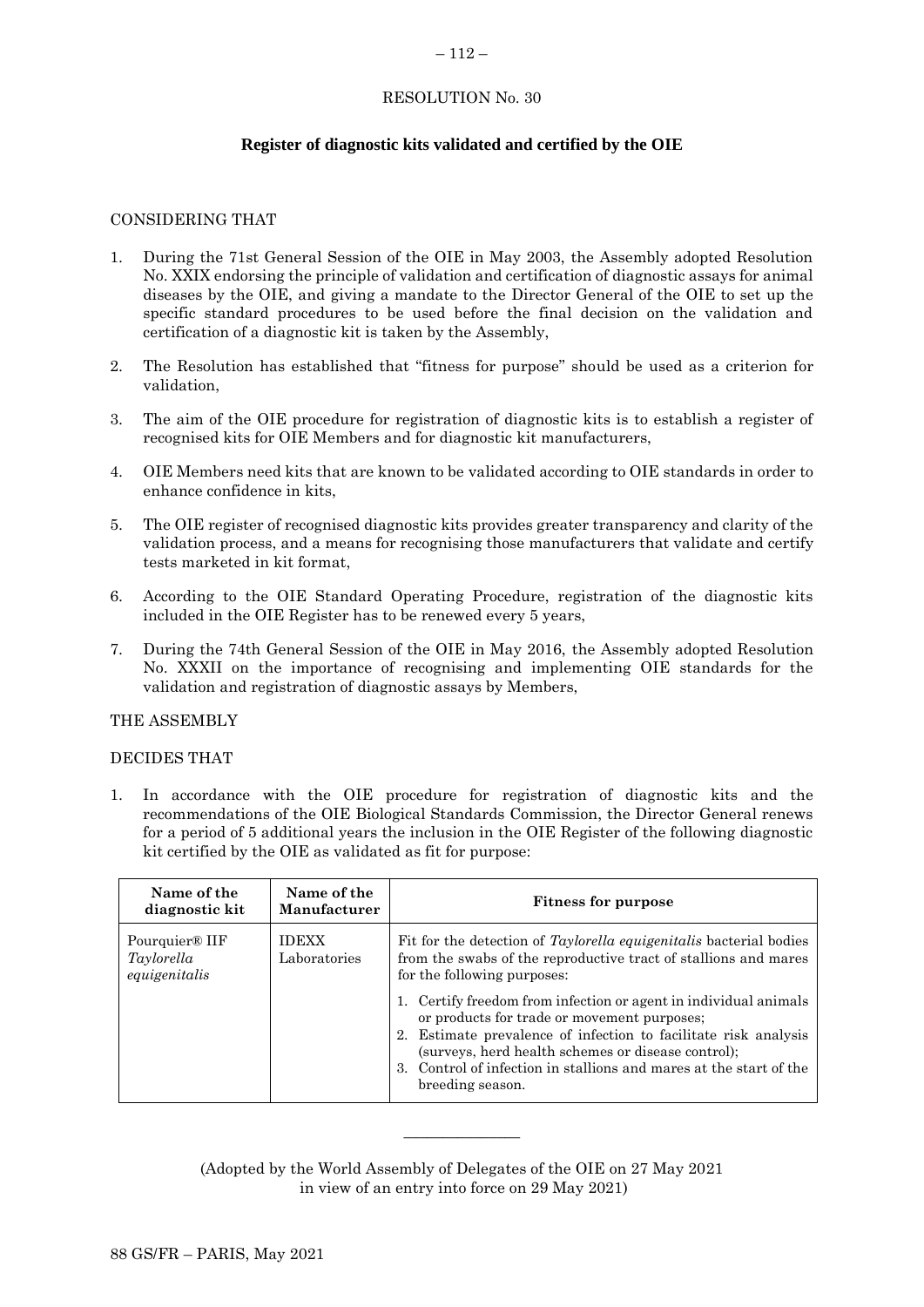#### <span id="page-52-0"></span> $-113-$

# RESOLUTION No. 31

# **How the OIE can support Veterinary Services to achieve One Health resilience**

# CONSIDERING THAT

- 1. The OIE is the leading international standard setting body for animal health and zoonoses. The organisation plays an important role individually, and collectively with other international partners (particularly the World Health Organization [WHO], the Food and Agriculture Organization of the United Nations [FAO] and the United Nations Environment Programme [UNEP]), in promoting a One Health approach,
- 2. Veterinary Services play an essential role in the prevention of zoonotic disease emergence and in ensuring food security. They are fundamental to implementing a One Health approach,
- 3. Resilience encompasses *the ability to prepare and plan for, absorb, recover from, and more successfully adapt to adverse events*,
- 4. Animal health (including wildlife health), balanced ecosystems, and biodiversity contribute to achieving One Health. One Health considers the interconnectivity between the health of humans, animals, plants and their shared ecosystems,
- 5. Evidence gathered by the OIE through programme activities, OIE Collaborating Centres, analysis of PVS and OIE-WAHIS data, Member questionnaires, and surveys, and through stakeholder consultation has identified vulnerabilities in One Health resilience,
- 6. Increased contact between humans, wildlife and livestock as a result of human activities; in some areas, habitat loss, human encroachment into natural areas, and land-use change (such as agricultural expansion and deforestation); some food production systems which could be unsustainable; climate change; illegal wildlife or non-regulated trade; an increase in interconnections between countries as a result of globalization; and some patterns of consumption; are all factors contributing to increase the risk of zoonotic disease emergence and spread,
- 7. Wildlife is a vital resource, providing essential ecosystem services, a source of biodiversity, and economic revenue through tourism and trade. Managing the risk of disease emergence and protecting wildlife health should be complementary,
- 8. Although Veterinary Services have responsibilities regarding wildlife health, they are often not the lead agency, and multisectoral collaboration could be improved in areas such as surveillance, information sharing, and disease management. Veterinary Services need support because in many countries they face challenges in addressing wildlife health,
- 9. In consultation with Members, experts and key partners, the OIE has developed a Wildlife Health Framework, which aims (1) to improve OIE Members' ability to manage the risk of pathogen emergence in wildlife and transmission of zoonotic diseases at the human—animal ecosystem interface, whilst taking into account the protection of wildlife, and (2) to support OIE Members to improve surveillance systems, early detection, notification and management of wildlife diseases,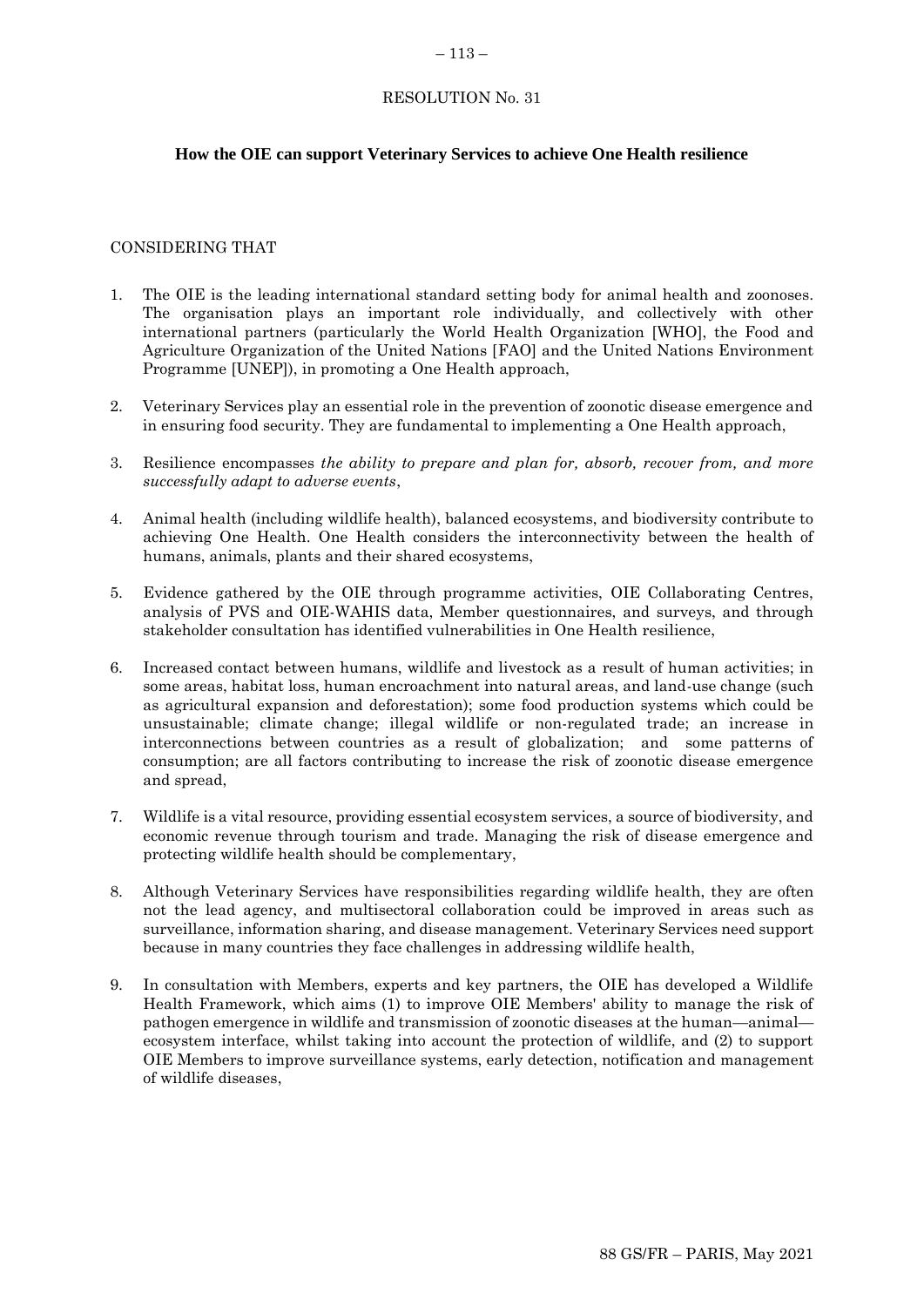- 10. The OIE developed the OIE Biological Threat Reduction Strategy following the 1st Global Conference on Biological Threat Reduction in June 2015 held in Paris, France, after which progress and new priorities were discussed during the 2nd OIE Global Conference in 2017 in Ottawa, Canada, including priorities in emergency preparedness and sustainable laboratories,
- 11. The OIE has identified gaps in the emergency management capacity of some Members, including a lack of available resources; a failure to integrate Veterinary Services into national emergency management frameworks; shortcomings in multisectoral collaboration; weaknesses in early warning systems and their link to action to prevent local outbreaks escalating further; and gaps in emergency planning and exercising,
- 12. Diagnostic laboratories (and their networks) are an essential component of health systems both in terms of supporting business as usual and response to emergencies. Evidence shows that, globally, diagnostic laboratories are facing multiple challenges which impact on their sustainability, undermining their performance, safety and security,
- 13. In partnership, the OIE, WHO, FAO and UNEP have established a One Health High Level Expert Panel to advise the four organizations on scientific evidence to support risk management at the human—animal—environment interface,
- 14. Several Heads of State and WHO have signalled their intention to work towards an international legal instrument for pandemic preparedness and response which would aim to foster a comprehensive, multi-sectoral approach to strengthen national, regional and global capacities and resilience to future pandemics.

# THE ASSEMBLY

# RECOMMENDS THAT

- 1. Members should seek to ensure that wildlife health management is integrated with national One Health and conservation strategies, including multisectoral information sharing; work closely with all relevant stakeholders, for example wildlife and environment authorities, during strategy design and implementation; and ensure that appropriate governance structures are established to support integration;
- 2. Members should support a greater global understanding of the epidemiology and impact of pathogens in wildlife through strengthening national surveillance systems and thereby improve the global understanding of the overall burden of animal disease; by complying with the mandatory requirement to report OIE Listed diseases in wildlife in accordance with the relevant chapters of the *Terrestrial* and *Aquatic Animal Health Codes*; by identifying and notifying emerging diseases in wildlife in accordance with requirements in Articles 1.1.4 and 1.1.6 of the *Terrestrial* and *Aquatic Animal Health Codes*; and, by voluntarily sharing data on non-OIE listed diseases in wildlife in their Annual Wildlife Health reports;
- 3. Members should encourage research and development, innovation and education, and share scientific knowledge to support One Health risk mitigation strategies;
- 4. Members should develop prevention strategies with stakeholders, in particular local communities and decision-makers, through a participatory approach to ensure empowerment of communities in developing innovative solutions and their adoption for the benefit of all;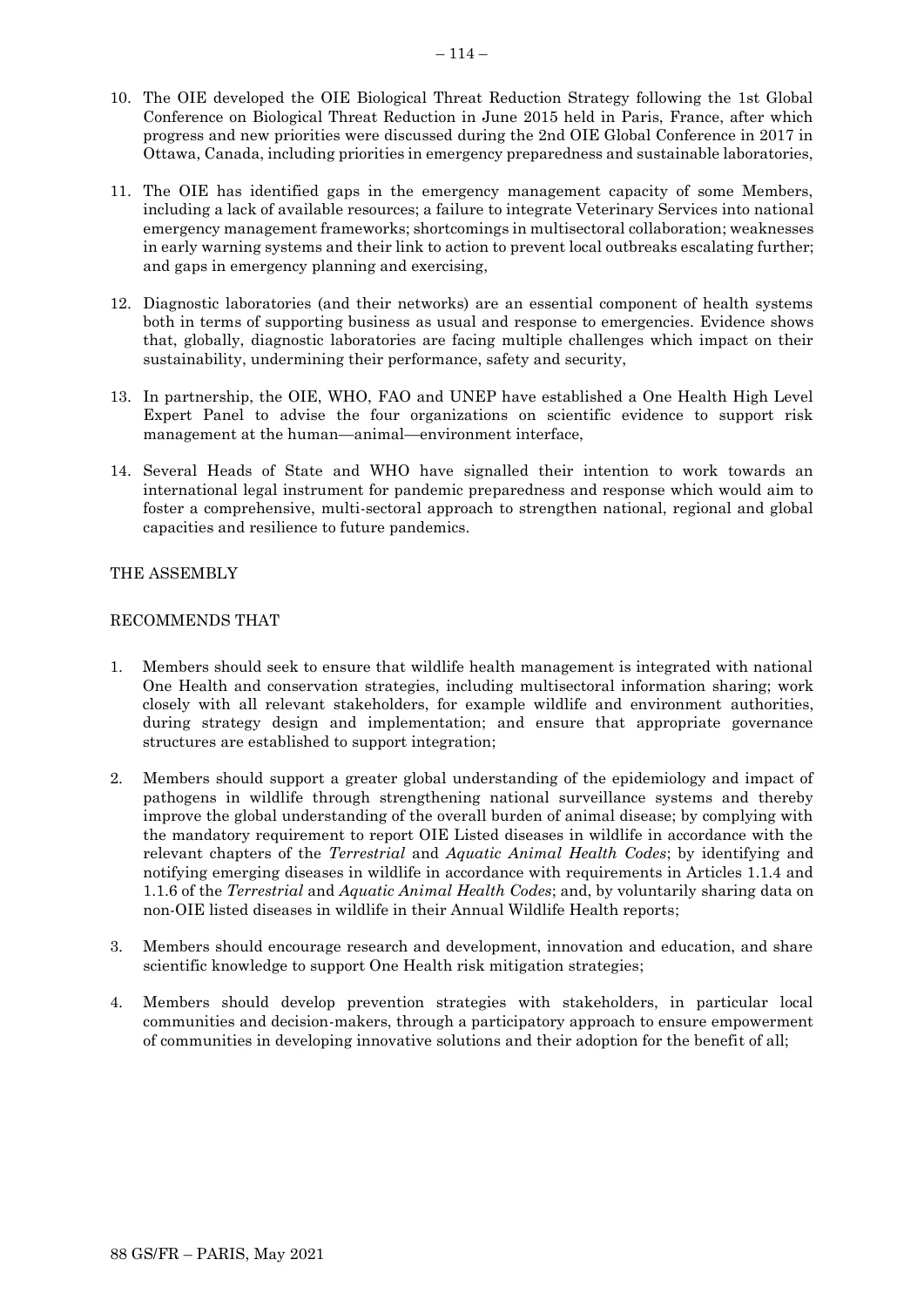- 5. Members should encourage collaboration, information sharing and coordinated action amongst international partners to support new and existing approaches to improve the prevention, early detection, and control of emerging zoonotic infectious diseases at national and international level;
- 6. Members should take a multisectoral approach to emergency management; consider allhazards approaches to emergency planning which include terrestrial and aquatic animals, and wildlife; and regularly exercise their emergency plans, involving other sectors, to test them for fitness for purpose;
- 7. Members should continue to ensure that trade measures in response to an emerging disease have a scientific justification, and those relating to OIE-listed disease occurrences in wildlife are in accordance with OIE international standards;
- 8. Members should consider weaknesses in sustainability of laboratories and work with the OIE to develop solutions, including through engaging voluntarily in the OIE PVS Sustainable Laboratory evaluation and planning process, and availing themselves of the capacity development opportunities through the OIE Laboratory Twinning Programme, OIE Training Platform and the Global Laboratory Leadership Programme;
- 9. To achieve sustainability, Veterinary Services should consider their resource requirements and advocate for investments, with support of the PVS Pathway, in core functions including emergency management, laboratories and wildlife health management;
- 10. The OIE should continue to promote and advocate for the central role of Veterinary Services in One Health resilience;
- 11. The OIE should develop, integrate, and strengthen wildlife health management, emergency preparedness and management, and the sustainability of laboratories into its core programmatic work to support Members and improve global capacity;
- 12. The OIE should seek resources for and implement the OIE Wildlife Health Framework, recognising the need and encouraging the parallel development of the evidence base for policy interventions designed to achieve the required changes in behaviour and health risk management in wildlife trade supply chains;
- 13. The OIE should strengthen existing partnerships in the wildlife and environment sectors, including with UNEP, and, where appropriate, develop new partnerships to implement the Wildlife Health Framework;
- 14. The OIE should continue to engage in policy dialogue with Members and Partners, including multilateral fora, aimed at improving the understanding of the relationships between animal health (including wildlife health), animal welfare, veterinary public health, human health, and ecosystems health through the One Health approach and the contribution these make to achieving the United Nations Sustainable Development Goals;
- 15. The OIE should closely follow and collaborate with the WHO, FAO and UNEP to ensure the international legal instrument for pandemic preparedness and response, if progressed, is well grounded in the One Health approach and promotes a continuous improvement approach to the intelligence systems, response mechanisms, evaluation processes and capacity development tools made available for our Members' benefit;
- 16. The OIE should continue to advocate the importance of including Veterinary Services, which are a global public good, in multisectoral cross government emergency management frameworks and provide support to Veterinary Services to better engage in such frameworks, for example by supporting advocacy;